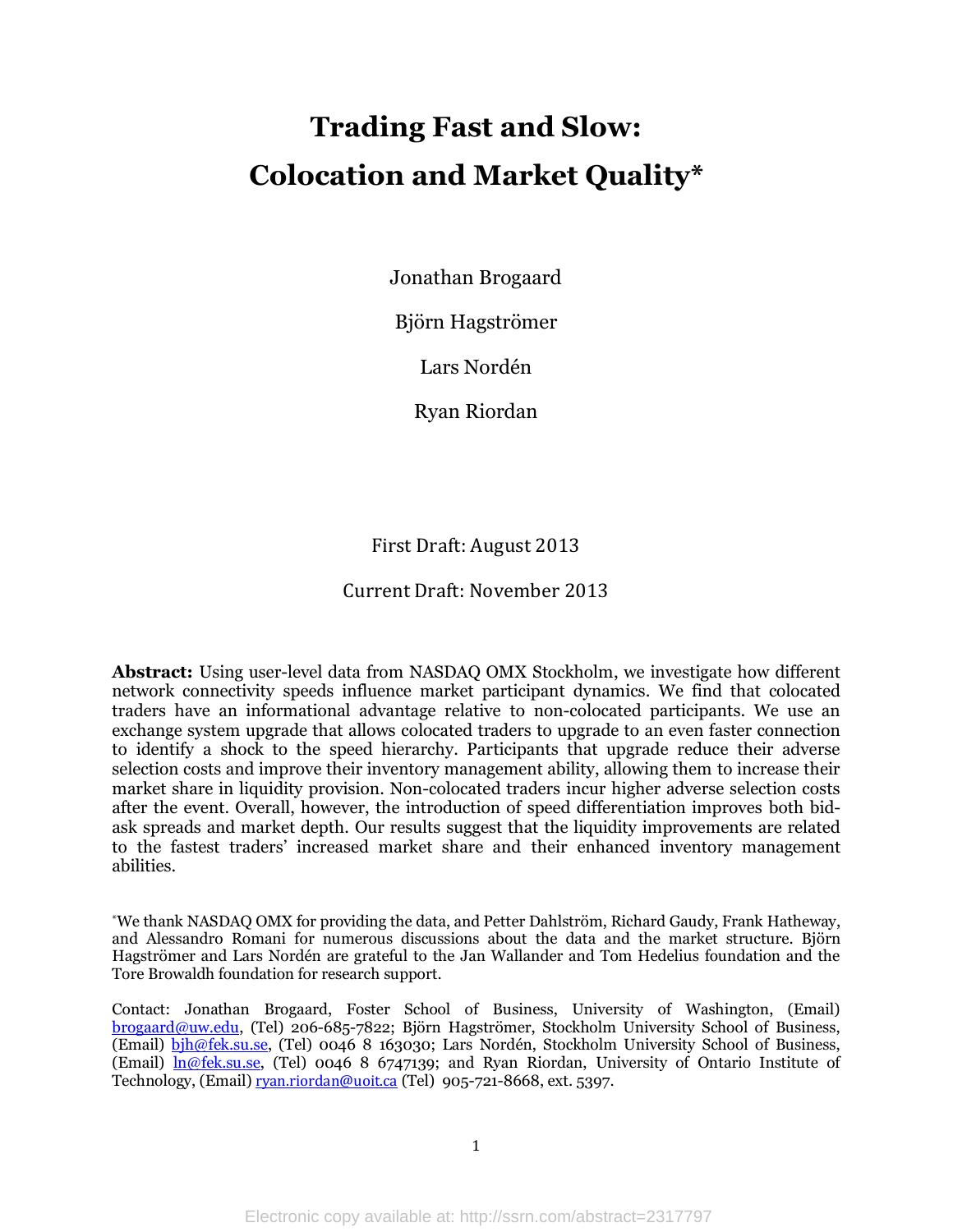# I. **Introduction**

Proximity to markets matters. Those closest to the market are the first to observe market movements and to receive news. In the past such proximity was purchased through acquiring a seat on the exchange. Nowadays, proximity involves colocating a server at an exchange and subscribing to direct data connections. Many exchanges provide degrees of proximity in both physical location as well as speed access. This paper asks the questions of how latency heterogeneity affects trading dynamics among traders and how it influences market quality.

In modern equity markets, exchanges offer proximity services at multiple speeds, allowing them to price discriminate between customers. This is done in the competition between exchanges (as discussed by Pagnotta and Philippon, 2012), but also at individual trading venues. At NASDAQ OMX Stockholm (NOMX-St) the first colocation service was introduced in 2010, and in March 2011, a faster connection was offered as an add-on to the existing service. In September 2012, an even faster colocation service was introduced, enabling trading firms to choose between four (three colocated and one non-colocated) speeds. We use a proprietary data set allowing us to disentangle the trading activities of traders who subscribe to different colocation services. This unique data set enables us to study the industrial organization of investors, and how heterogeneous network connectivity influences market participants and ultimately market quality.

Several theoretical models of trader speed have been proposed. A common theme in such models is that there are two speeds, fast and slow, and that the speed advantage of fast traders amounts to a short-term informational advantage. In Foucault, Hombert and Rosu (2013), fast traders consist solely of liquidity taking news traders, while market makers are all slow. Similarly, in Biais, Foucault, and Moinas (2013) fast traders use market orders to trade on information that slow traders have yet to process. Martinez and Rosu"s (2013) model fast traders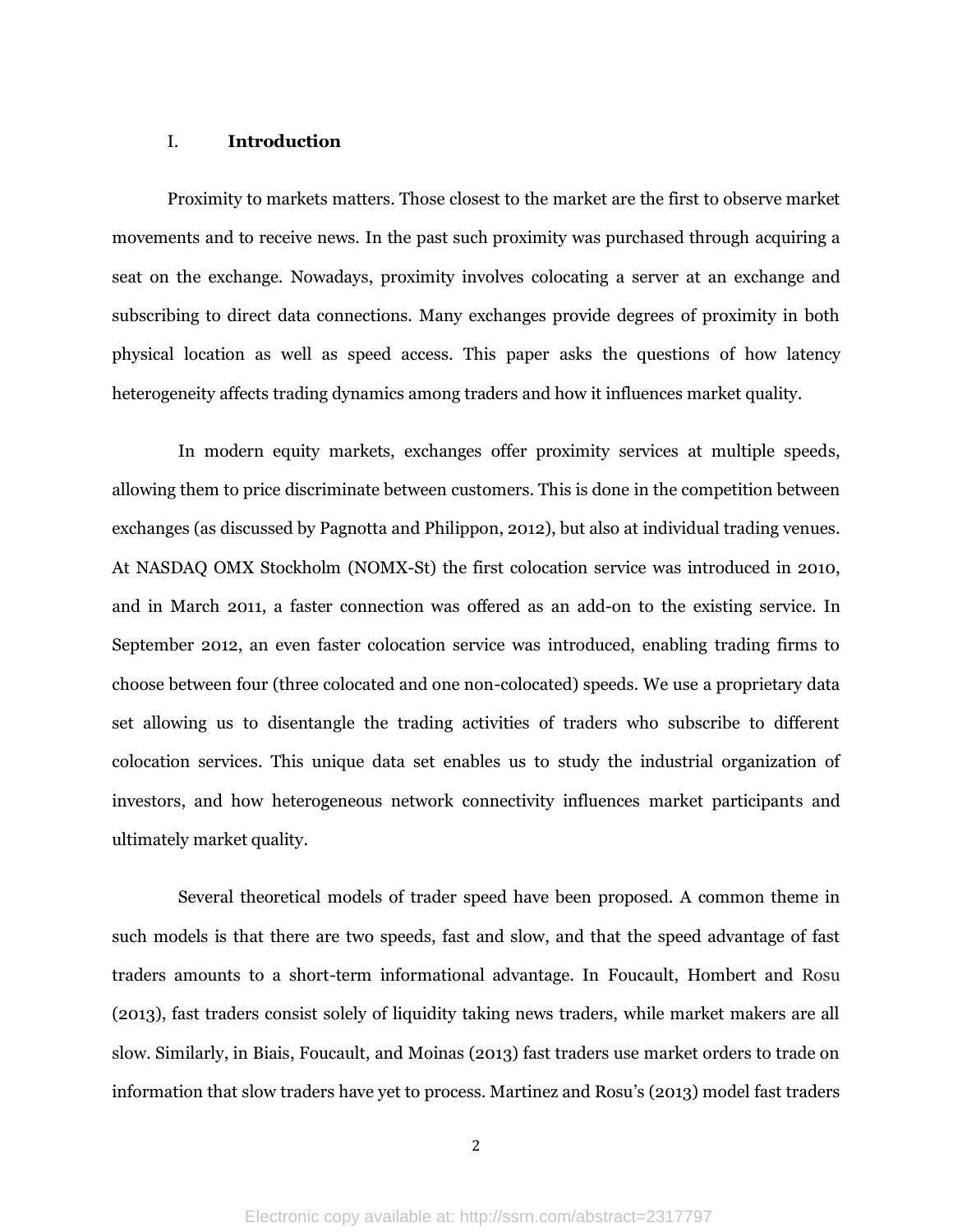(referred to as high-frequency traders, HFTs) that observe information and trade actively on it, making markets more efficient, but generating large trading volumes and contributing to volatility. In Cartea and Penalva (2012), the fast traders use their speed advantage to profit from trading ahead of other traders, engaging in short-term intermediation.

Thus, these four models share the assumption that fast traders are primarily active traders, who use market orders to pick off the limit orders of slower traders. This is in contrast to a competing set of models, where fast traders are primarily seen as liquidity providers. Jovanovic and Menkveld (2012) consider a market where market makers are fast in the sense that they are never picked off based on public news as they are always the first to update their quotes based on hard (machine interpretable) news. Along the same lines, the fast traders modeled by Hoffman (2013) can never be picked off by slow traders. In the model by Aït-Sahalia and Saglam (2013), the liquidity-providing HFT has the ability to (imperfectly) predict incoming market orders by slower traders, and revising outstanding quotes in response to the prediction. Finally, Menkveld and Zoican (2013) consider both types of fast traders, referring to active fast traders as bandit HFTs, and passive fast traders as market-making HFTs.

Our first contribution to the literature is that we provide an empirical account of what fast and slow traders actually do. We classify colocated traders as fast and non-colocated traders as slow. This classification objectively captures fast traders regardless of how they use their speed. Typically fast traders are assumed to be HFTs and are either identified on the discretion of the exchange (such as the NASDAQ high-frequency trading [HFT] flag used in several papers, e.g., Brogaard, Hendershott, and Riordan, 2013) or based on trading behavior as in for example Kirilenko et al. (2011). The colocation indicator used in this paper, we argue, yields a trader speed classification that is free from any subjective view of the strategy used by fast traders.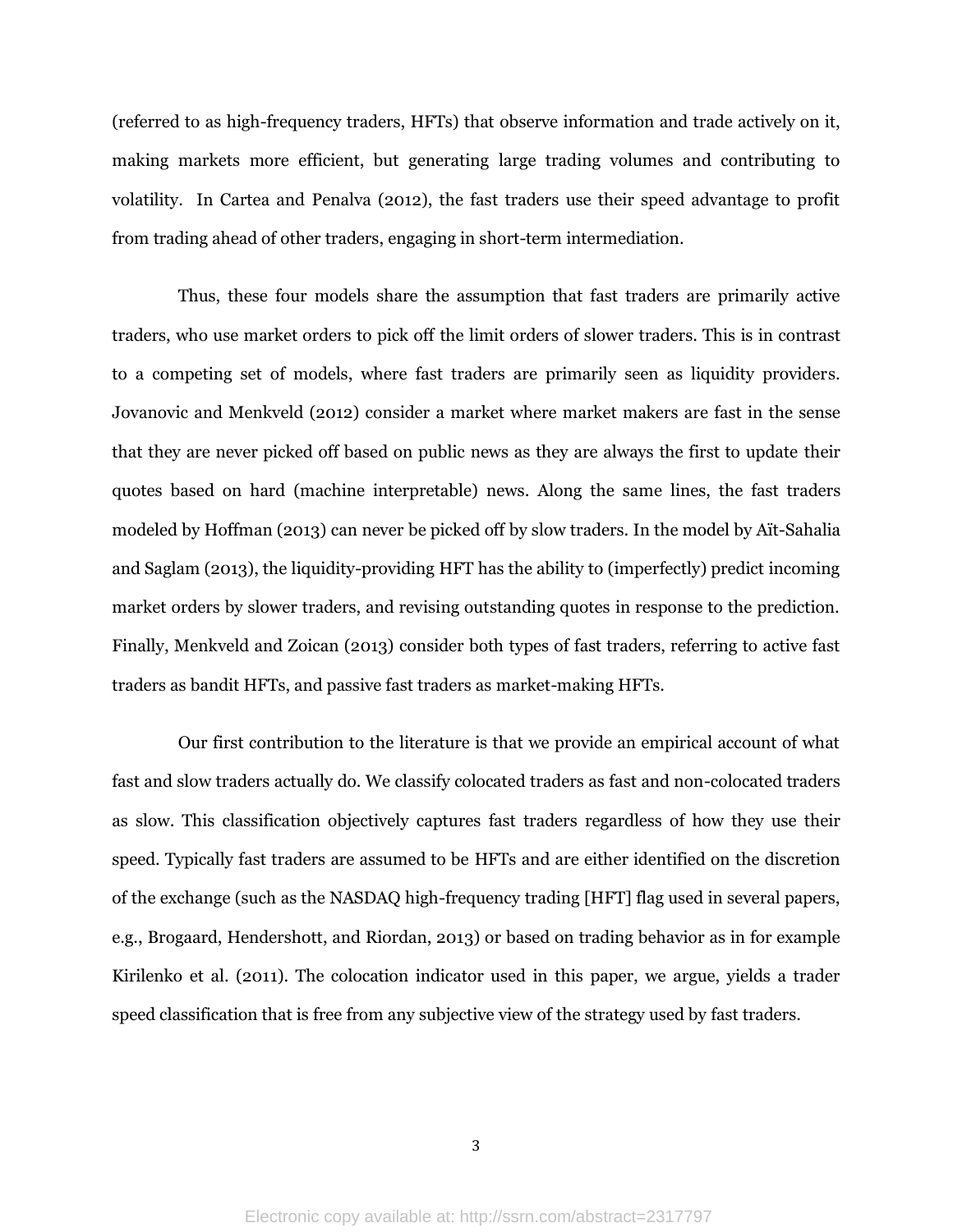Our results lend support to the notion that the speed advantage amounts to an informational advantage. We find strong evidence that fast traders trade actively ahead of news (imposing adverse selection costs on their counterparties), and that fast traders are good at avoiding adverse selection when supplying liquidity. Consistent with previous literature, we also find that fast traders have high order-to-trade ratios and make up substantial trading volume, in our case 43% of the total trading volume. In contrast with most theoretical models" assumptions, we find that fast traders use a mixture of market and limit orders, acting as liquidity suppliers in 47% of their trades. Thus, any assumption classifying fast traders as either active or passive is likely to be misleading. We find this empirical result unsurprising, as both active and passive trading strategies are likely to benefit from speed, and economies of scope should lead fast traders to do both.

Next, as a second contribution, we provide an analysis of how multiple segments of fast traders (subscribing to different colocation services) differ and how they interact with each other. This analysis takes advantage of the colocation upgrade in September 2012, which allows traders to reduce the roundtrip latency in order entry by more than 20% compared to the next best level of service. We show that when colocated traders are able to choose whether to upgrade or not; those that upgrade significantly increase their market share in liquidity provision. We also find that the upgraded traders reduce their adverse selection costs and, perhaps as a result, that they are able to relax their inventory control. An increase in the inventory management capabilities of certain traders should lead the fastest to supply more liquidity at given levels of inventory. The increase in risk-bearing capacity will lead fast market makers to submit tighter bid-ask spreads for longer periods of time before inventory constraints cause them to widen their spreads or to use spread-widening market orders to manage their inventory risk. We find evidence that the upgrade leads fast market makers to take on more inventory, and to mean revert their inventories less often.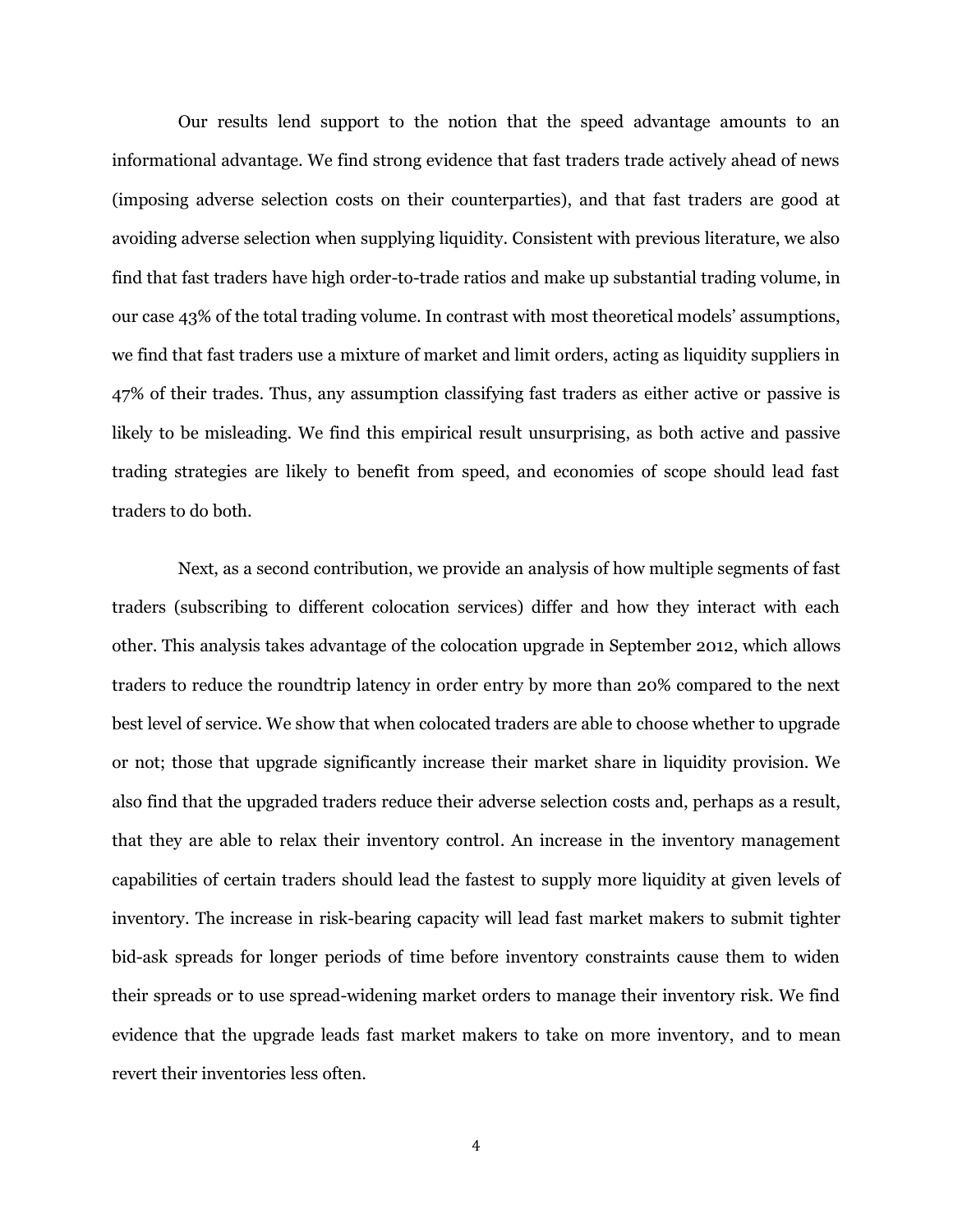For active trading, our results are less clear. We find that the fast traders who do not upgrade increase the adverse selection imposed on other traders, and more so than the upgraded traders do. The non-upgraded fast traders also increase their market share in active trading more than the upgraded traders do. On the other hand, in a multinomial logit regression framework, we find that the upgrade allows fast traders to improve their ability to trade actively on hard information, proxied by index futures returns news (following Hendershott and Riordan, 2012). We think that these conflicting results reflect segmentation in news trading between the upgraded and the non-upgraded colocated traders. The colocation upgrade may be useful for trading on order book news that travels fast within the exchange. News on the macroeconomy or firm fundamentals, which in general are larger information shocks than order book news, travels slower and requires other algorithms. The fastest colocation service may yield little edge in trading on such news, allowing the non-upgraded fast traders to dominate that business segment. This reasoning is analogous to Martinez and Rosu (2013), where HFTs that fail to compete on speed change their business model to less latency-sensitive trading strategies.

Finally, as a third contribution to the literature on trading speed, we investigate how the colocation upgrade affects market quality. Overall, we find that market liquidity improves in both the tightness and depth dimensions, and that short-term volatility is unaffected by the upgrade. Our result on liquidity is consistent with empirical results from several previous studies on the introduction of colocation services. Boehmer, Fong, and Wu (2012) study the introduction of colocation services at 39 exchanges, and find that such services leads to improved liquidity but also increasing volatility. Frino, Mollica, and Webb (2013) find that the introduction of colocation services at the Australian Securities Exchange (ASX) leads to decreasing bid-ask spreads and improved market depth. Riordan and Storkenmaier (2012) do not study colocation, but find that a trading system upgrade at Deutsche Börse in 2007 leads to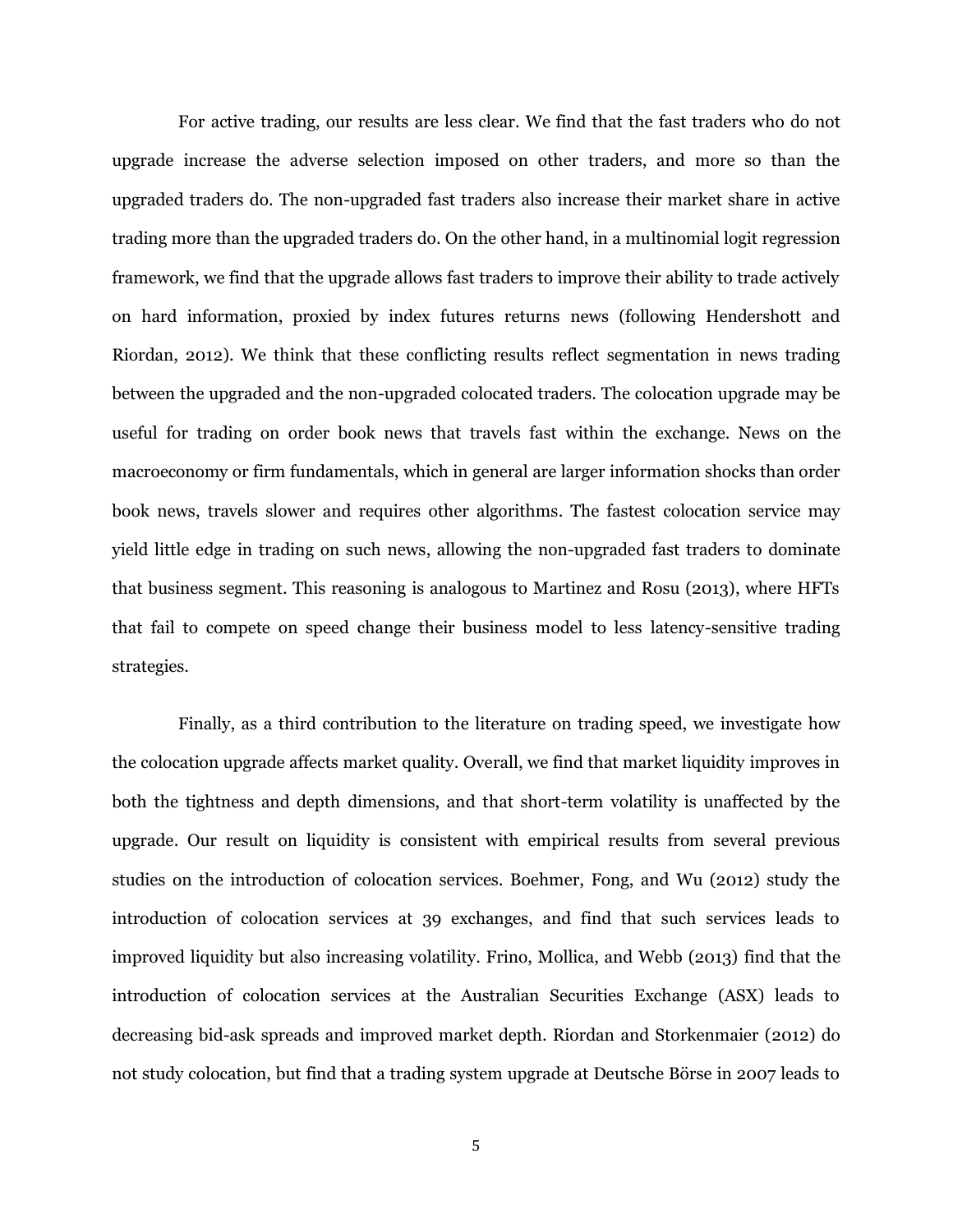improved liquidity. Hendershott, Jones, and Menkveld (2011) find that the automatization of quotes dissemination at the NYSE, which they use as an instrument for algorithmic trading, is associated with liquidity improvements. Our results are in contrast to Menkveld and Zoican (2013), who analyze a trading system upgrade at NASDAQ OMX Nordic exchanges in 2010 (INET, including the first introduction of colocation services), and Gai, Yao, and Ye (2013), who study two latency-improving events at the NASDAQ in 2010. Menkveld and Zoican (2013) find that adverse selection costs increase, whereas Gai, Yao and Ye (2013) conclude that bid-ask spreads are unaffected and that market depth decreases.

We find that the improvement in market quality may be due to improved inventory capabilities among the fastest traders. Our evidence shows that the traders who upgrade to the fastest colocation type are able to maintain their liquidity supply even when they approach their inventory constraints, leading to improvements in overall market quality. The relation between trading speed, inventory management and market quality is not considered in any of the current theoretical models, and we see this as an interesting topic for future research.

Our results are limited in two ways. NOMX-St trades roughly 60% of volume in our sample stocks, meaning that we only observe 60% of trading. Whether or not these results are good characterizations of all trading is unknown. Also, the stocks we study are the largest and most liquid in Sweden yet still relatively small in terms of market capitalization.

The paper is organized as follows. In Section II, we describe our data. Section III presents the static results of market activity by type of participant. Section IV exploits the colocation upgrade to study how speed differentiation affects market dynamics and latency competition. Section V explores why speed enhances market quality, and Section VI concludes.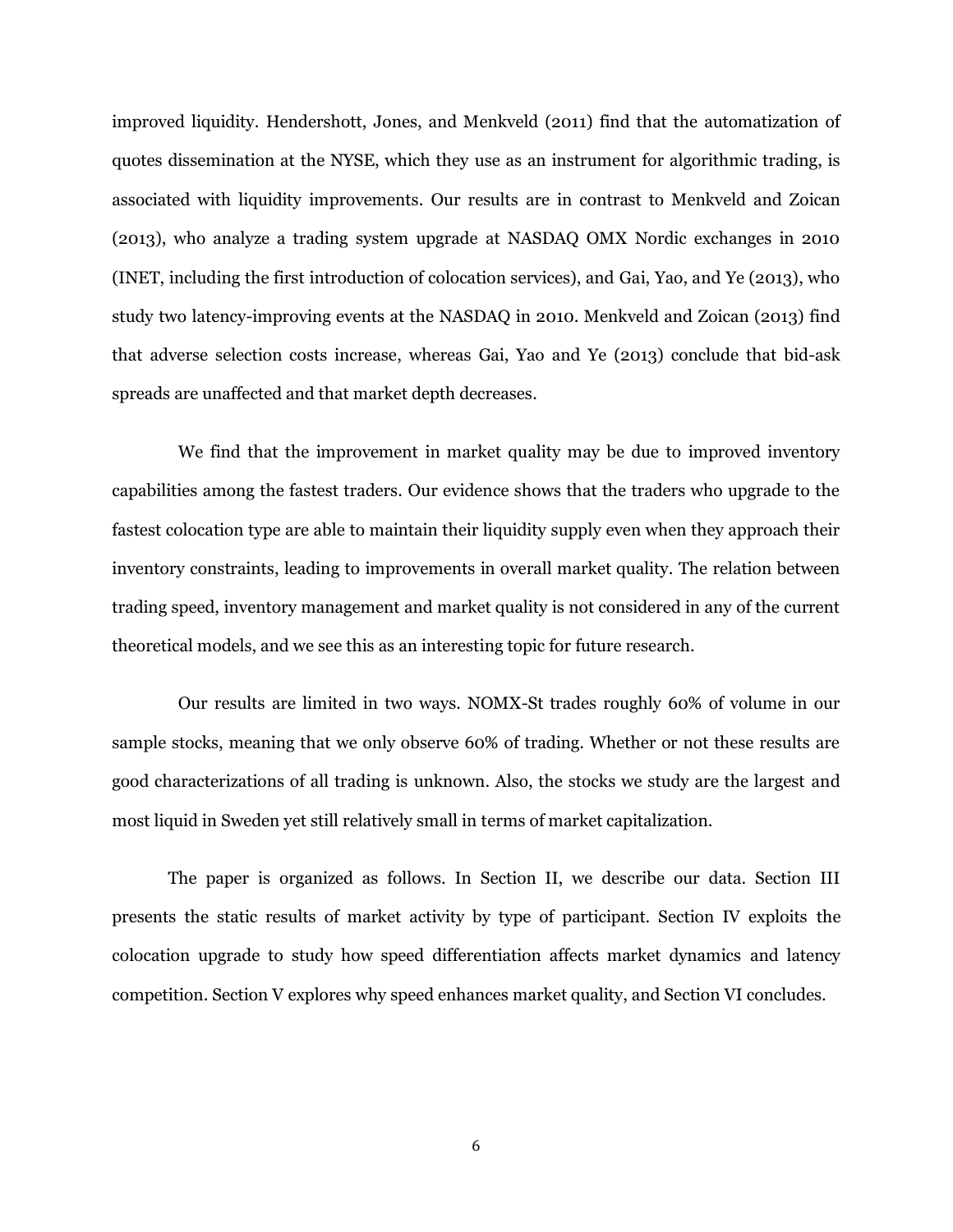## **II. Institutional detail, data and descriptive statistics**

Exchanges have several incentives to cater to the fastest traders. Fast traders' ability to trade on short-lived informational advantages generates substantial order flows that are profitable for the exchange. Fast traders generally lead price discovery, making the exchange where they trade attractive to liquidity traders. Finally, fast traders are keen to maintain their speed advantage, allowing the exchanges to differentiate their pricing between fast and slow traders. Charging higher prices for higher speeds also allows exchanges to extract some of the rents that accrue to informed traders. For these reasons, competitive exchanges offer proximity services, allowing trading firms to place their trading servers as close to the matching engine as possible.

NOMX-St runs a fully electronic limit order book market for equities and derivatives. NOMX-St adopted its current trading system INET in February 2010, and at the same time introduced its first type of colocation service. Exchange members who pay for the colocation service get the infrastructure for running a trading server from within the exchange. The package includes everything from the actual connection to the information flows and matching engine, to server cages, electricity, maintenance, and safety installations. Effectively, colocated firms are able to cut their latency in the access to news about order flow and in their order submission to the matching engine.

In March 2011, members who subscribed to the original colocation service were offered an even faster connection, called *Premium Colocation*. The Premium Colocation is an add-on to the original colocation that according to the exchange cuts the latency of both order entry and order book information retrieval. In September 2012, another optional upgrade was provided by NOMX-St, referred to as the *10G Premium Colocation*. According to the exchange's marketing materials, the 10G Premium Colocation service can cut the time it takes from order submission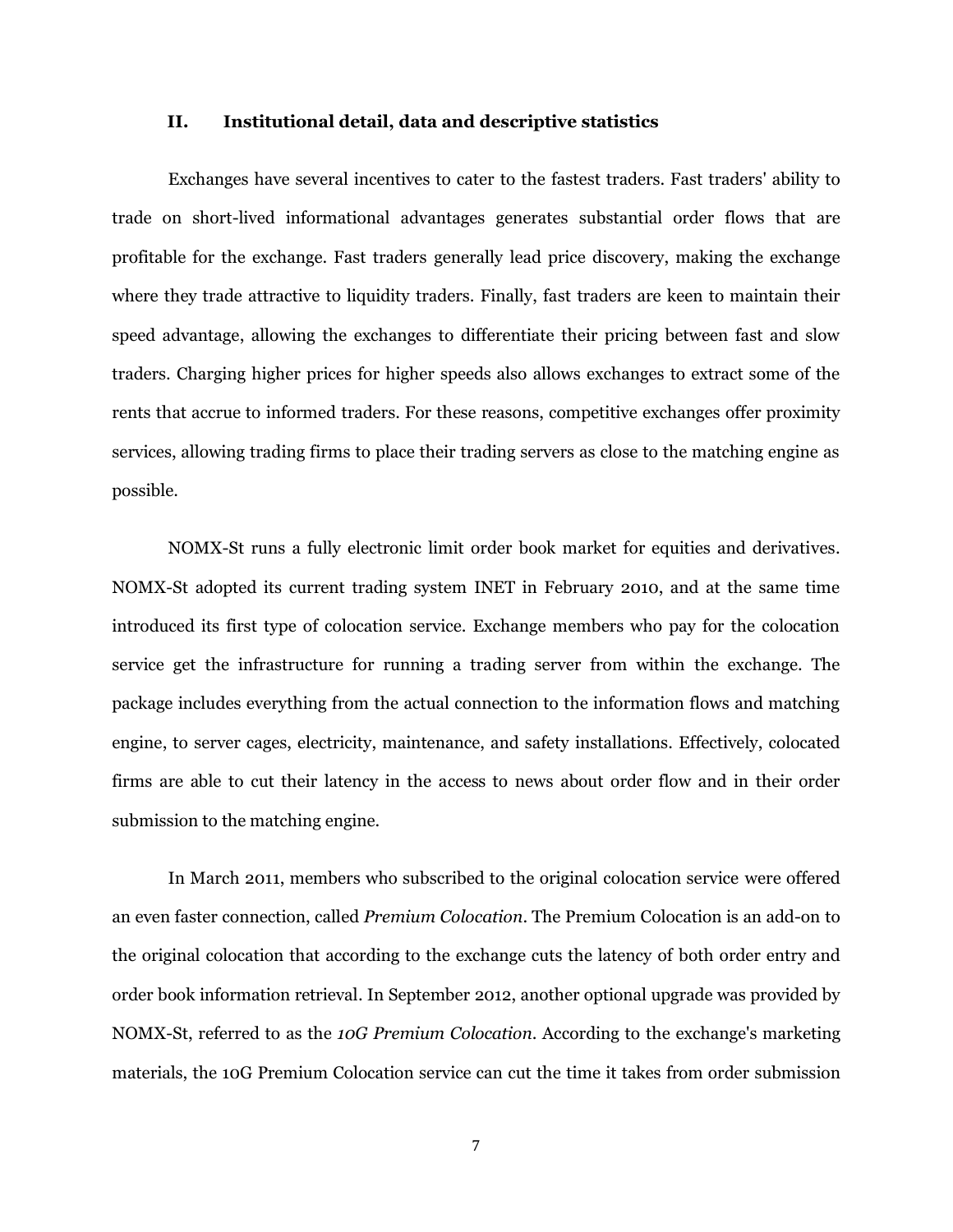to order confirmation by more than 20%, relative to the Premium Colocation service. Whereas the Premium Colocation can be used for both the cash and the derivatives markets, the 10G is for equity trading only. Thus, for the equity markets at NOMX-St, there are three different segments of proximity services. In this paper, we utilize the different colocation segments to proxy for trader speed.

NOMX-St operates continuous trading from 9 am to 5.30 pm every weekday, except on Swedish bank holidays. If the day before a Swedish bank holiday is a weekday, trading on that day closes at 1 pm. Opening and closing prices are determined in call auctions. Limit orders entered into INET specify a trading interest in terms of a quantity and a limit price, and may be cancelled or modified at any given time. Limit orders may also be entered with various conditions; see Hagströmer and Nordén (2013) for further details. Execution during the continuous trading session takes place when two limit orders cross, following an order of priority by price, member, visibility, and time.<sup>1</sup>

There are roughly one hundred member firms at NOMX-St. Exchange members may sell trading services to clients either as traditional brokers, through direct market access, or through sponsored access. Direct market access gives customers access to the market through the infrastructure of the member firm. In the case of sponsored access, the customer uses its own infrastructure but trades under the member identity of the sponsor. Subscriptions to proximity services may be acquired by either exchange members or sponsored access clients.

#### *(a) Data*

 $\overline{a}$ 

We access all messages that are entered into INET, including limit order submissions, cancellations, modifications, and executions. We refer to limit orders that are priced in a way

<sup>&</sup>lt;sup>1</sup> The "member" priority rule implies that a member with a limit order posted at the best price has execution priority if a market order originating from the same member is posted on the other side of the book.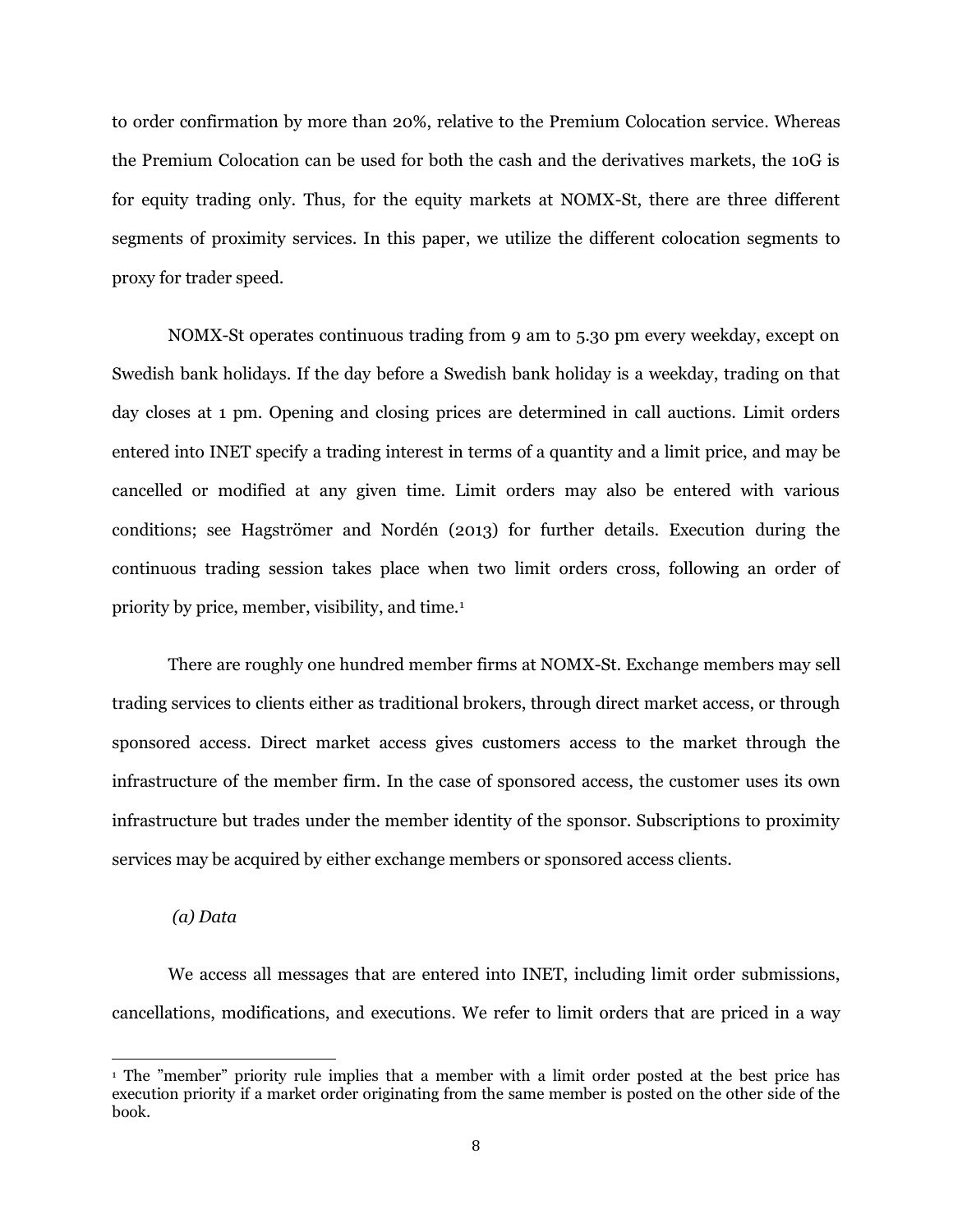that they execute immediately as market orders; and to other orders as non-marketable limit orders. Note that both these order types have their origin in an order submission, for which we observe the time of entry, the quantity, the limit price, trader identity information, visibility conditions, and time in force. Through an order sequence number we are able to track an order and see when it is cancelled, modified, or executed. Each such event is associated with one or many messages in our data set, and may be for less than the full order volume. By aggregation of all limit orders that are active at a given point in time, we are able to reconstruct the state of the order book at any given instant of the trading day. For trades there is one execution message for each of the two limit orders that cross. The execution messages convey an execution matching identifier allowing us to see which messages belong together, for example to see the account numbers that trade with each other.

For each message, we access the broker ID, whether the order is proprietary or on behalf of a client, and through which computer port the order is entered. We also access a list of colocation accounts as of Dec. 3, 2012, showing which computer ports are associated with which colocation subscription. A key feature of our paper is that we can use that list to proxy for whether a colocated trading firm enters a specific message, and which type of colocation service that is used. Finally, for each message there is a field indicating automated order entry, as NOMX-St offers a fee discount for such orders. We use this field to identify algorithmic orders.

We use the colocation information to categorize traders into different speed segments. This classification is done at the trading account level rather than the member firm level, implying that sponsored access clients are considered to be separate trading entities comparable to member firms. Furthermore, in order to achieve clean definitions of colocation segments, trading accounts of different types belonging to the same member firm are treated as separate trading entities. A limitation of our trader classification is that the colocation status of trading firms can change over time, whereas we know the status at one date only. For example, we can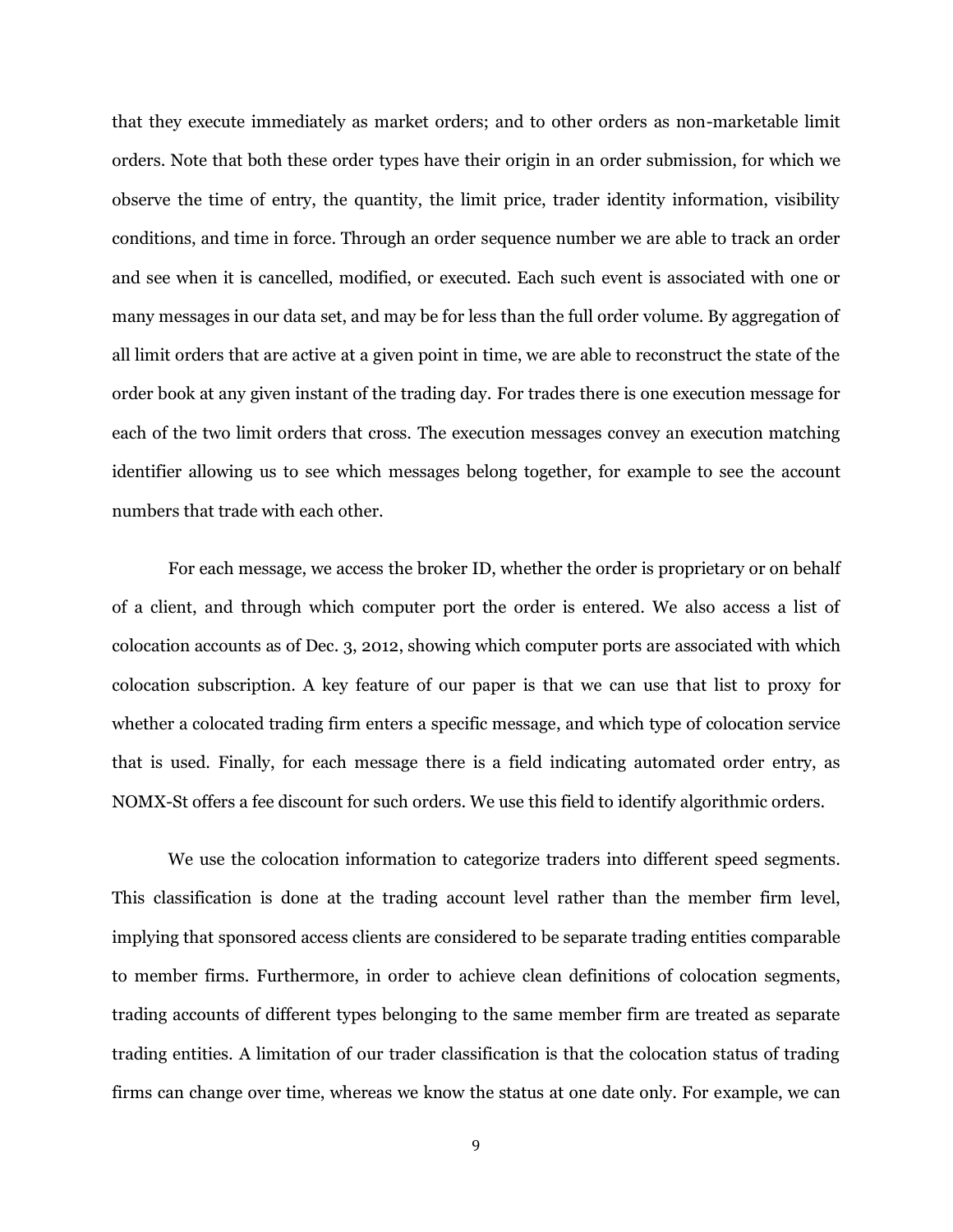see who subscribes to the fastest colocation service on Dec. 3, 2012, but we do not know whether those firms signed up for the service at the date of introduction or at a later date.

As a complement to the full message history proprietary data set, we access public data on stock market capitalization from the NOMX-St website. Furthermore, we use data on prices of OMXS 30 index futures, traded at NASDAQ OMX Derivatives Exchange in Stockholm. The futures price data is retrieved from Thomson Reuters" Tick History database, maintained by the Securities Research Centre of Asia-Pacific (SIRCA).

#### *(b) Sample selection*

 $\overline{a}$ 

We limit our investigation to the thirty large-cap constituents of the leading Swedish equity index, OMXS 30.<sup>2</sup> The restriction to large-cap stocks is due to the fact that fast traders concentrate their activity in such stocks. A limitation of our data is that we access information concerning NOMX-St only, not the other trading venues where the same stocks are traded. At the time of our sample, NOMX-St hosts about 60% of the trading volume in the sample stocks. The main competitors are BATS Chi-X (around 30%), Turquoise (around 4%), and Burgundy (around 4%).<sup>3</sup>

We choose the time frame of our study to be able to study the characteristics of traders in different speed segments and to see the impact of the colocation upgrade event in September 2012. We consider two trading periods, one before and one after the colocation upgrade event. The *Before* period is Aug. 20 – Sep. 14, i.e., the four weeks just before the event. The *After* period runs from Oct. 1 – Oct. 26 and is chosen to see the effect of the colocation event. The reason that we skip two weeks directly following the event is that we have no information on how soon after the 10G Premium Colocation was made available trading firms subscribed and

<sup>2</sup> All thirty issues except one are Swedish stocks that have their primary listing at NOMX-St. The exception is NOKI SEK, which is a Swedish depositary receipt issued by Nokia Oyj, a Finnish cell-phone manufacturer. Nokia Oyj has its primary listing at NASDAQ OMX Helsinki.

<sup>3</sup> Market share data is taken fro[m http://www.batstrading.co.uk/market\\_data/venue/index/OMXS/](http://www.batstrading.co.uk/market_data/venue/index/OMXS/)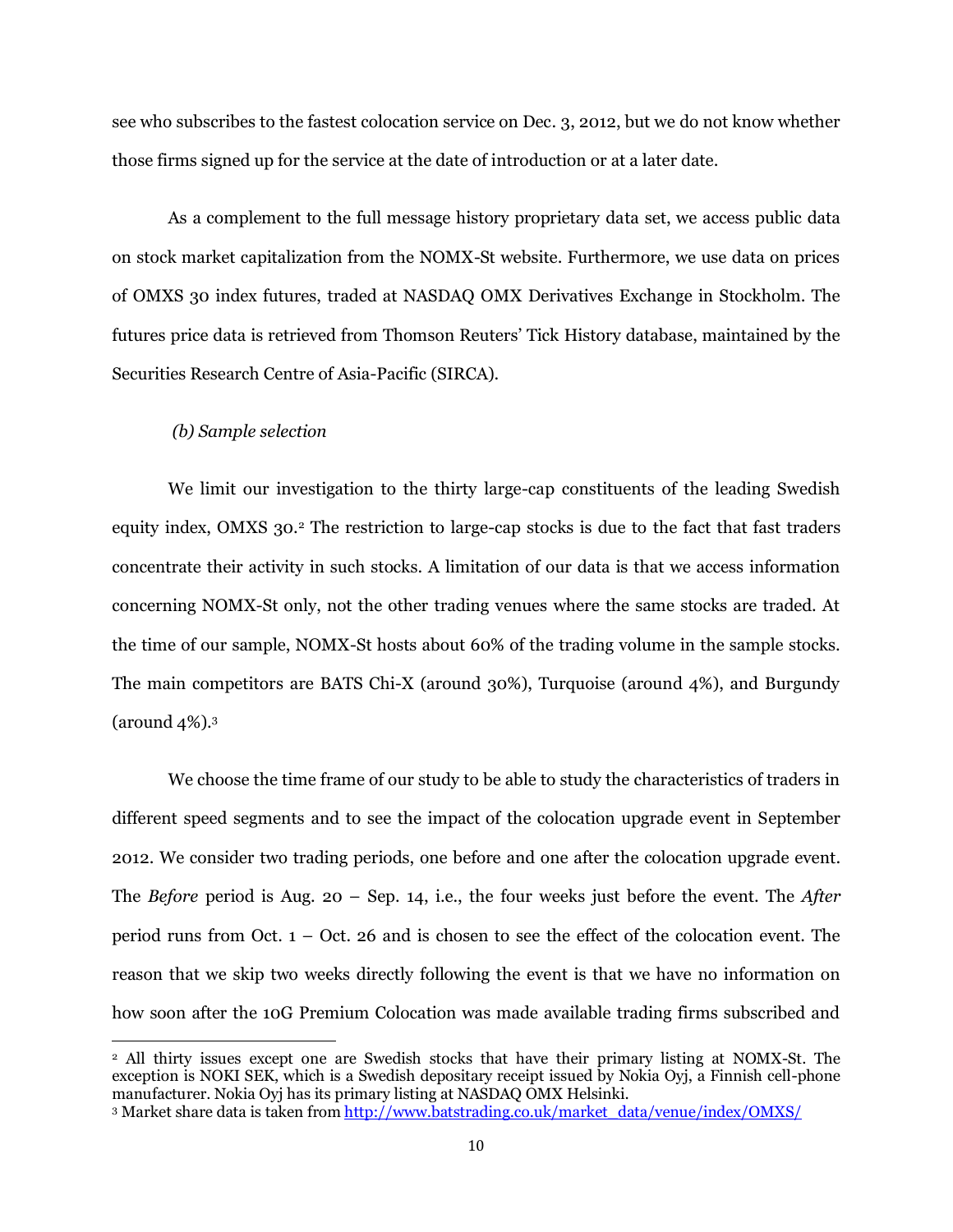started to use the new technology. Even if they subscribed to it immediately, there may be a testing period where they adapt their trading programs to the new infrastructure. Our event period is not entirely free from other changes in the market microstructure. On Sep. 27, 2012, NOMX-St introduced the possibility to modify limit orders prices. Before that possibility existed, traders would cancel their previous order and submit a new order at a new price level. This should be kept in mind when evaluating our event findings.

#### *(c) Descriptive statistics*

Table 1 shows summary statistics for the thirty issues at NOMX-St considered in our sample, based on data from the After period. Column 1 provides the ticker symbols of these 30 issues. Market capitalization is stated in millions of Swedish Krona (MSEK) and is calculated per the closing prices of Oct. 31, 2012. On that date, 1 MSEK was worth about 114,000 EUR or 151,000 USD. Note that market capitalization statistics concern the value of the issue in question, which is not always equal to the firm value. For example, *NOKI SEK* represents the depositary receipts of *Nokia Oyj* on NOMX-St, which is a much smaller issue than the Nokia stocks traded at NASDAQ OMX Helsinki. Note also that one firm may have several issues, as seen for *ATCO A* and *ATCO B*, both issued by *Atlas Copco*, a mining equipment manufacturer. As seen in Column 2 of Table 1, market capitalization varies a lot among the 30 issues with the highest being 327,921 MSEK (HM B) and the lowest being 2,056 MSEK (NOKI SEK).

#### **INSERT TABLE 1 ABOUT HERE**

Columns 3 and 4 report daily trading volume and daily turnover, respectively. Daily trading volumes and daily turnover statistics provided include the continuous trading and the opening and closing call auctions at NOMX-St, but exclude trading at other venues. Daily turnover is the fraction of market capitalization that is traded on average on a daily basis. The daily trading volume varies between 44 MSEK (SECU B) to 604 MSEK (VOLV B). The daily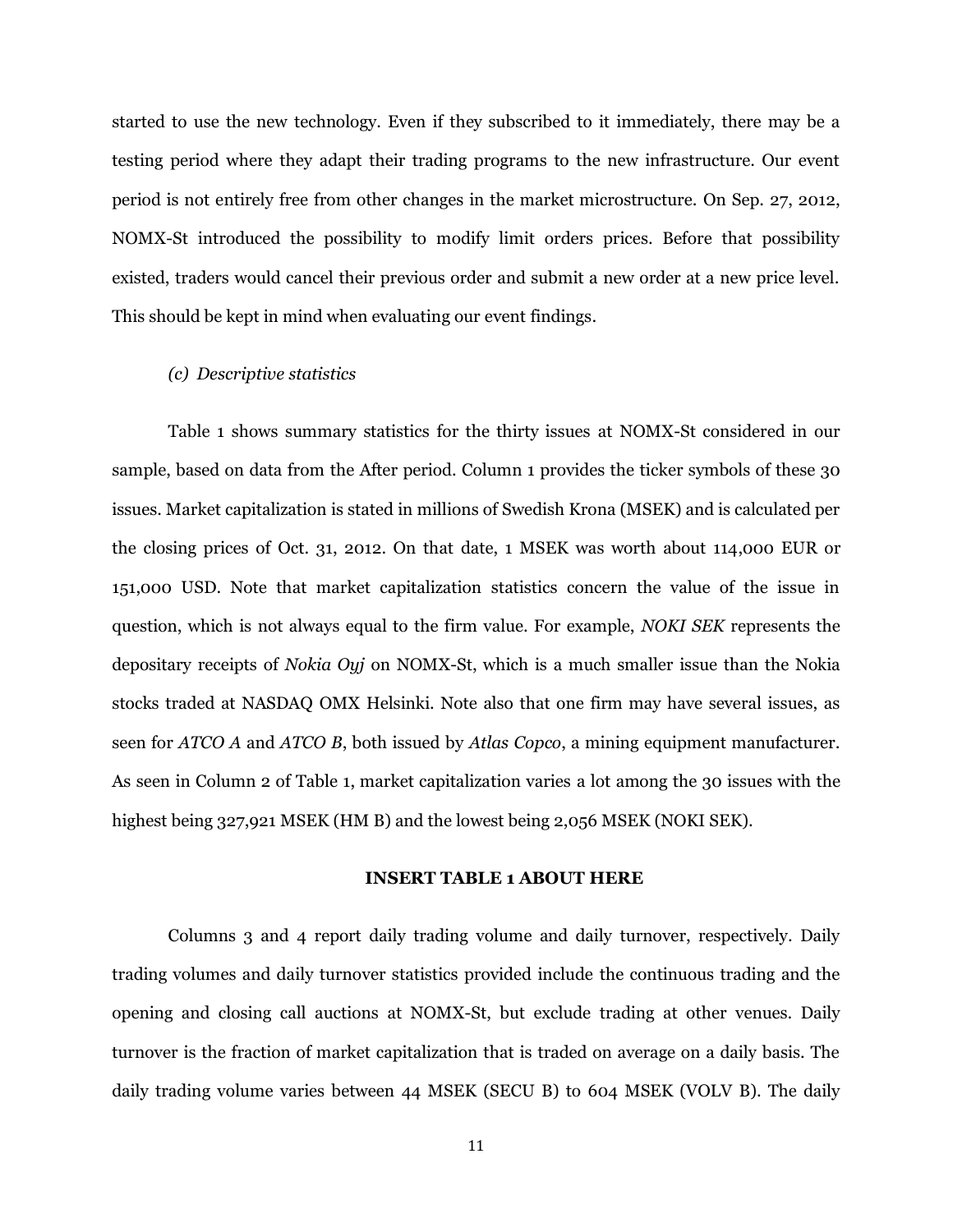turnover is typically around 0.25% of the market capitalization, however NOKI SEK is a large outlier having 6.63% of its shares traded daily. This is likely due to NOKI SEK being a small portion of the Nokia Oyj"s total market capitalization.

We provide four measures of market quality, all measured on a second-by-second basis during continuous trading, excluding the first and last minute of each trading day. Each reported statistic corresponds to the average across all seconds in the studied period. Column 5 reports the *Bid-ask spread*, half the difference between the best buy and best sell prices available in the limit order book, divided by the spread midpoint, and expressed in basis points. There is sizeable variation among firms' bid-ask spreads, ranging from 2.3 basis points (TLSN) to 6.1 (NOKI SEK).

Column 6 reports the *Depth at BBO*, the volume available at the best bid-offer prices (those that constitute our bid-ask spread measure). Typically the Depth at BBO is around 1 MSEK. Column 7 shows the *Depth at 0.5%*, the volume required to move the price in either direction by at least 0.5%. The difference between Depth at BBO and Depth at 0.5% is large. For instance HM B has 1.16 MSEK Depth at BBO, but almost 16 MSEK Depth at 0.5%. This suggests that much of the liquidity rests away from the BBO. Both depth measures are reported as the average across the buy and the sell side. Finally, Column 8 reports *Volatility*, the average of the squared one-second basis point returns. Volatility is normally around 0.50 squared basis points. However, NOKI SEK is an outlier with Volatility of 3.45.

As can be expected from a set of large-cap stocks at a technologically advanced exchange, the measures presented in Table 1 indicate that the market is highly liquid both in terms of tightness (the price of crossing the spread) and depth (the price impact of large trading volumes). As expected, there is a tendency for larger stocks to be more heavily traded, more liquid and less volatile.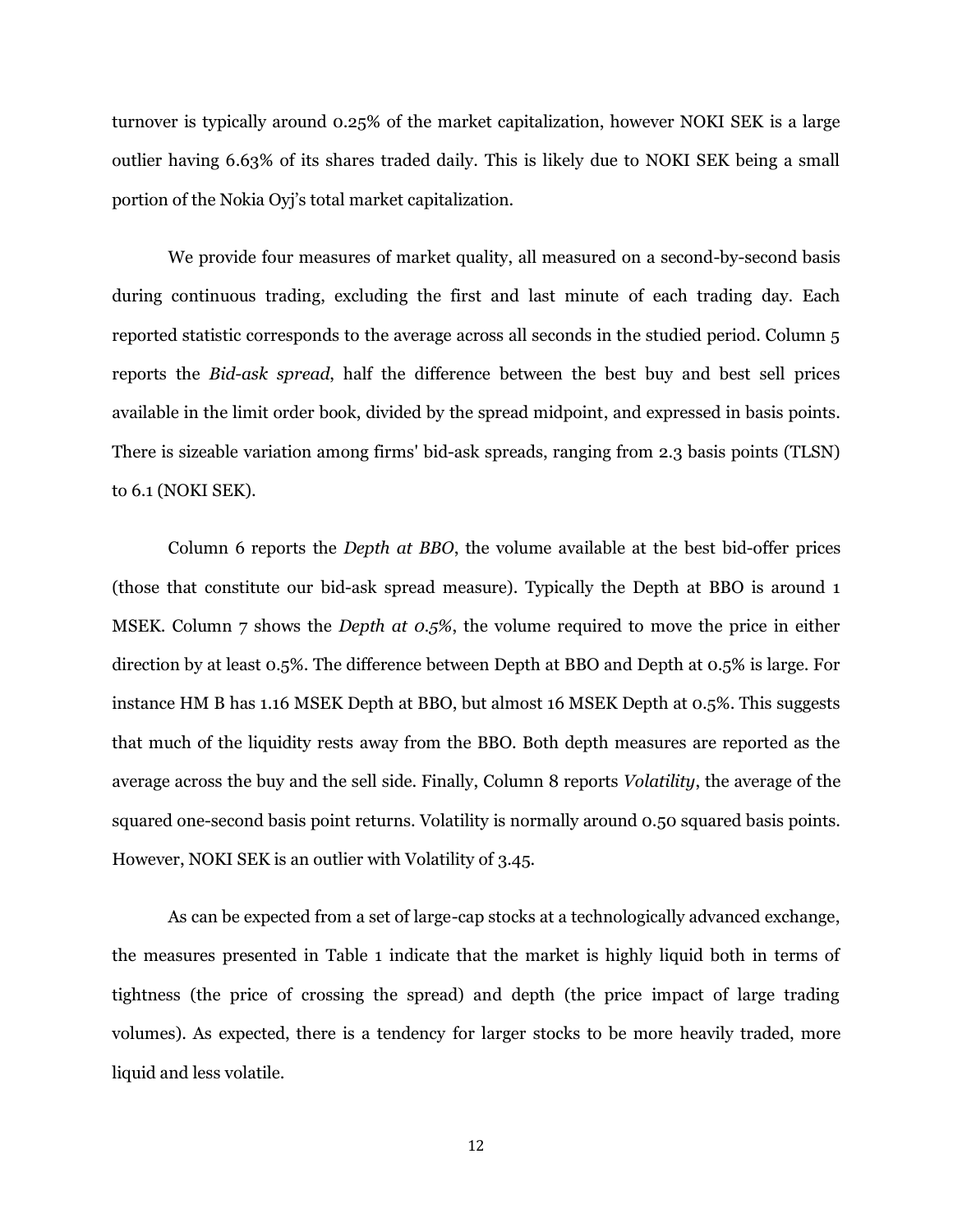#### **III. Cross-Sectional Results: Fast and Slow Traders**

In this section we compare the trading activity and performance of fast and slow traders. As discussed above, a common modeling approach in the theoretical literature on HFT is to distinguish trader types by their relative ability to detect information and react to it faster than their competitors. We contribute to that literature by distinguishing fast and slow traders by their colocation status and reporting empirical measures of their activities.

Our categorization is distinct from empirical papers on HFT in that it is does not impose any priors on fast traders. HFTs are generally thought of as the market participants closest to the trading mechanism with high costs of carrying inventories and sophisticated proprietary trading strategies. In previous empirical studies with data that allows for identification of HFTs, such traders are classified either on the discretion of the exchange (as in Brogaard, Hendershott, and Riordan, 2013; and Hagströmer and Nordén, 2013), or based on their trading behavior (as in Kirilenko et al., 2011; and Baron, Brogaard, and Kirilenko, 2013). Both classification methods have the drawback that they impose certain properties on HFTs.

An alternative approach to categorize traders by their trading speed is to measure latency from the empirical data. The drawback with empirical measures of trading speed, however, is that they are inherently strategy-specific. For example, the strategic runs measure by Hasbrouck and Saar (2013) captures the speed of quote revisions in response to order flow events. Another example is Scholtus and van Dijk (2012), who investigate the trading performance of technical analysis strategies in relation to trading speed. Scholtus, Frijns, and van Dijk (2012), in turn, focus on the importance of reaction times when trading on macroeconomic news events. To measure latency at the trader level without specifying a trading strategy of interest, off-exchange data is likely required. Based on this discussion, we regard colocation status as an appealing proxy of trader speed.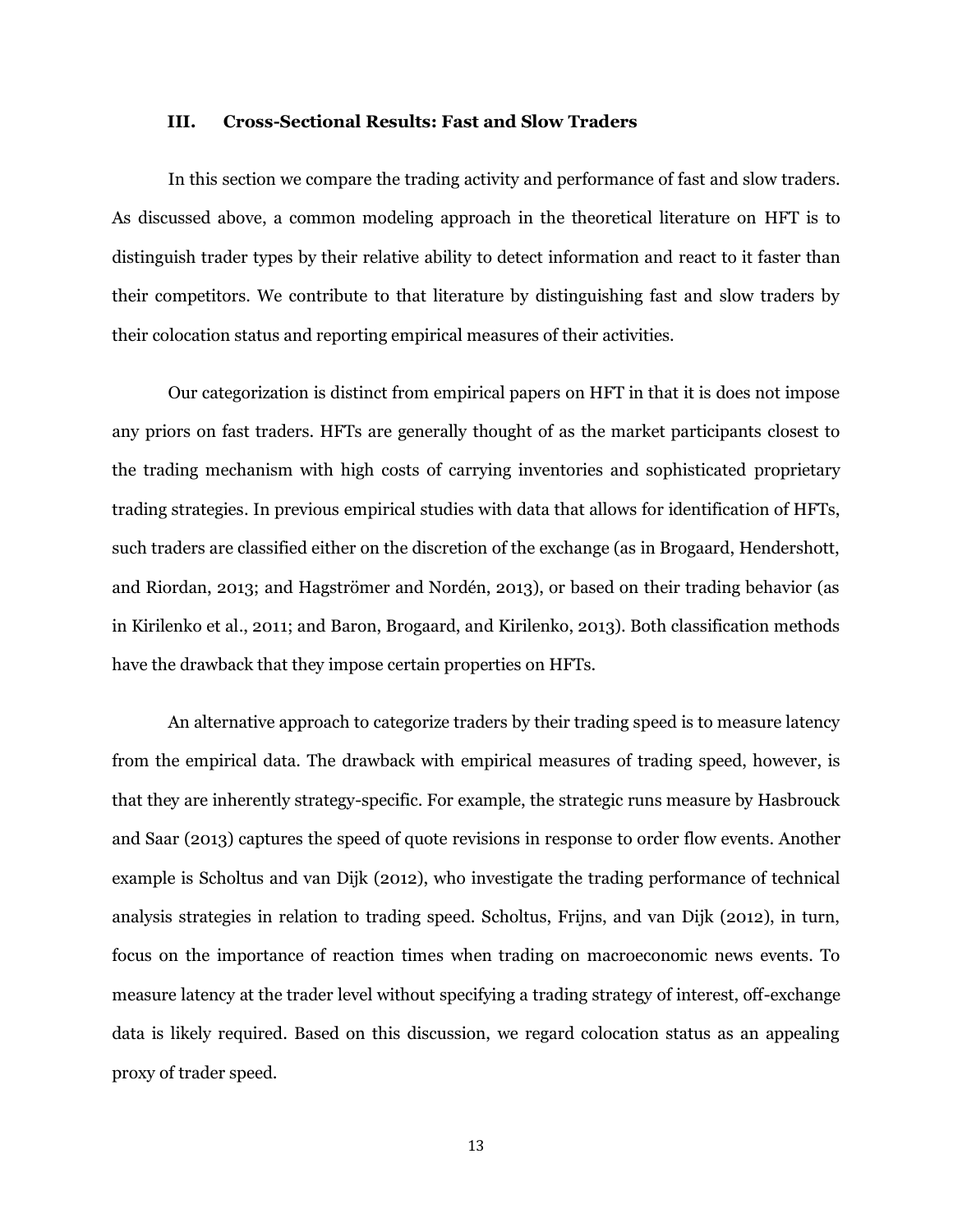## *(a) Trader characteristics*

 $\overline{a}$ 

Table 2 reports summary statistics regarding the different types of traders based on colocation status. All messages entered during the continuous trading of OMXS 30 index stocks during Oct.  $1 -$  Oct. 26, 2012, are considered. Trader grouping with respect to colocation type is based on the status on Dec. 3, 2012. <sup>4</sup> Column 1 shows the distribution of accounts across the colocation status groups.

## **INSERT TABLE 2 ABOUT HERE**

We document a number of volume statistics, all reported as the trader group fraction of the total activity. Column 2 shows the *Trading volume*, the percent of SEK volume by group. Column 3 reports the fraction of executions by group (*Trades*). Column 4 is *Submissions*, the number of limit orders submitted to NOMX-St. Column 5 reports the fraction of limit orders cancelled by each group (*Cancellations*). Column 6 shows *Modifications*, the percent of limit order modifications. Columns 7 and 8 are *Active trades* and *Passive trades.* These capture the percent of executions where the trader participates through a market order or a non-marketable limit order, respectively.

In addition to volume measures we document three measures showing the distribution of trading and quoting activity within each group. First, Column 9 reports the order-to-trade ratio (*q/t*), which is the sum of all submissions, cancellations, and modifications, divided by the number of executions. Columns 10 and 11 show *Liq. supply*, which is the fraction of all Trading volume and Trades, respectively, within the trader group where the trader participates through a non-marketable limit order. All statistics are based on sums across stocks and trading days.

<sup>4</sup> To check the validity of the colocation status list for the period studied (Oct. 1 – Oct. 26, 2012), we repeat the analysis for a date range surrounding the colocation status list (Nov. 15 – Dec. 14, 2012). We obtain qualitatively similar results, available from the authors on request.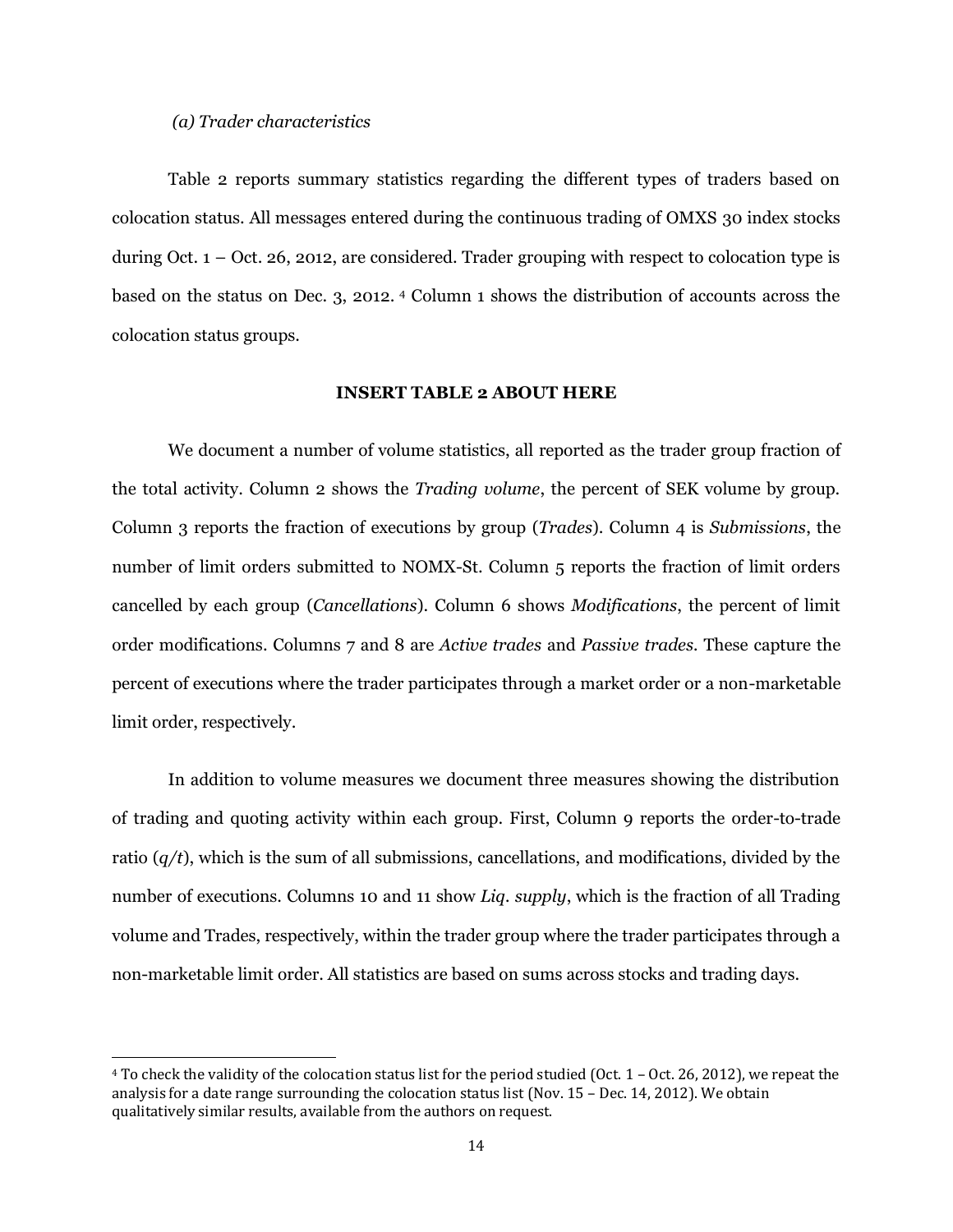The main breakdown of interest is between colocated trading accounts, which we refer to as *Colo* or fast traders; and non-colocated trading accounts, which we refer to as *NonColo* or slow traders. We report the aforementioned statistics for these two groups in Panel A of Table 2. There are 112 accounts that are NonColo, and 58 that are Colo. Even so, Colo traders make up 41.3% of trading volume. At the same time they make up the vast majority of submissions, cancellations, and modifications, over 80% of each. Colo traders initiate 45.7% of all trades but appear on the passive side of the trade in only 41.8% of all trades. Colo traders" aggregate *q/t* ratio is 40.8, while NonColo accounts' is only 6.0. To summarize, fast traders appear to be behaving in a distinct manner from the slow traders. This is expected as the fast traders have made a choice to emphasize speed in their trading process by investing in colocation.

Panel B focuses exclusively on the fast traders. It separates the results observed in Row 2 into the three subgroups based on the type of colocation service that they subscribe to. There are 17 accounts who subscribe to the original colocation service (referred to as *BasicColo*), 22 who have the Premium colocation (*PremiumColo*), and 19 who subscribe to the fastest connection available (*10GColo*). The fastest segment plays the leading role among the fast traders; traders in that segment represent 21.3% of the total trading volume, while the PremiumColo traders represent 16.5%, and BasicColo traders are behind 3.5% of the total trading volume (Column 1).

The Submissions, Cancellations, and Modifications are similarly distributed with the 10GColo accounts making up the majority of these actions, and BasicColo traders doing relatively little of it. Columns 6 and 7 provide insights into how speed is used. The Active trades are equally distributed between the PremiumColo and the 10GColo traders, while the Passive trades are mostly done by the 10GColo traders. The order-to-trade ratio appears to be increasing with speed. It almost triples going from BasicColo (9.3) to PremiumColo (27.7), and then doubles when going to 10GColo (55.5). Finally, it is notable from the liquidity supply ratios that traders of all colocation segments trade with a mix of market orders and non-marketable limit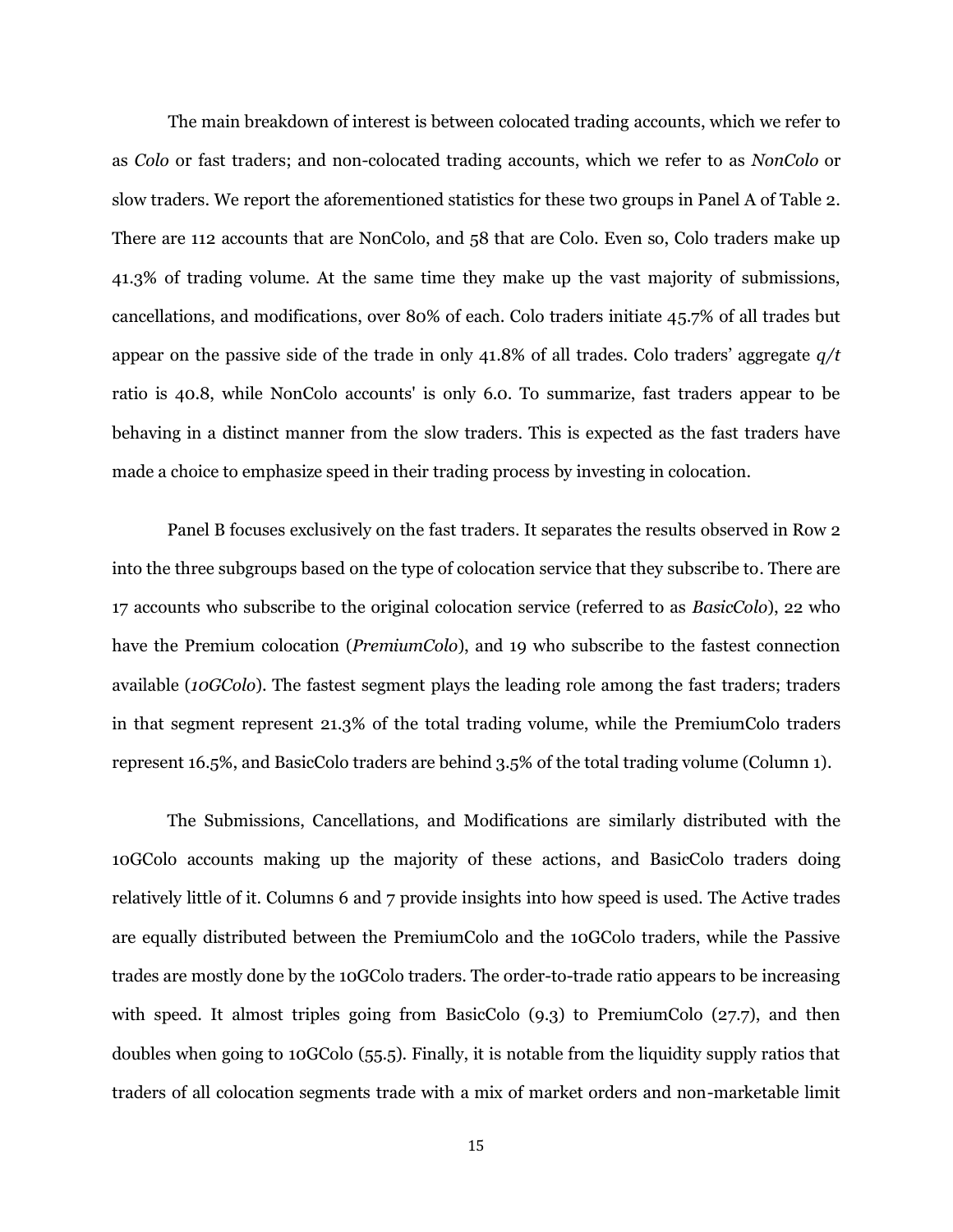orders. This is in contrast with theoretical models assuming that the speed advantage is used exclusively for either aggressive trading, or for passive trading.

Panel C disaggregates Colo and NonColo trading volume into client and proprietary order flows. Most of the Colo trading is done on the accounts' own behalf (40.6%) while only 0.7% is done for clients of colocated trading accounts. This shows that services that provide clients with "sophisticated" order entry systems are using technology that is slower than that of the fastest traders. Overall, most of the fast trading properties are driven by the proprietary trading activity. The activity of slow traders is a mixture of client and proprietary flows. The NonColo client trading activity displays liquidity supply ratios close to 50%, indicating that clients use mixtures of market orders and non-marketable limit orders. Proprietary trading is nowadays intimately associated with HFT. The fact that 24.6% of the trading volume in our data set comes from NonColo proprietary traders indicate that not all proprietary flows are necessarily from fast traders.

Panel D disaggregates the Colo and NonColo trading activities into *algorithmic* order flows and *other* flows. This distinction is related to a discount in trading fees for automated order flows. Perhaps the most surprising result is that not all fast trading is done using the algorithmic order type. We observe that 4.4% of the total trading goes through Colo accounts but does not use the algorithmic order entry that is eligible for a fee discount. We do not know whether these flows are entered manually or if there are other reasons for not using the discounted fees. Our results show that the Colo trading that is not using the discounted order entry has properties that are more similar to NonColo trading (either algorithmic or other) than to algorithmic Colo trading. For example, the algorithmic Colo trading has a much higher q/t ratio (44.6) than the other Colo trading activity (9.3).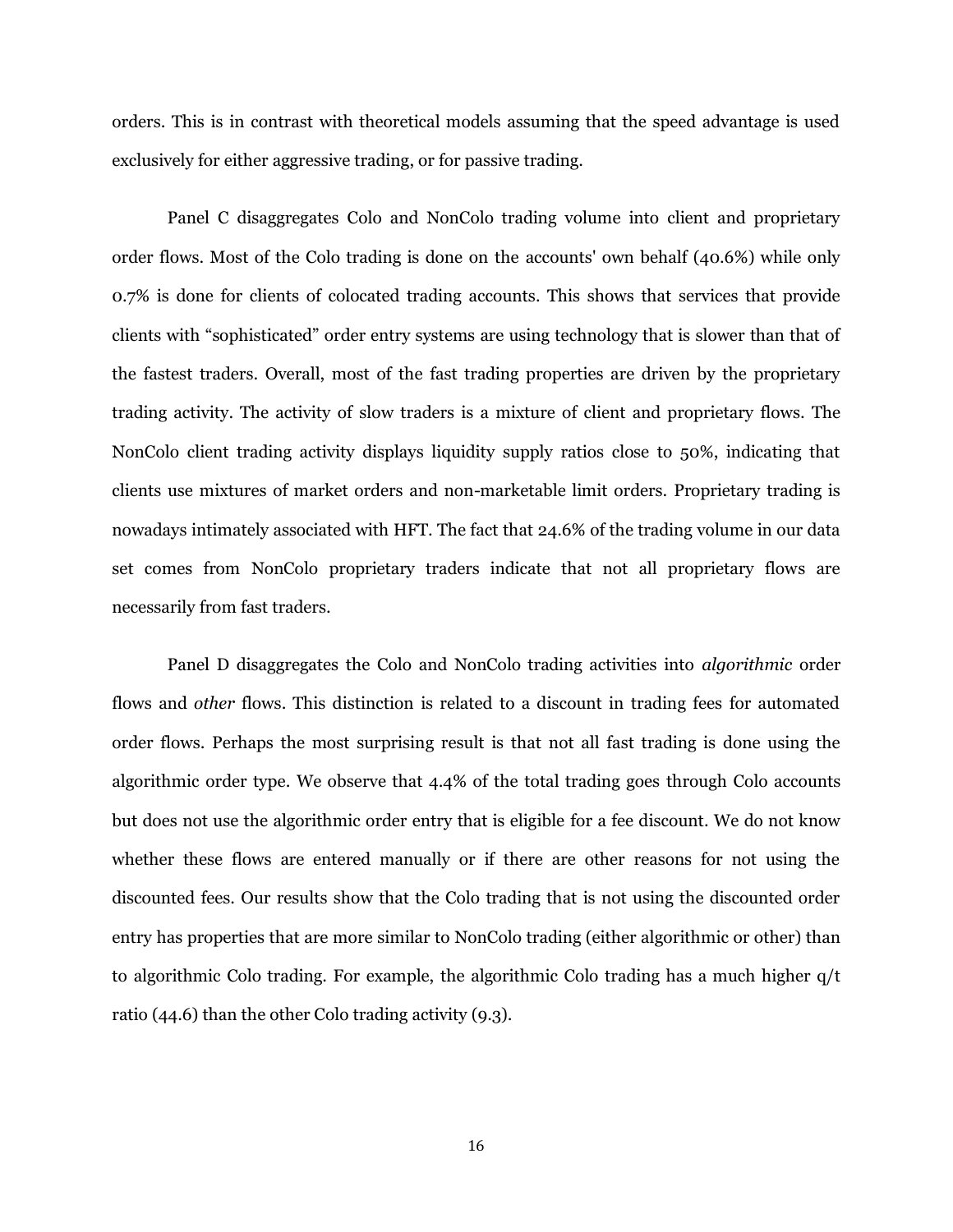Overall, the results in Table 2 show that there are large differences between fast and slow trading. In line with common conceptions about HFT, colocated flow is dominated by algorithmic activity for proprietary purposes. Furthermore, most of the colocation activity is done using the fastest technology, 10G Premium Colocation. The results may either indicate that there is a strong appetite for trading speed, or that fast traders are able to capture a large market share. Our next point of interest is what incentives are behind the investments in speed.

While colocation is a feature associated with HFT, it is neither necessary nor sufficient. As the literature has suggested different definitions of HFT, we repeat our trader characteristic breakdown based on two alternative definitions. Firstly, we apply the definition of HFT used in Hagströmer and Nordén (2013). That definition stipulates that HFTs are algorithmic traders that do proprietary trading only, i.e., that never trade for clients. Secondly, we use a definition based on trading activity similar to Kirilenko et. al. (2011). Here, a trader is defined as a HFT firm if, for 50% of the days they are active, they: (a) have end of day inventory less than 5% of their total volume; (b) have maximum net inventory at any time of the day less than 15% of total volume; (c) have trading volume in the top quartile of all proprietary traders that are active on that day. Furthermore, they are required to be active in more than 50% of all stock-days. In the Appendix, Table A1 reports the trader characteristics according to the alternative HFT definitions. Panel A holds results for the definition following Hagströmer and Nordén (2013), and Panel B the definition following Kirilenko et. al. (2011).

The most striking result in Table A1 is that the use of colocation status as an indicator of trading speed differs substantially from the competing HFT definitions. We find that not all HFTs, in either definition, are colocated, though a majority is. Moreover, there are numerous Non-HFTs (according to both definitions) that use colocation accounts. The HFT definition used in Panel B yields only nine HFT accounts, even though we use less restrictive criteria than in Kirilenko et al. (2011). The Panel A definition, in contrast, yields 64 HFT accounts, which is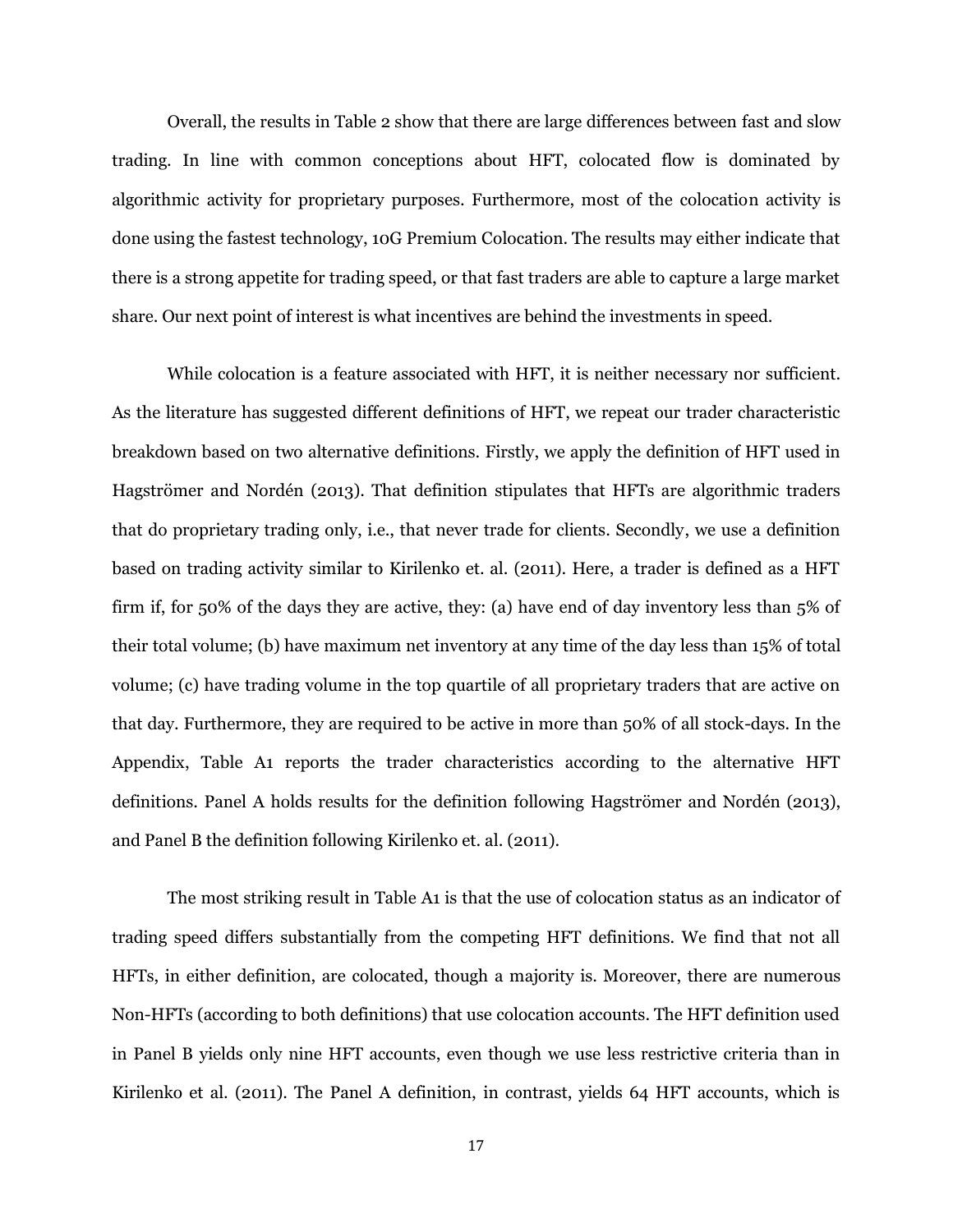more than the number of colocated accounts.<sup>5</sup> We conclude that our definition of fast traders overlaps with the HFT definitions, but that the definitions are far from the same, at least when implemented in the current market setting.

Looking at the trader properties presented in Table A1, we see that most of the HFT trading and quoting volumes, according to Panel A, go through colocated accounts. Furthermore, q/t ratios are higher in colocated accounts, both for HFTs and Non-HFTs.

## *(b) Trader Speed and Adverse Selection*

 $\overline{a}$ 

According to the theoretical literature, a speed advantage allows traders to react to public information faster than their competitors. For liquidity providers, this ability enables them to revise outstanding quotes as they become stale (Aït-Sahalia and Saglam, 2013; Hoffman, 2013; Jovanovic and Menkveld, 2012; Menkveld and Zoican, 2013). A relatively fast liquidity provider thus incurs less adverse selection costs, allowing for more aggressively priced quotes, and potentially a larger market share. For liquidity demanders, the speed advantage amounts to a better ability to trade against stale quotes, i.e., to trade on news before liquidity providers have time to revise their quotes (Cartea and Penalva, 2012; Foucault, Hombert and Roşu, 2013; Menkveld and Zoican, 2013).

We investigate differences between colocated and non-colocated traders" ability to trade aggressively on news (active side), and to avoid being picked off by revising stale quotes (passive side). We focus on the Colo and the NonColo trader groups and consider a number of measures of the bid-ask spread that reflect adverse selection in different ways. All spreads are expressed as fractions of the spread midpoint, which is recorded immediately before the trade. As active side

<sup>5</sup> Hagströmer and Nordén (2013) have 29 HFT members in their paper based on the same market as the current paper. We record 64 HFT accounts, which is possible because: (i) one member may have several accounts; and (ii) as opposed to their paper, we consider sponsored access clients as separate trading entities.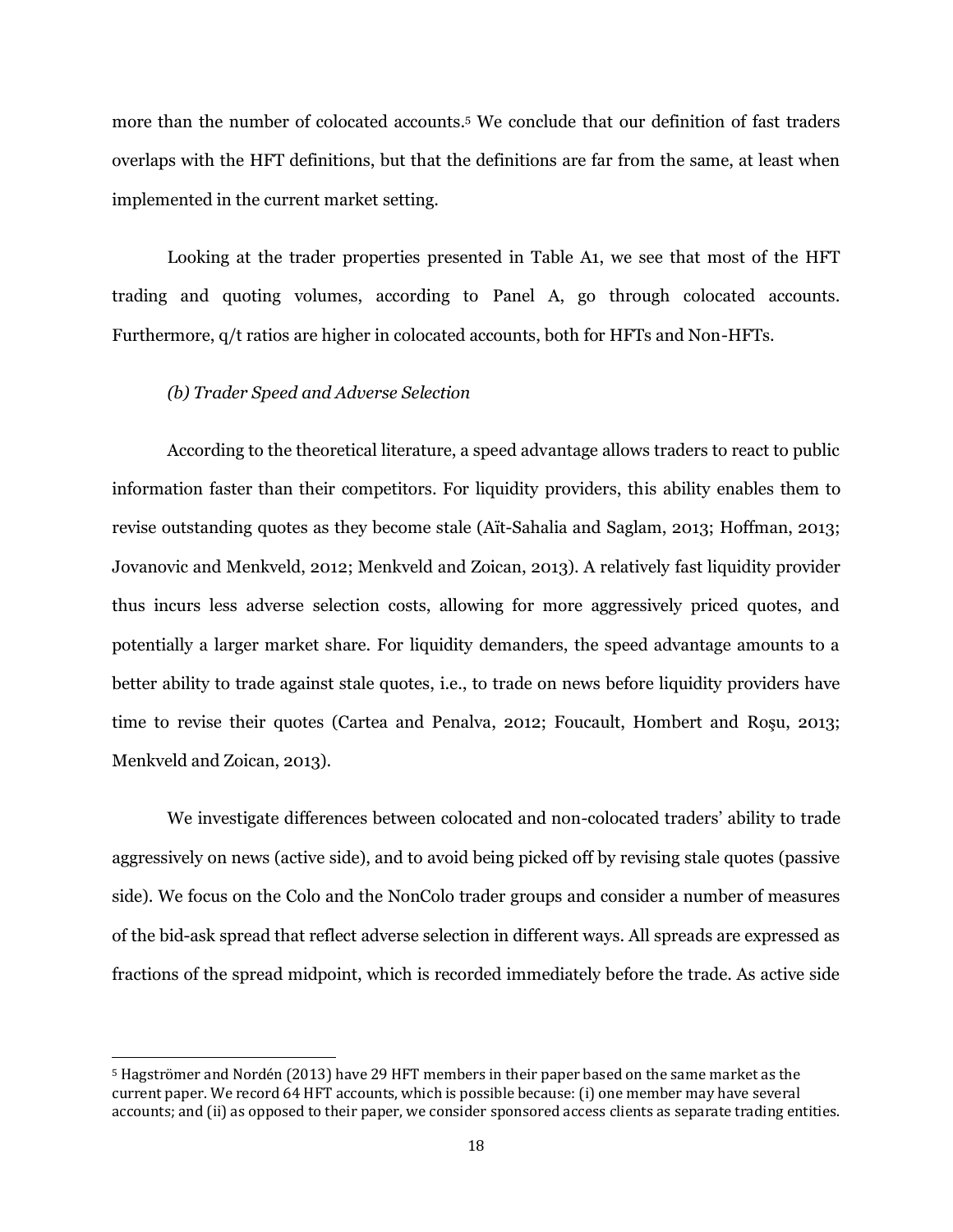traders pay the spread, low spreads indicate good performance. For passive side traders, who earn the spread, the opposite holds.

The *Quoted spread* is half the difference between the best bid and ask prices just before the trade; the *Effective spread* is the difference between the trade price and the spread midpoint; the *Realized spread* is the difference between the trade price and the spread midpoint at a certain horizon after the trade (horizons considered include 5 sec, 10 sec, 30 sec, 1 min, and 5 min). Midpoints are recorded every second, implying that a 1-second realized spread would be the difference between the trade price and the spread midpoint prevailing at the turn of the next second. Spreads are measured for all trades in the continuous trading of OMXS 30 index stocks during Oct.  $1 -$  Oct. 26, 2012, i.e., the period after the colocation upgrade event.

To capture whether fast and slow traders differ in their ability to deal with adverse selection, we formulate the following ordinary least squares regression model:

$$
y_{it} = \alpha + \beta \text{Colo}_{it} + \sum \theta_a \text{Stock}_{it}^a + \epsilon_{it}, \tag{1}
$$

where *y* is the spread measure of interest for stock *i* on day *t*. *Colo* takes the value one if the trade is by a colocated trader, and zero otherwise.  $Stock_{it}^a$  is a set of dummy variables designed to capture stock fixed effects in the coefficient vector  $\theta$ , with  $a = 2, ..., 30$ . For each dependent variable the regression is performed twice. Once based on the trader-type that is taking liquidity, and again based on the trader-type that is supplying liquidity.

The regression results are reported in Table 3. Each row reports two regressions, with the dependent variable listed at the beginning of the row. The left half of the table reports the regression results based on active trading, and the right half holds regression results for passive trading.

#### **INSERT TABLE 3 ABOUT HERE**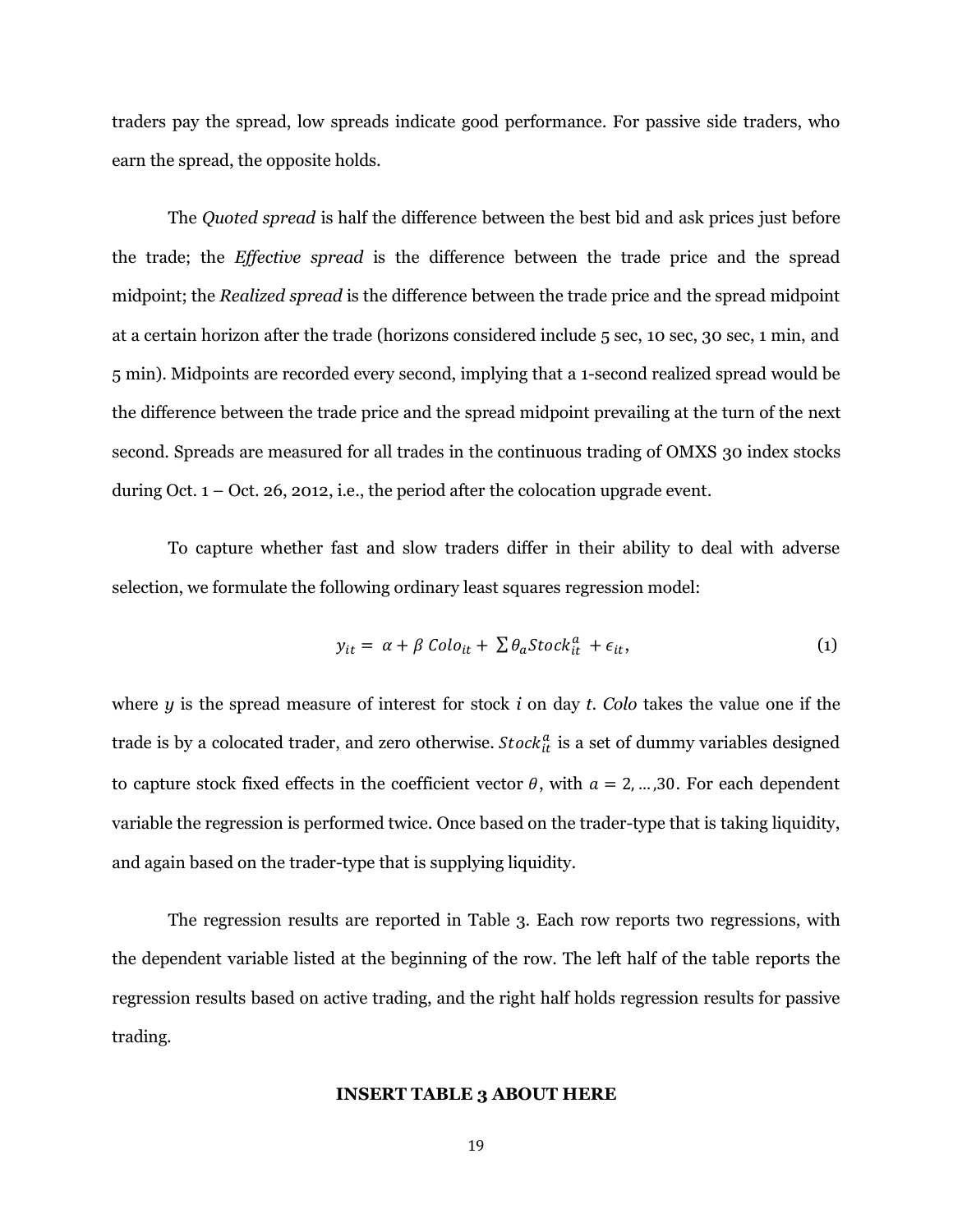Because there are only two types of traders, Colo and NonColo, and the variable *Colo* captures the differential adverse selection of the Colo trader, then the intercept,  $\alpha$ , captures the effect of the NonColo traders. We adjust the intercept to reflect the average across all stocks, rather than just the benchmark stock, by adding the average stock fixed effect to the estimated intercept (see the Table 3 caption for definition). We report the NonColo spreads in the first column, and the Colo spreads, which is the coefficient on *Colo* ( $\beta$ , Column 3) plus the  $\alpha$  in Column 1, in the second column. Column 4 shows the t-stastistic for the difference between  $\alpha$ and  $\beta$  (calculated using the Newey and West, 1987; 1994, heteroskedasticity and autocorrelation consistent, HAC, covariance matrix).

We focus on the results on Active trading first. Table 3 Row 1 displays the quoted spread. There is an economically small, but statistically significant difference between fast and slow traders. The quoted spreads are slightly wider (0.43 basis points) when slow traders demand liquidity than when fast traders do so. The second row reports the effective spread results. Difference between quoted and effective spreads emerge when (i) a market order is trading through the BBO, partially executing against volume deeper in the book, and when (ii) a market order hits hidden liquidity within the BBO. The former makes the effective spread wider than the quoted spread, whereas the latter makes it tighter. For active trading, we find that NonColo traders incur slightly wider effective than quoted spreads, indicating that they occasionally trade through the BBO. Colo traders record tighter effective spreads than quoted spreads. Finally, the next five rows repeat the analysis using the realized spread at different horizons.

The negative coefficients in Column 2 indicate that when fast traders demand liquidity, the price they pay is on average better than the spread midpoint shortly after the trade. That is, fast traders appear to have the ability to trade ahead of price changes, adversely selecting the liquidity providers. Following an active buy trade (sell trade) from a fast trader, the midpoint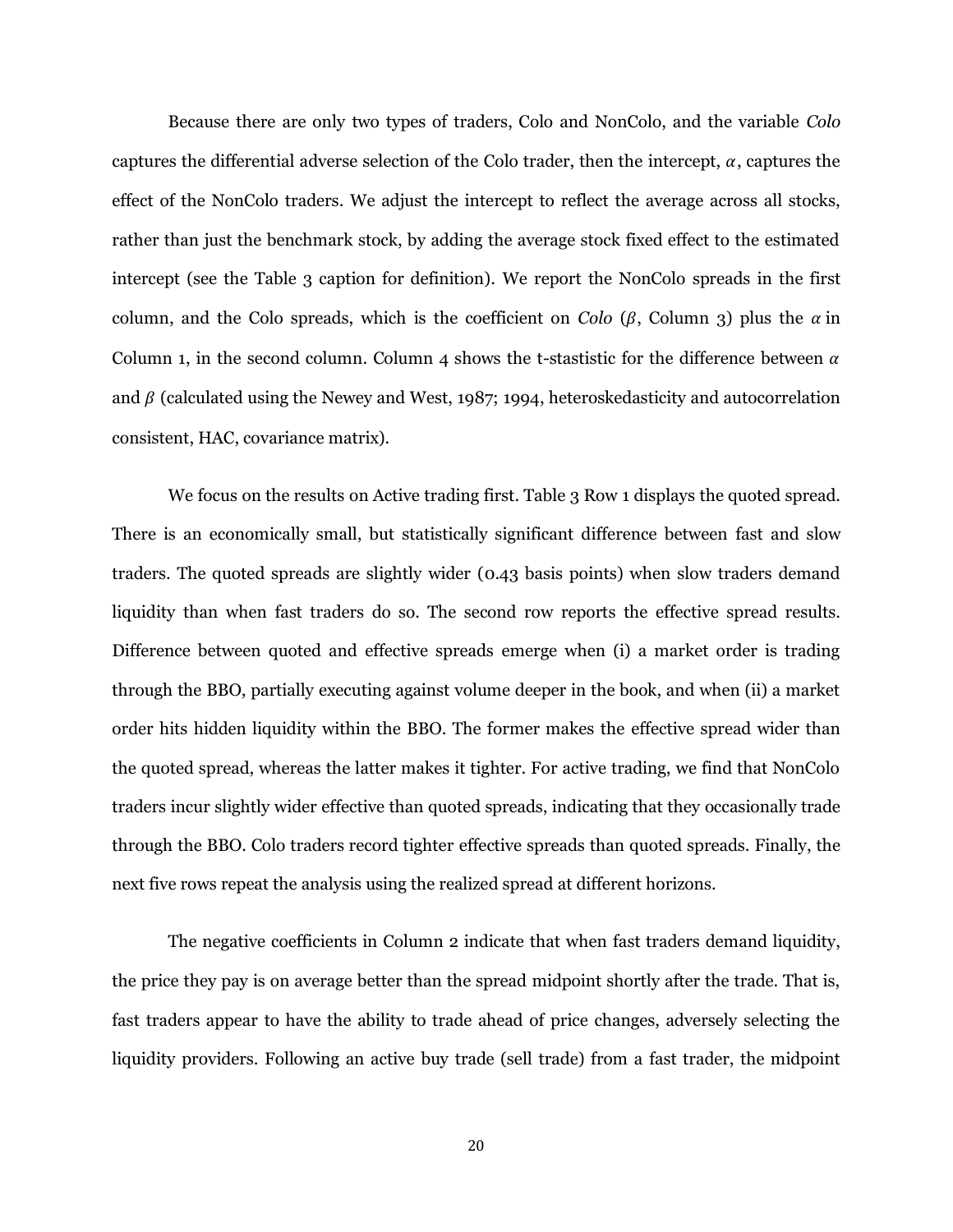price is increasing (decreasing) to 0.47 basis points above (below) the trade price already after 5 seconds, and the price keeps increasing (decreasing) at least one minute after the trade.

We think this result demonstrates that fast traders have the ability to profit on aggressive news trading, which is in line with theoretical models (Cartea and Penalva, 2012; Foucault, Hombert and Roşu, 2013; Menkveld and Zoican, 2013). Slow traders do not have this ability, as their trade price for buy trades (sell trades) is on average more than 0.4 basis points higher (lower) than the midpoint price on all considered horizons (see column one). The difference between fast and slow traders in active trading realized spreads is highly significant. It is also consistent with Brogaard, Hendershott and Riordan (2013), who show that high frequency traders" aggressive orders predict permanent price movements, whereas their passive orders do not.

The right-hand side of Table 3 repeats the analysis but for the trader-type on the passive side, the liquidity provider in the trades. Whereas a positive value in the previous results was taken as a cost, here a positive value indicates revenue. In terms of quoted and effective spreads, Colo traders charge higher spreads than NonColo traders do. Thus, fast traders, relative to slow traders, provide liquidity when it is expensive and demand it when it is cheap. An important aspect in liquidity provision is to avoid being picked off, to revise quotes quickly to reflect the latest news. The realized spreads presented for passive trading show that the spread earned by Colo traders remains above 0.13 basis points five minutes after the trade, whereas it is -0.65 basis points for NonColo traders. The difference is statistically significant at all horizons considered and demonstrates that fast traders are better than slow traders at revising their stale quotes. This result is in line with theoretical models put forward by Hoffman (2013), Jovanovic and Menkveld (2012), and Menkveld and Zoican (2013).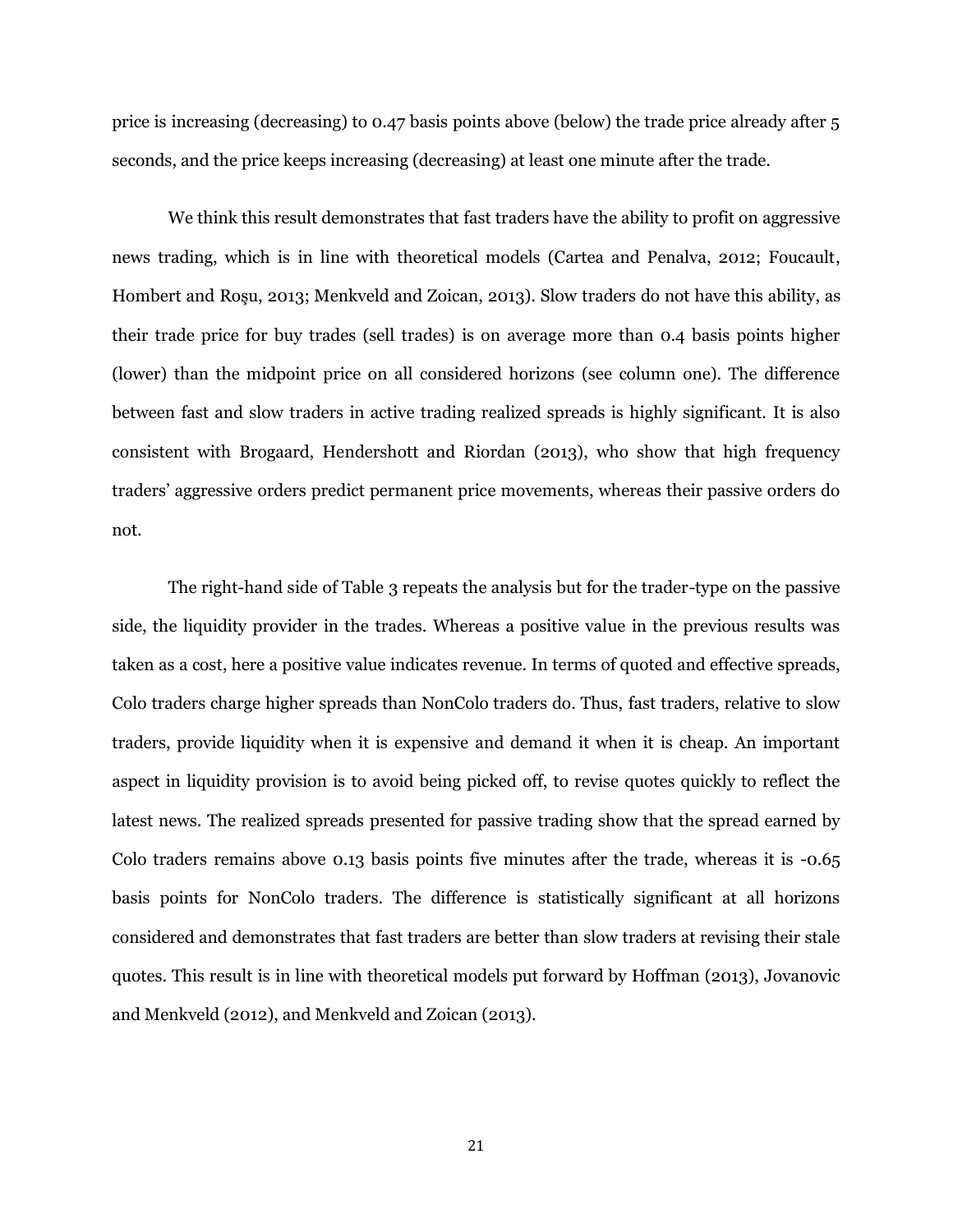As Table 2 shows, algorithmic trades differ from manual trades, and proprietary trading has different characteristics than client trading. To make sure that the differences observed in Table 3, Panel A, are driven by colocation status and not by trade type, we repeat the exercise focusing exclusively on trades that are algorithmic and proprietary (Panel B). We consider the same liquidity measures as in Panel A for both aggressive and passive trades. Most results remain qualitatively the same. Active realized spreads are positive (negative) for NonColo (Colo) accounts. Passive realized spreads are negative (positive) for NonColo (Colo) accounts. Noteworthy, the coefficients on the realized spreads for Passive trades are uniformly higher. Proprietary algorithmic NonColo lose more, and proprietary algorithmic Colo earn more, than the general NonColo or Colo trading account.

Of all the ordering of coefficients, only the active quoted spread changes direction. Overall, NonColos have higher active quoted spreads than Colos, but when comparing the proprietary algorithmic NonColos and Colos, the Colos have a higher active quoted spread. The fact that this is the only measure that switches sign suggests that proprietary algorithmic NonColos focus on trading based on quoted spread, but that does not imply better executions than the colocated firms. In this case, the effective and realized spreads show that fast traders execute their trades at a lower cost.

Overall, the results presented in this section constitute novel evidence on the nature, behavior, and performance of fast traders. Our results are in line with common theoretical assumptions saying that fast traders use their speed advantage to pick off stale quotes and to avoid being picked off when providing liquidity.

In contrast to assumptions made in the theoretical literature, we find that fast traders use mixtures of strategies, both supplying and demanding liquidity. Given that investments in speed are costly, such diversification of strategies is in line with economies of scope. We also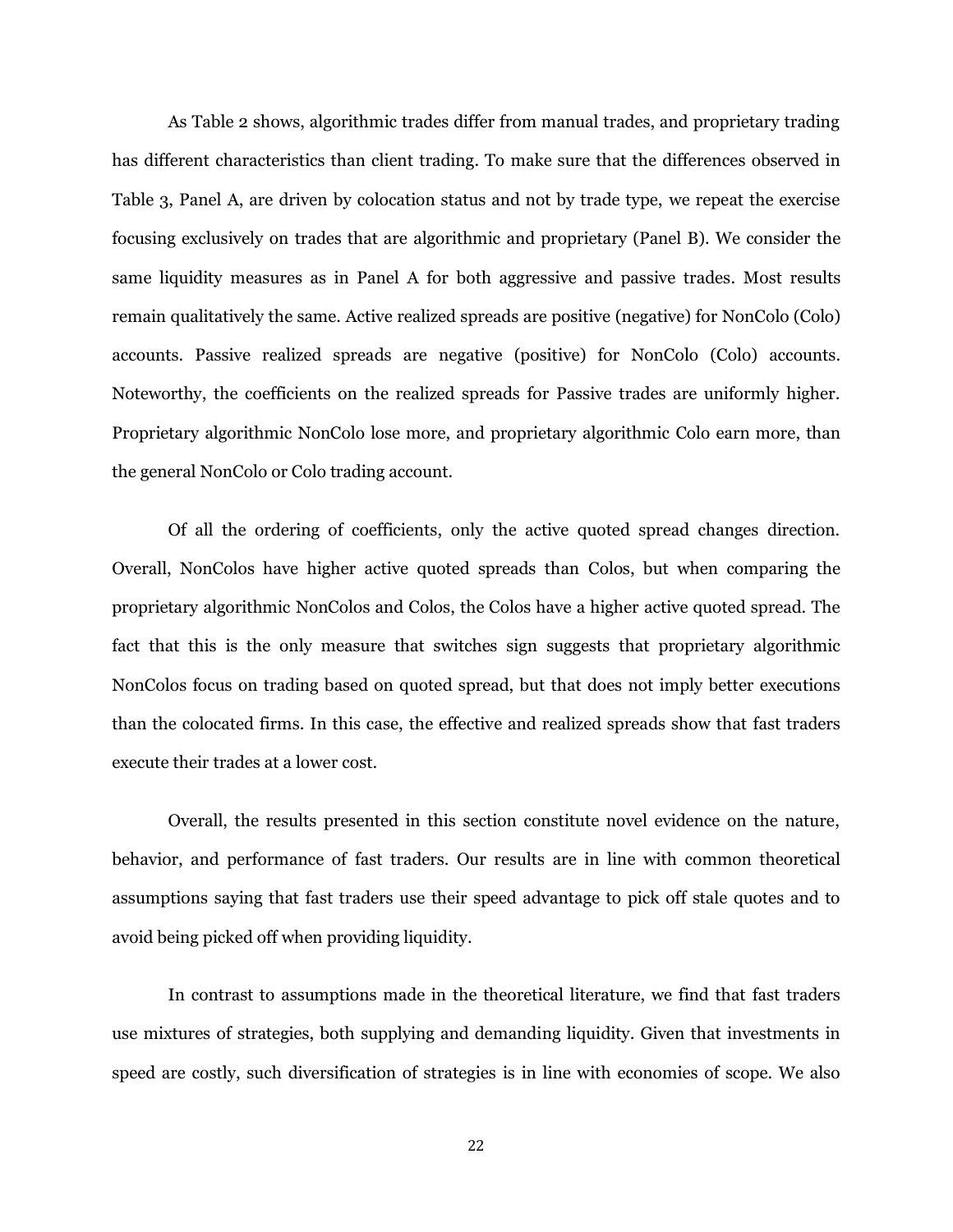find that there is substantial trading activity in several different segments of colocation services. The fact that not all colocated traders subscribe to the fastest technology demonstrates that traders may pursue latency-sensitive trading strategies even though some traders possess faster trading services. That indicates that the common limitation to two speed segments (fast and slow) may be a strong assumption. In the next section we study specifically how the introduction of a new trading technology influences the competition among fast traders.

#### IV. **The effects of a colocation upgrade**

In this section we investigate the effects of the introduction of 10G colocation at NOMX-St. The 10G colocation service is an add-on service to the Basic and 1G colocation packages, enabling traders to cut their latency by 20%.

An important insight of our findings in the previous section is that latency is a more diverse concept than the two categories of Colo and NonColo traders. Among the Colo traders, there are differences in reaction time due to differences in technology and programming skills. Furthermore, different strategies require different levels of analysis with different processing times. In this section we treat colocated traders who belong to the Basic or 1G colocation schemes as one group of traders, referred to as *SlowColo*. These traders supposedly have much smaller latency than non-colocated traders, but they decide that paying for the 10G upgrade is not worthwhile for their business. The colocated traders who do pay for the upgrade, to remain among the fastest traders in the market, are referred to as *10GColo*. To see how the colocation upgrade affects the competition among traders, we study the behavior of SlowColo and 10GColo, as well as NonColo traders, before and after the date of the upgrade.

What predictions can be made regarding the effect of the colocation upgrade event? The colocation upgrade constitutes an opportunity to achieve a nominal latency improvement, which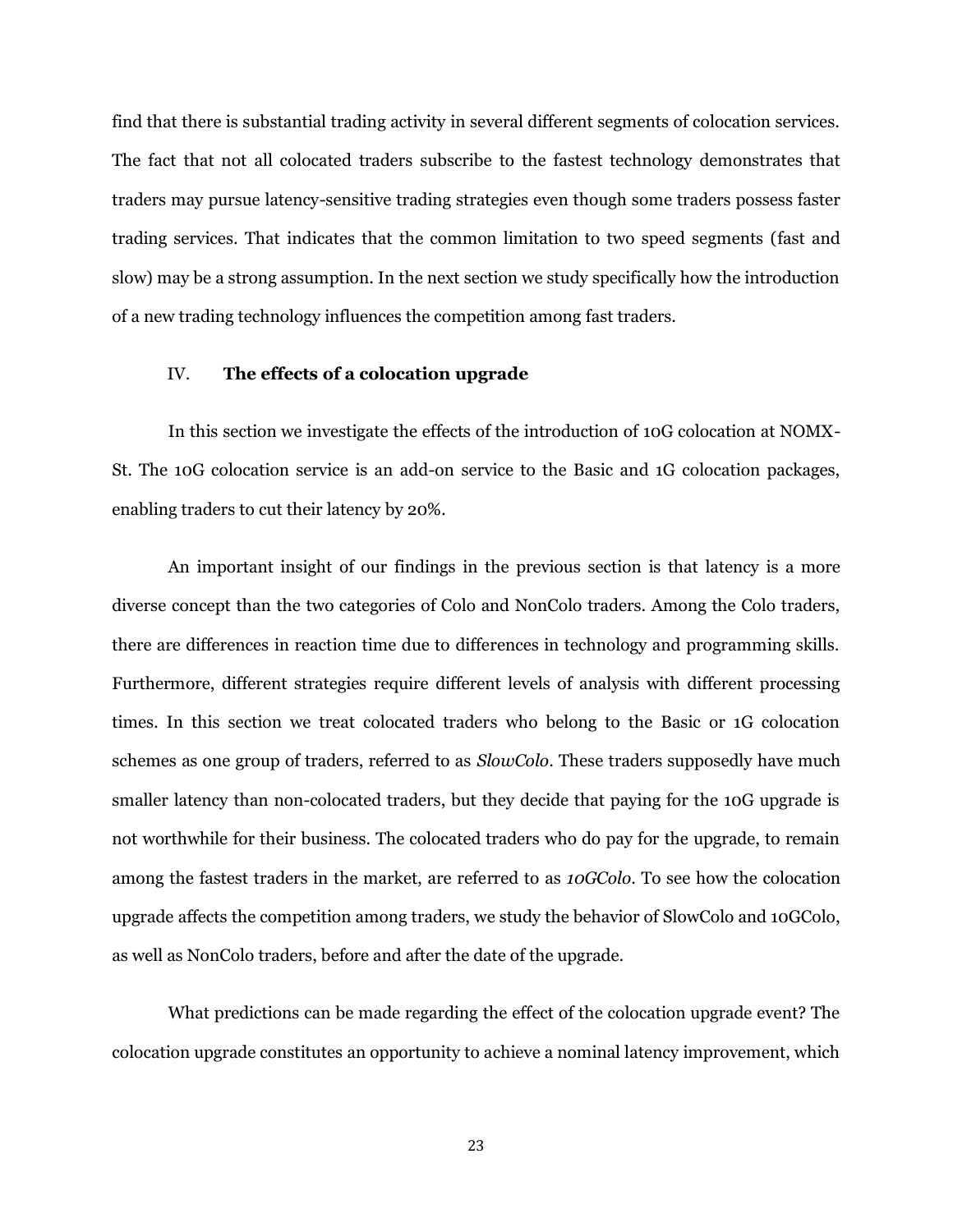any trader can pursue at a fixed cost.<sup>6</sup> If we assume that agents are rational, only traders whose benefits of having cutting-edge technology exceed the fixed cost will pursue the upgrade. If the market is in equilibrium before the event, it is reasonable to expect that the latency shock to 10GColo traders improves their performance relative other traders. We analyze trading performance in terms of market share of active and passive trading, adverse selection costs in active and passive trading, as well as inventory management. Before turning to the empirical analysis, we use the current theoretical literature in combination with our previous results to form expectations on performance effects.

*Expectation 1 (E1): 10GColo traders increase their market share.* As discussed by Biais, Foucault and Moinas (2013), there are two reasons to believe that traders who pursue the colocation upgrade increase their trading opportunities. Firstly, as the cutting-edge level of technology improves, short-lived arbitrage opportunities that were previously not pursuable may become available. The 10GColo traders are the only market participants who can capture such opportunities. Secondly, the latency shock of the event opens up a latency gap between the 10GColo and the SlowColo traders, implying that the competition for trading opportunities is affected. Both these effects imply that the market share of 10GColo traders, all else equal, increases. According to Martinez and Rosu (2013), news traders who are no longer competitive in terms of speed would reorient their business away from latency sensitive news trading, to trade on other dimensions than the fastest traders. The increasing trading opportunities for fast traders are perhaps most intuitive for active strategies (e.g., trading on news), but they extend to passive trading too. For example, according to Cartea and Penalva (2012) faster traders are better able to tailor their intermediation of trades, leading to larger trading volumes. Furthermore, Hoffmann (2013) shows that the ability of fast traders to quickly revise their limit orders in response to news makes slower traders more exposed to adverse selection. The

l

<sup>6</sup> The cost is the same for all traders, but traders who have not previously paid for colocation services would also need to pay for the Basic colocation package to pursue the upgrade.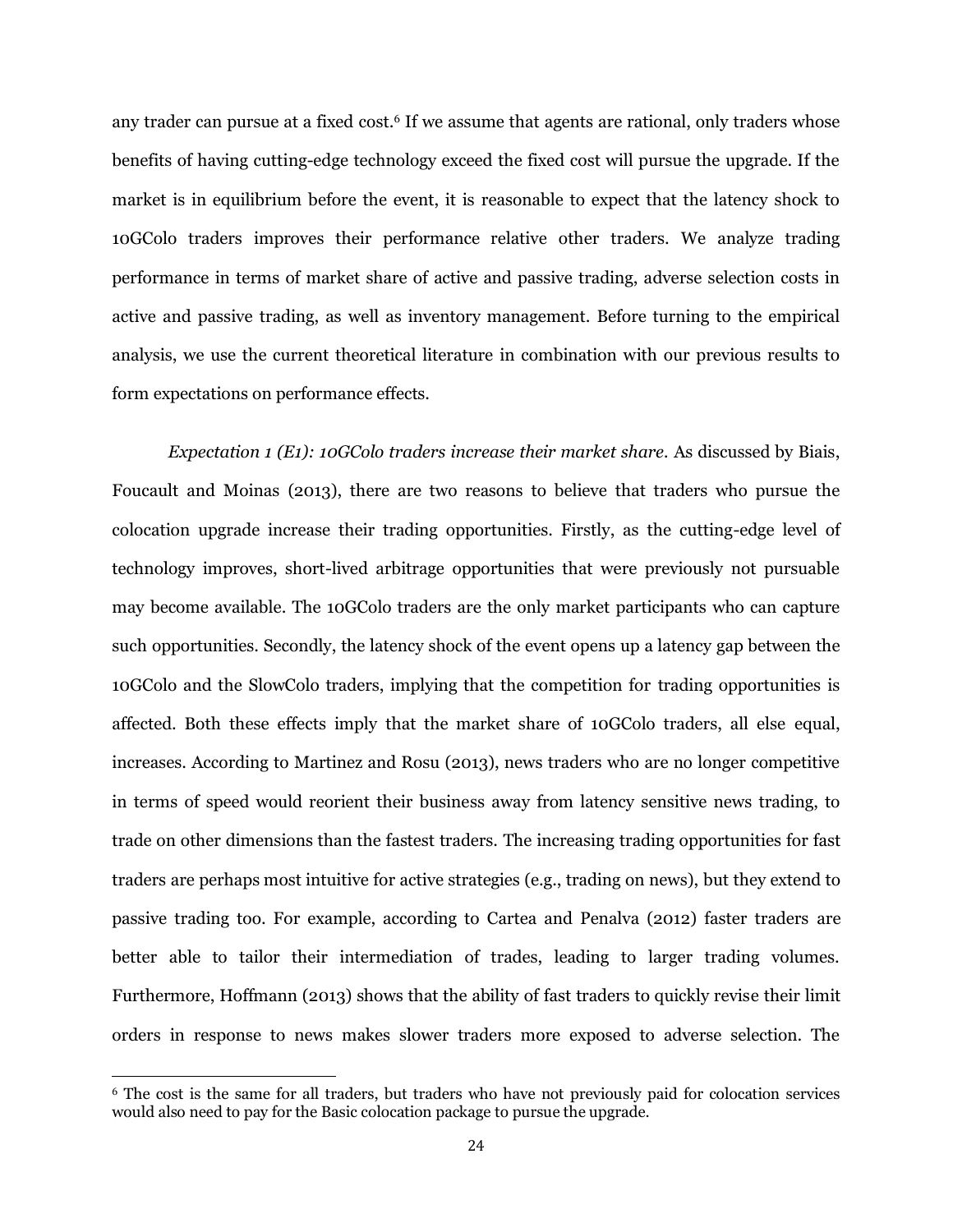consequence is that slower traders post limit orders with lower execution probability, leading to less trading volume.

*Expectation 2 (E2): 10GColo traders impose more adverse selection costs on other traders and avoid being picked-off.* The most central aspect in the theoretical literature on trading speed is the ability to react quickly to news. In active trading, lower latency allows traders to trade aggressively on public news by picking off stale quotes (Menkveld and Zoican, 2013; Foucault, Hombert, and Roşu, 2013). In passive trading, lower latency allows traders to revise their quotes faster, which lowers their adverse selection costs related to public news (Jovanovic and Menkveld, 2012; Hoffman, 2013). We expect the colocation upgrade to lead to a redistribution of adverse selection, primarily between the SlowColo and the 10GColo traders. Before the event, traders in these groups possess similar technology but are heterogeneous in terms of strategies. Due to the heterogeneity of strategies, the upgrade is worthwhile for some traders but not for others. The event leads to a latency gap between the two groups that did not exist, or was smaller, before the event. We expect the latency gap to improve the trading performance of both active and passive trading of the 10GColo traders.

Importantly, the expected effects of adverse selection costs and picking-off ability concern public information. Adverse selection costs are traditionally viewed as uniform across liquidity providers, as they all access the same public information but are exposed to privately informed liquidity demanders. When latency differs across traders, faster traders are able to revise or cancel their quotes in instantaneous response to news releases, whereas slower traders are not. Faster liquidity providers can thus avoid being adversely selected due to public news, but their speed advantage does not allow them to avoid being adversely selected by privately informed traders. We do not expect the event to affect adverse selection costs due to private information. Furthermore, we do not expect the event to affect adverse selection on neither active nor passive trading among NonColo traders, because they are already an order of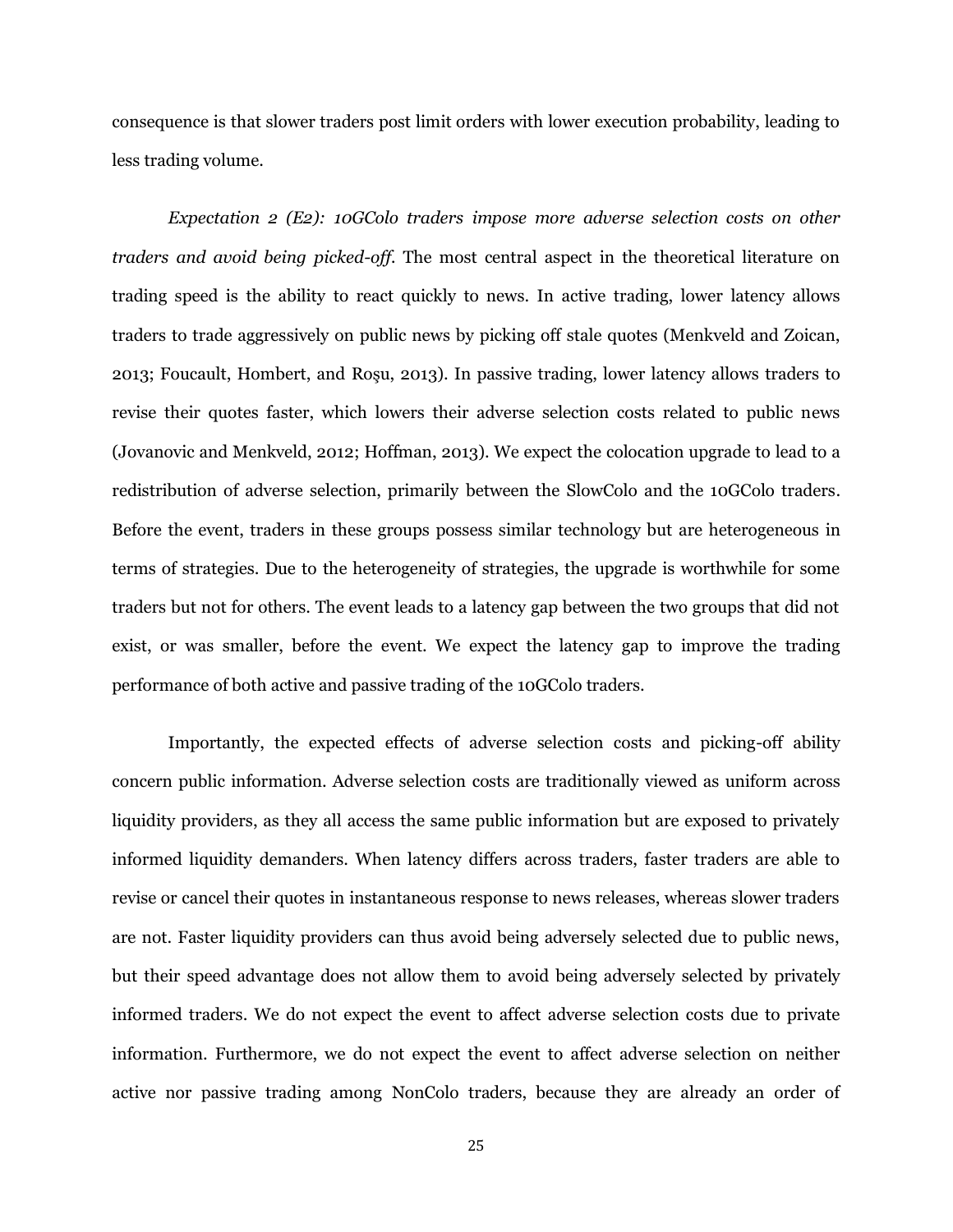magnitude slower than colocated traders. In the view of the NonColo traders, the news release and the market reaction are simultaneous events, whereas for colocated traders they are sequential.

*Expectation 3 (E3): 10GColo traders improve their inventory management.* Inventory control is an important aspect in the theory of market-making. Still, even though passive trading is central to HFTs (Hagströmer and Nordén, 2013; Menkveld, 2013), inventory effects are not covered in the current theoretical literature on trading speed. We postulate that a latency advantage allows 10GColo traders to increase their inventory positions. As their control of the trading process is improved, their ability to turnaround quickly is also improved, reducing the inventory risk. Based on this reasoning, we expect them to have less mean-reversion in inventory, and to take larger inventory positions.

#### *(a) Volume Effects*

We now turn to the empirical investigation of the expectations outlined above. To investigate E1, we set up a regression model where the dependent variable  $(y_{it})$  is either *active trading volume* or *passive trading volume* (both expressed in MSEK). To capture the change in trading activity following the colocation upgrade, we consider a panel with observations on each stock and each trading day. The regression model is defined as

$$
y_{it} = \beta + \alpha Event_t + \sum \theta_a Stock_{it}^a + \epsilon_{it}, \qquad (2)
$$

where all regressors are dummy variables and  $\epsilon_{it}$  denotes the unexplained variation of stock *i*  $(i = 1, \ldots, 30)$  and trading day *t* (with *t* indexing all trading days in the Before and After periods). Event<sub>t</sub> is the event dummy, taking the value one for trading days in the After period and zero otherwise. Stock<sup>a</sup> is a set of dummy variables designed to capture stock fixed effects in the coefficient vector  $\theta$ , with  $a = 2, ..., 30$ . The estimated average trading activity per day and stock is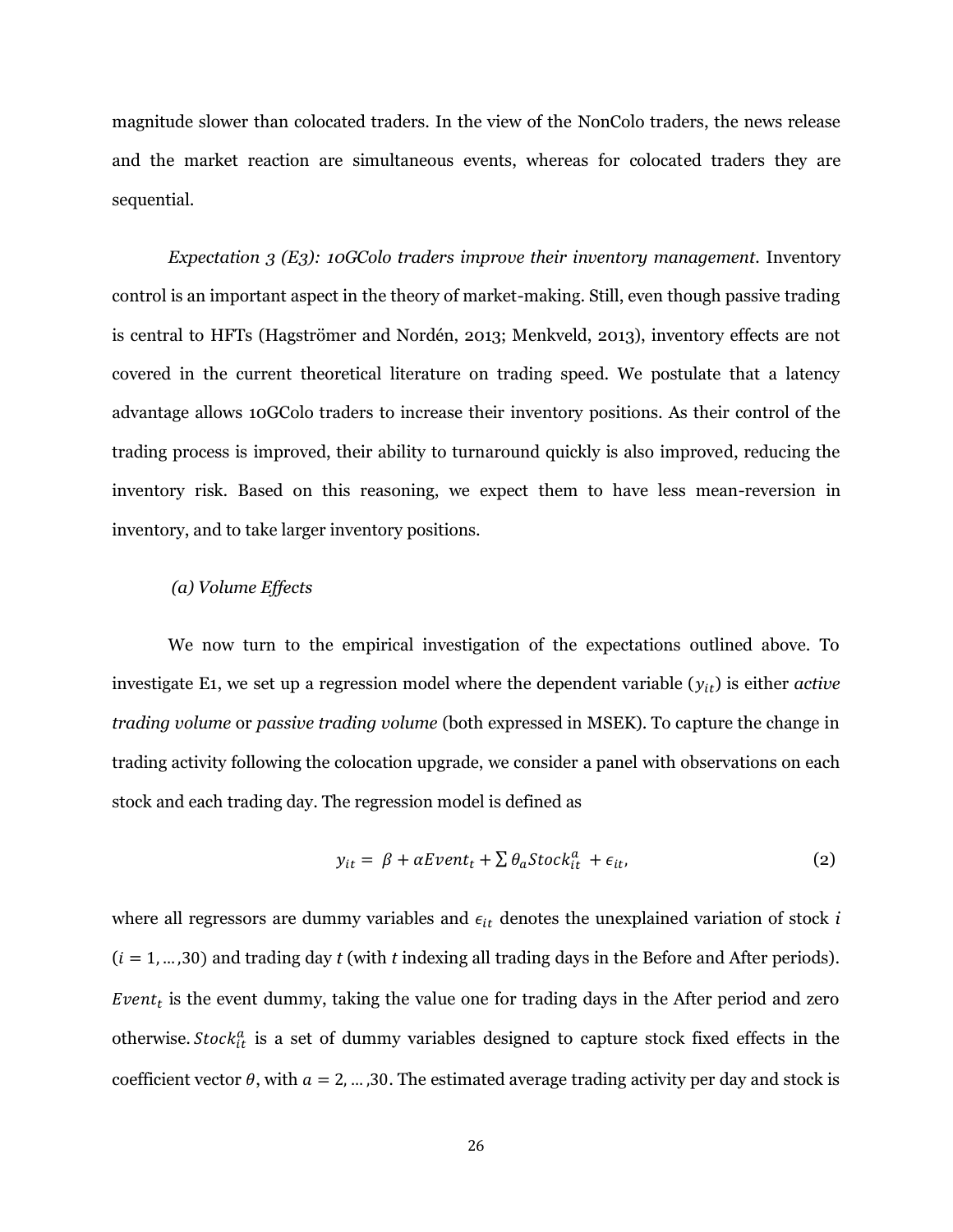calculated for the Before period as the mean of the vector  $(\beta, \beta + \theta)$ , and for the After period as the mean of  $(\alpha + \beta, \alpha + \beta + \theta)$ .

As we are interested in how trading activity is redistributed following the colocation upgrade, we also specify a regression model on the market shares of each trader group. Thus, we add a dimension to the input data by disaggregating the stock-day trading activity into the activities of each trader group. We express these trading activity measures as market shares, considering again the active and the passive trading volumes separately. The regression model takes the form

$$
y_{itg} = \beta_0 + \beta_1 SlowColo_{itg} + \beta_2 10 GColo_{itg} + \alpha_0 Event_tNonColo_{itg} +
$$
  

$$
\alpha_1 Event_t SlowColo_{itg} + \alpha_2 Event_t 10 GColo_{itg} + \epsilon_{itg}
$$
 (3)

where all regressors are dummy variables and  $\epsilon_{itg}$  denotes the unexplained variation of stock *i*, trading day *t*, and trader group  $g(g = \text{NonColo}, \text{SlowColo}, 10 \text{GColo})$ . Event<sub>t</sub> is the event dummy, taking the value one for trading days in the After period.  $NonColo_{itg}$ ,  $SlowColo_{itg}$ , and  $10GColo<sub>itg</sub>$  are dummy variables indicating the trader group. Note that the trader classification is done in retrospect, such that those traders who subscribe to the 10G colocation belong to the 10GColo group already before the event. We do not consider stock fixed effects here, because the market shares of each stock-day sum to unity. The Before period statistics are as follows:  $\beta_0$  for NonColo;  $\beta_0 + \beta_1$  for SlowColo; and  $\beta_0 + \beta_2$  for 10GColo. The *After* period statistics are retrieved as  $\beta_0 + \alpha_0$  for NonColo;  $\beta_0 + \beta_1 + \alpha_1$  for SlowColo; and  $\beta_0 + \beta_2 + \alpha_2$  for 10GColo.

The results of the regressions specified in Equations (2) and (3) are given in Table 4. We report Before and After estimates along with t-tests of the difference between the two periods. The t-statistics for each test is based on the Newey and West (1987, 1994) HAC covariance matrix.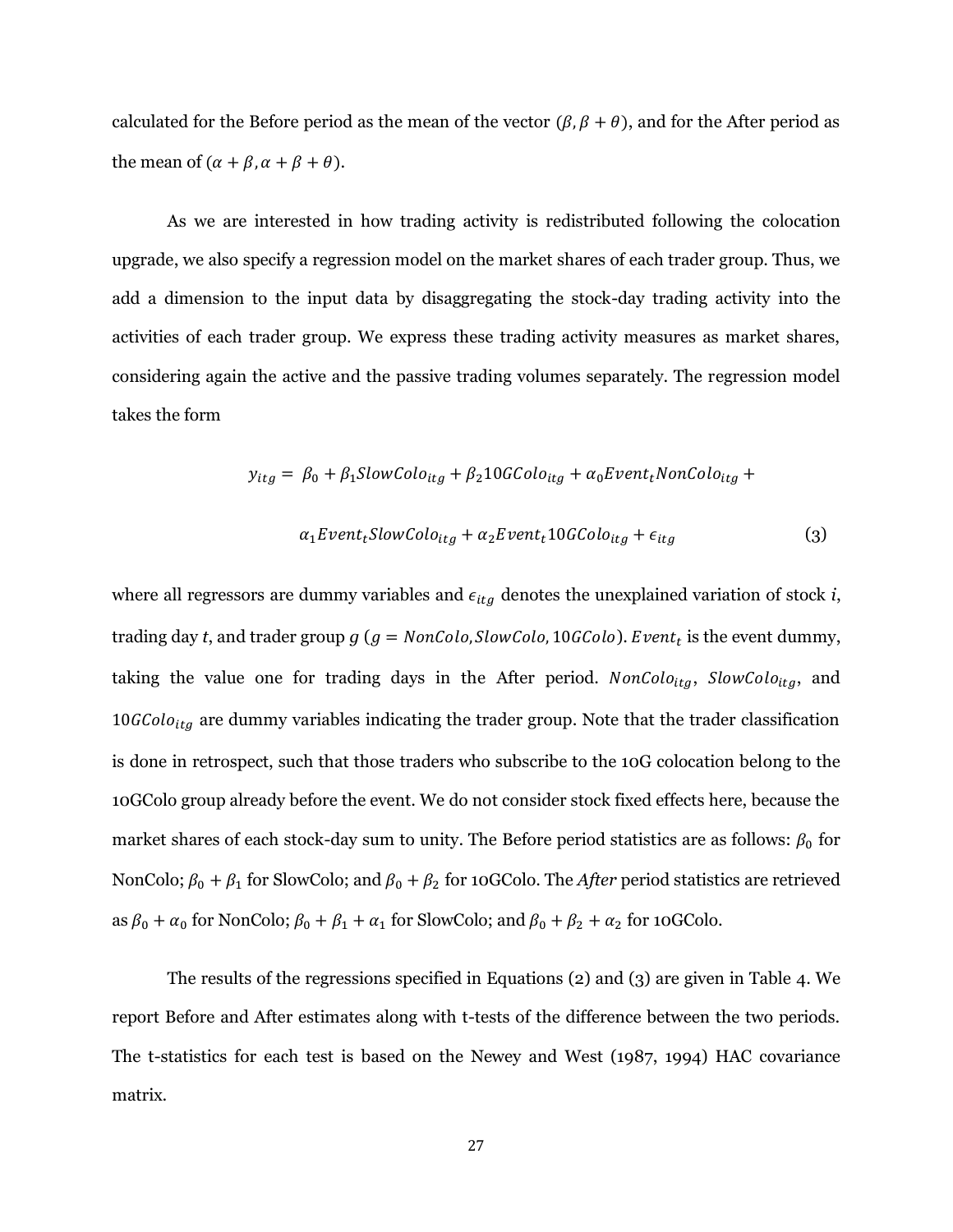#### **INSERT TABLE 4 ABOUT HERE**

In Column 1 we report the nominal trading volumes before and after the exchange upgrade. As each trade has one active and one passive counterparty, the volumes on the active and passive sides are identical, but both are included as their distributions across trader groups differ. Our results show that the average stock-day trading volume increased by about 14%, but the change is not statistically significant.

Columns 2, 3, 4 show the market shares of each trader group before and after the event. For active trades the NonColo market share decreased from 54.9% to 50.1%. Both SlowColo and 10GColo increased their market share, by 3.4% and 1.4% respectively. All three changes are statistically significant at the 1% level. This is in line with expectation E1 in the sense that traders who become faster should increase their market share. The fact that SlowColo increased their market share even more, however, is not in accordance to our expectations.

For passive trades, NonColo traders dominate the market with 61.9%, but there is no difference between the two sample periods. There is a redistribution, however, in the market shares of SlowColo and 10GColo. Our results show that the traders who pursue the colocation upgrade capture 2.3% market share from the colocated traders who do not upgrade. This effect is statistically significant and completely in line with *E1*. Our interpretation is that the boost in trading speed allows 10GColo traders to improve their competitiveness in liquidity supply.

## *(b) Picking-Off and Adverse Selection Effects*

We now turn to event effects on adverse selection. To investigate expectation E2, we run dummy variable regressions with adverse selection costs as dependent variables, using all trades in the continuous trading as our input data. For each trade we measure adverse selection costs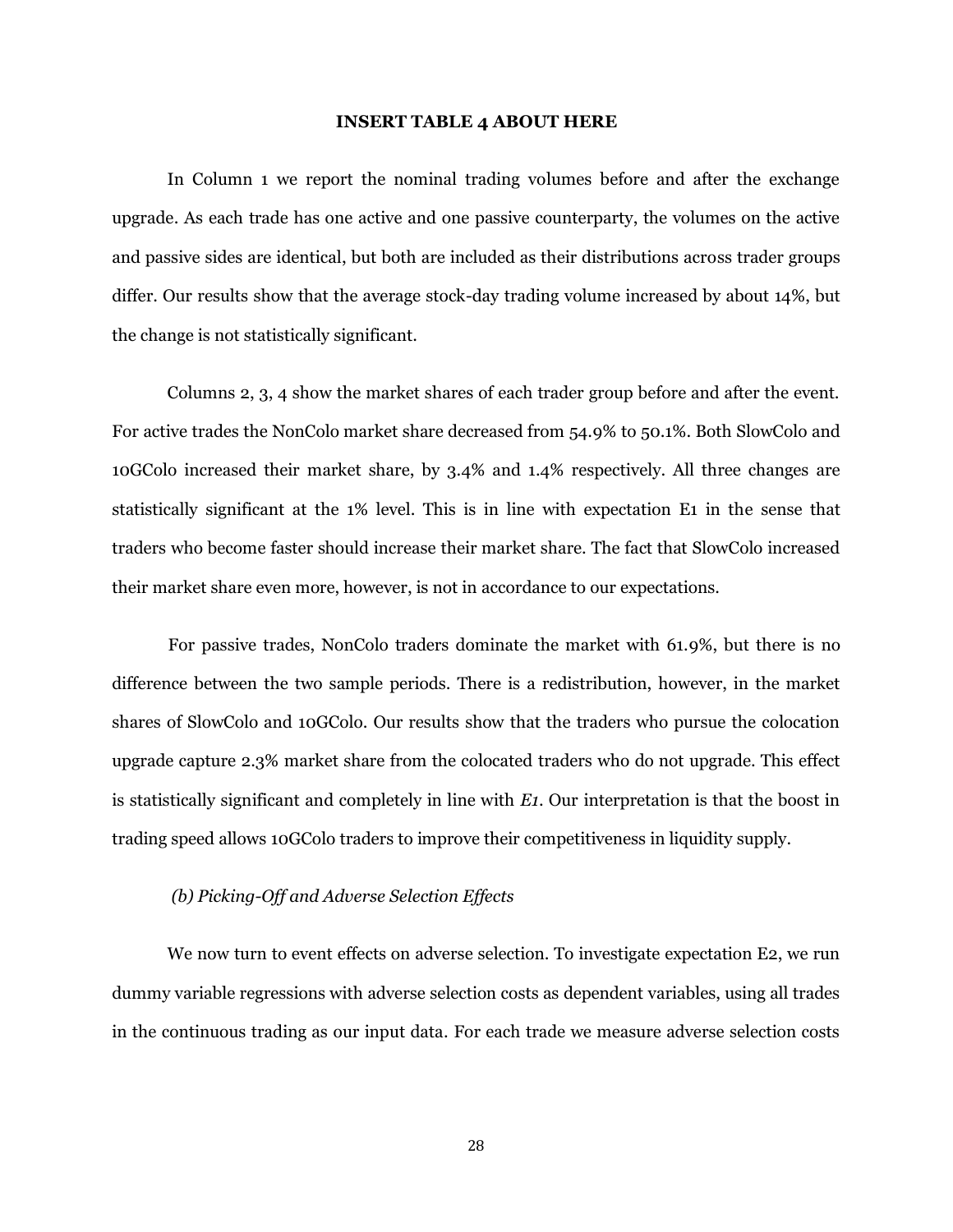as the log midpoint change from just before the trade to 10 seconds or 5 minutes after the trade.<sup>7</sup> This measure of adverse selection cost is in line with the specification in Menkveld and Zoican (2013). To see how the colocation upgrade influences adverse selection, we group trades by the combination of counterparties from the NonColo, SlowColo, and 10GColo groups. We set trades with NonColo traders on both the active and the passive side as our benchmark, and form dummy variables to represent each of the other eight combinations of trader groups. We organize the intercept and the trader combination dummies in a  $(9 \times T)$  matrix denoted *TraderComb*, where *T* is the number of trades across all stocks and all trading days in the Before and After periods. To capture the impact of the colocation upgrade, we form another  $(9 \times T)$ matrix denoted *EventTraderComb*. In this matrix, each column is a dummy variable for a trader combination, but it is zero for all trades happening in the Before period. Finally, we include 29 stock dummies to control for stock fixed effects, and nine hourly time-of-the-day dummies to control for intraday fixed effects. The benchmark case for the stock dummies is *ABB,* which is an average-sized firm relative our sample. For the time-of-the-day dummies the benchmark case is set to 1-2 pm. The model is specified as

$$
y = \beta' TraderComb + \alpha'EventTraderComb + \theta'Stock + \rho'Hour + \epsilon,
$$
\n(4)

where  $\beta$  and  $\alpha$  are coefficient vectors of length nine reflecting before and after effects,  $\theta$  and  $\rho$ are coefficient vectors of length 29 and 8 respectively that capture stock and intraday fixed effects, and  $\epsilon$  is a residual vector of length *T*.

According to expectation *E2* a speed advantage may influence adverse selection costs from the perspective of both Active and Passive trading. An advantage with the regression specification outlined in Equation (4) is that we are able to analyze both the Active and Passive

 $\overline{a}$ 

<sup>7</sup> 5 seconds, 30 seconds, and 1 minute adverse selection results are available from the authors upon request. The results of those regressions are qualitatively the same as for 10 seconds and 5 minutes. Trades where the midpoint change is unavailable due to trading halts or market closure are excluded.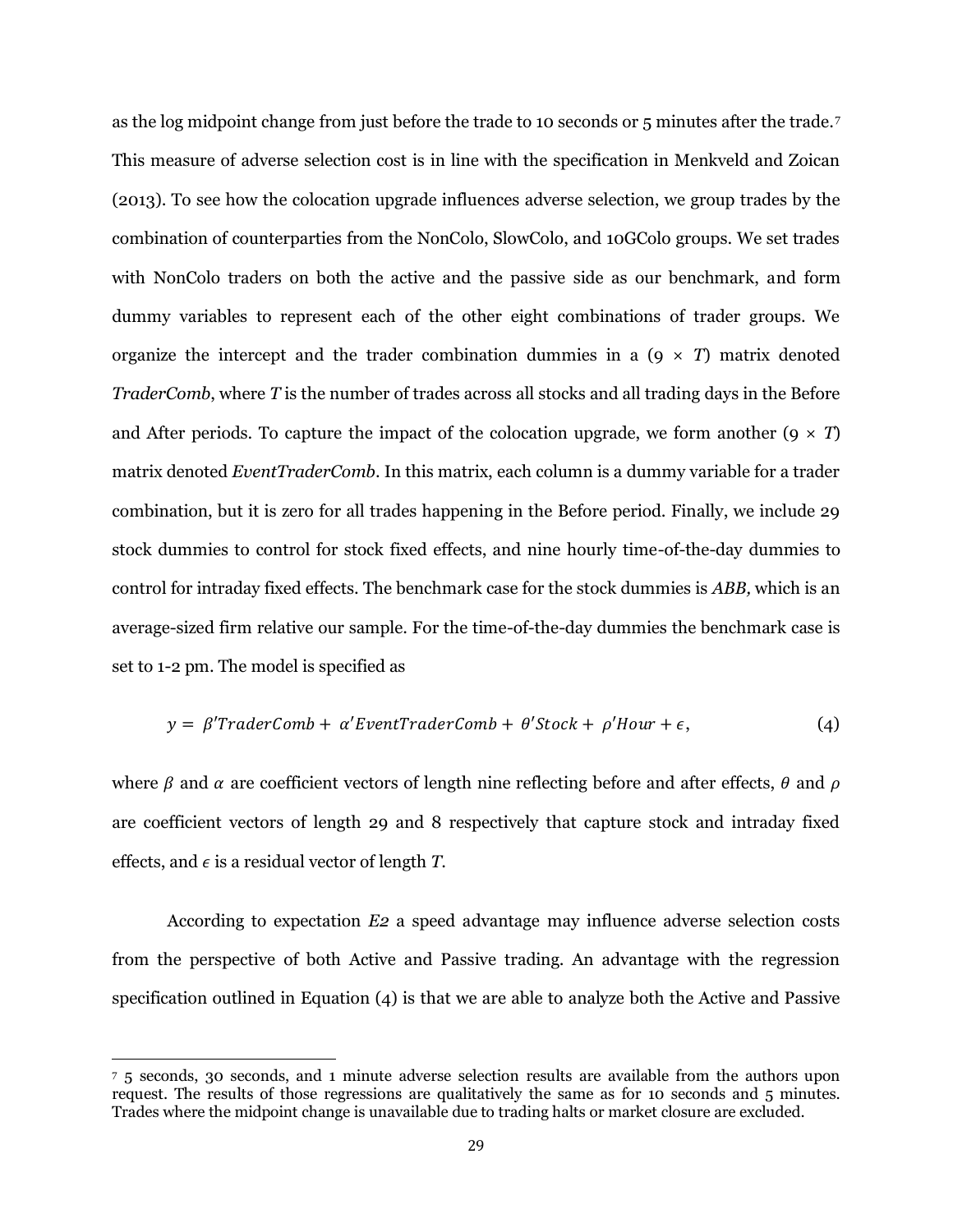trading in the same regression, as we capture all possible trader combinations. Table 5 presents the regression output. The table lists first the Active side participant and then the Passive side participant of each trader combination. The next two columns display results for the 10 second adverse selection, and the final two columns are for the five minute horizon.

The table output should be interpreted as follows. If we index the coefficients of  $\beta$  and  $\alpha$ as  $j = 1, \ldots, 9$ , the Before value for the benchmark trader combination, where NonColo traders are on both sides of the trade, is  $\beta_1$ , and is equal to 2.187 for the 10 seconds horizon. That implies that during the Before period, such trades (in *ABB* between 1 pm and 2 pm) tend to have a price impact of 2.187 basis points. A positive coefficient indicates a gain (loss) to the active (passive) side of the trade. In the After column, the change from Before to After is given, in this case the estimate of  $\alpha_1 = 0.061$ , meaning that the After period adverse selection cost is 2.187 + 0.061 = 2.248 basis points. For the other trader combinations  $(j > 1)$ , the adverse selection of the *Before* period is  $(\beta_1 + \beta_j)$ ; and for the After period it is  $(\beta_1 + \beta_j + \alpha_j)$ . Along with each coefficient estimate, we report a t-statistic that is based on the heteroskedasticity consistent standard errors (White, 1980).

#### **INSERT TABLE 5 ABOUT HERE**

As the results for the 10-second and 5-minute horizons are qualitatively the same we focus on the 10-second results. We find that before the event the highest price impact is recorded for trades where 10GColo traders are on the active side (1.536, 1.236, and 1.552 higher than the benchmark case when NonColo, SlowColo, and 10GColo trades, respectively, are on the passive side of the trade). Each of these differences to the benchmark case is statistically significant at the 1% confidence level. This indicates that the traders who upgraded are the traders who were fastest in the market already before the event, and are able to react quickly when public news is disclosed. Adverse selection when SlowColo traders are on the active side is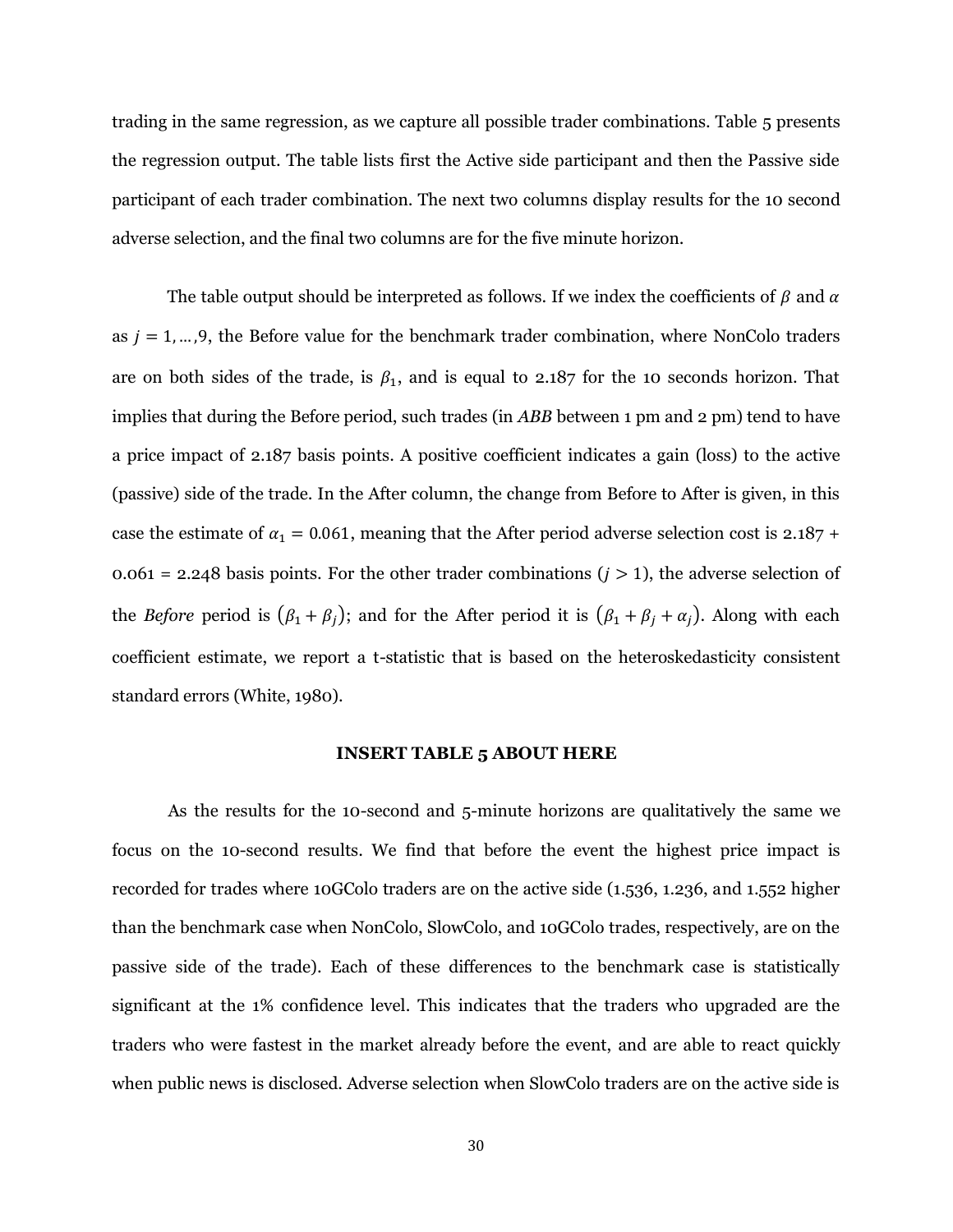significantly higher than the benchmark case too, regardless of liquidity provider (1.019, 0.636, and 0.994 for NonColo, SlowColo, and 10GColo trades, respectively, on the passive side of the trade), but less so than for 10GColo traders.

After the event, SlowColo traders improve their active trading performance. Their adverse selection increases significantly regardless of counterparty, except for the 5-minute horizon where NonColo is on the passive side. Surprisingly, the active 10GColo firms' adverse selection decreases, in most cases significantly. Thus, our results are opposite to expectation *E2*.

From the perspective of the passive trader, the adverse selection costs should be as low as possible. Before the event, 10GColo traders have lower adverse selection than the SlowColo traders when supplying liquidity to NonColo traders. When a colocated trader is on the active side, in contrast, 10GColo traders incur higher adverse selection costs than SlowColo traders do. As this is a sign of poor per-trade performance in 10GColo market making, it may be a reason that they decided to invest in the colocation upgrade. After the event, the traders who upgraded are catching up with those who did not. To see this, note that the change recorded for Colo10G is lower than the change for SlowColo, regardless of who is on the active side of the trade and for both horizons. Thus, relative to SlowColo, the results on passive trading is in line with expectation *E2.*

Overall, the results presented in Table 5 are consistent with the results on market shares. In line with SlowColo traders' improved ability (adverse selection) in active trading, we saw that they increase their market share in Active trading. Similarly, as 10GColo improves its liquidity supply ability relative to SlowColo, 10GColo also gains passive trading market share at the expense of SlowColo. The results for SlowColo traders may be interpreted as a reorientation of their business from passive to active trading. That would be in line with the theoretical results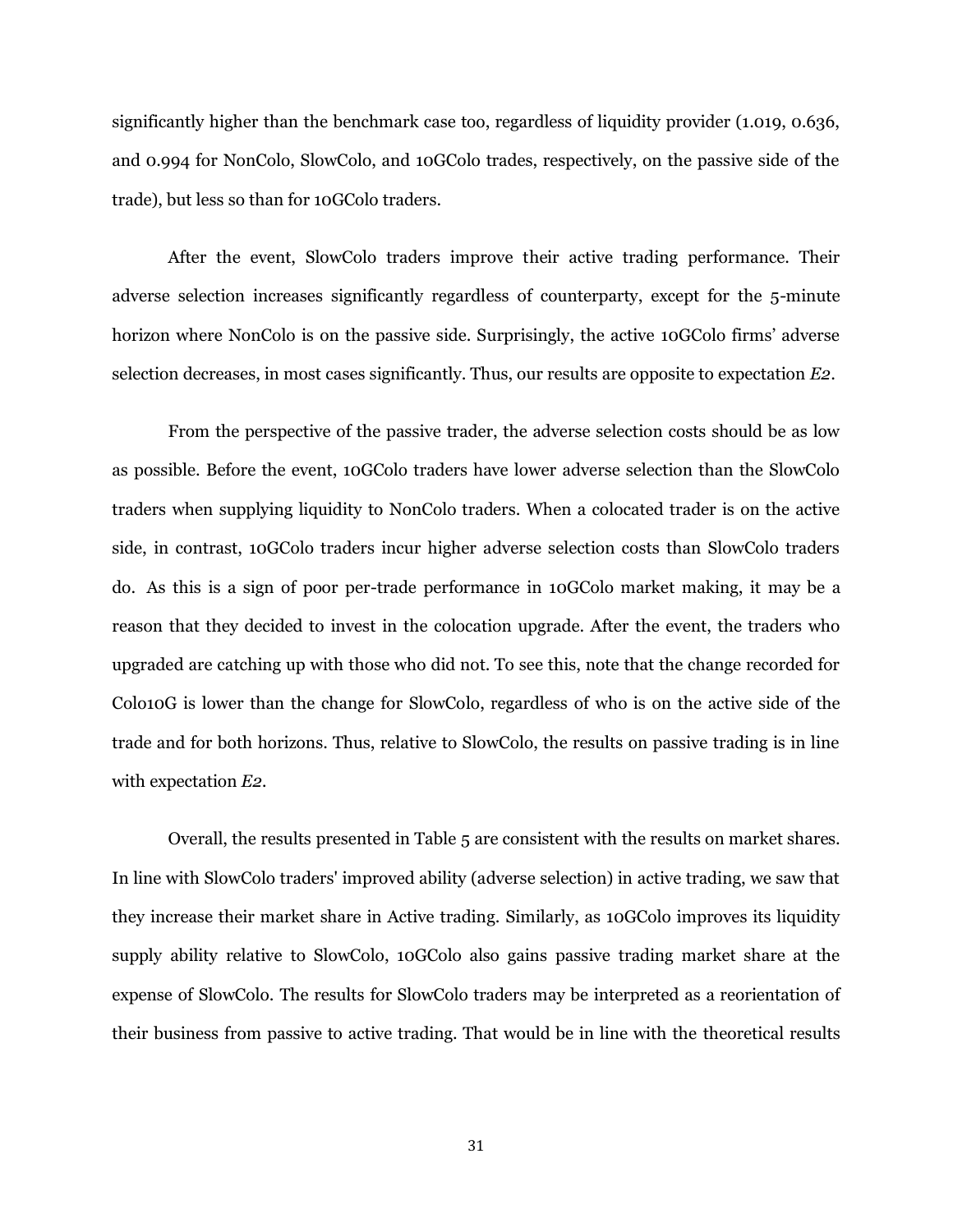by Martinez and Rosu (2013), where HFTs who lose their edge in trading speed are predicted to change their orientation to less latency-sensitive trading strategies.

#### *(c) Inventory Management Effects*

Speed is used to manage inventory by quickly entering and exiting inventory positions while simultaneously avoiding being adversely selected. When public information arrives faster market-makers are able to cancel resting orders in the book and thereby avoid being "pickedoff", thereby lowering their inventory risks. Similarly when favorable liquidity conditions are presented faster market-makers are able to taken advantage of these, thereby lowering their liquidity costs. Taken together, speed allows faster traders to offer tighter bid-ask spreads due to the ability to manage inventory risk and lower their own liquidity costs. To investigate differential behavior in handling inventory among market participant types, we consider three measures of inventory management. We base all inventory metrics on net inventory, which is the sum of all shares traded up to a given point during the day, assuming that each trader starts the day flat, with buy quantities having a positive sign, and sell quantities having a negative sign. All metrics are measured on a trader-by-trader basis for proprietary trading only. *Inventory Cross Zero* is a count of how many times per day net inventory goes from positive to negative or vice versa. *Max Abs Inventory* is the natural logarithm of the maximum absolute net inventory recorded within an hour of the day. *Mean Abs Inventory* is the average time-weighted net inventory recorded in a day (that is, the daily average of the hourly Max Abs Inventory measure). Table 6 considers these three measures for NonColo, SlowColo, and 10GColo traders. The statistics presented in Panel A are equal-weighted averages across traders within each group, across constituent stocks of the OMXS 30 index, and across trading days during Oct  $1 -$ 26. In the *SlowColo* column, "\*\*" indicates that the given measure is significantly different from the corresponding *NonColo* measure, at the 1% level, according to a t-test. Similarly, in the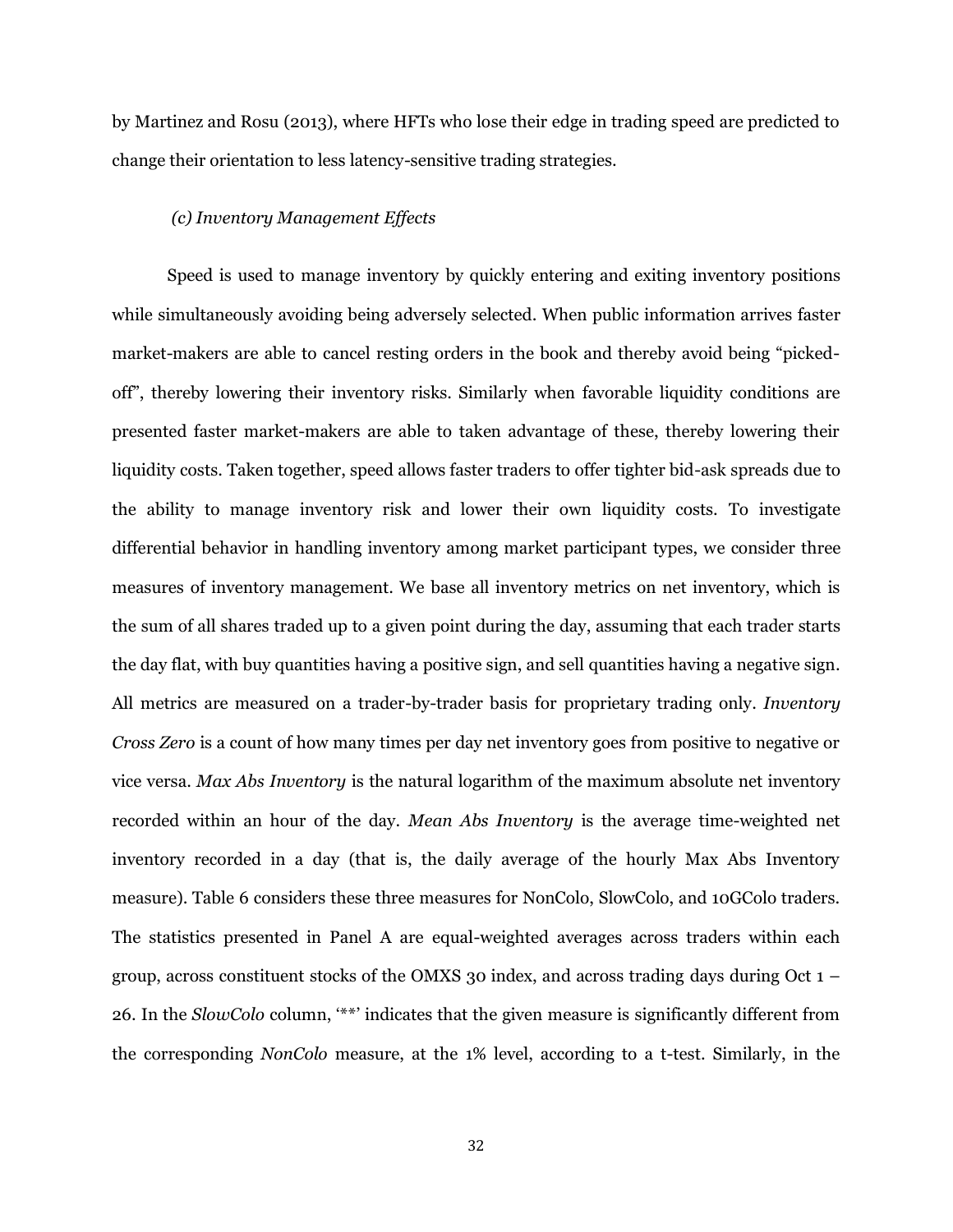*10GColo* column, "\*\*" indicates that the given measure is significantly different from the corresponding *SlowColo* measure.

#### **INSERT TABLE 6 ABOUT HERE**

Table 6 shows that the subscribers of different types of technology handle their inventory differently. This result is particularly evident in the *Inventory Cross Zero* measure. NonColo accounts switch from positive to negative (or vice versa) inventory held about once a day. SlowColo accounts switch 3.34 times a day, while 10GColo firms do it 8.19 times. The mean inventory variable also varies among the trading types. We see that 10GColo accounts hold more than the double Mean Abs Inventory than NonColo trading accounts do (as the exponential scale 11.22 and 10.47, respectively, correspond to SEK 74,608 and SEK 35,242). For the hourly maximum inventory position we also observe that uniformly 10GColo accounts hold more inventory than SlowColo accounts, and the NonColo accounts hold the least amount.

In Table 7 we analyze how the inventory management differences between trader groups are affected by the colocation upgrade. For each of the three inventory measures we perform the following regression:

$$
y_{itg} = \beta_0 + \beta_1 \text{NonColo}_{itg} + \beta_2 10 \text{GColo}_{itg} + \alpha_0 \text{Event}_t \text{SlowColo}_{itg} + \alpha_1 \text{Event}_t \text{NonColo}_{itg} +
$$
  

$$
\alpha_2 \text{Event}_t 10 \text{GColo}_{itg} + \sum \theta_a \text{Stock}_{it}^a + \gamma \text{Volatility}_{it} + \epsilon_{itg},
$$
 (5)

where  $\epsilon_{itg}$  denotes the unexplained variation of stock *i*, trading day *t*, and trader group *g*, and all independent variables except  $Volatility_{it}$  are dummies representing trader groups, the event, and stock fixed effects. Volatility<sub>it</sub> is the daily average of squared percentage log midpoint second-by-second changes, for each stock and each trading day. All dummy variables are defined as in previous regressions. In order to see the difference between SlowColo and 10GColo clearly, we set SlowColo as the benchmark case for the Before period. Columns 1, 2, and 3 use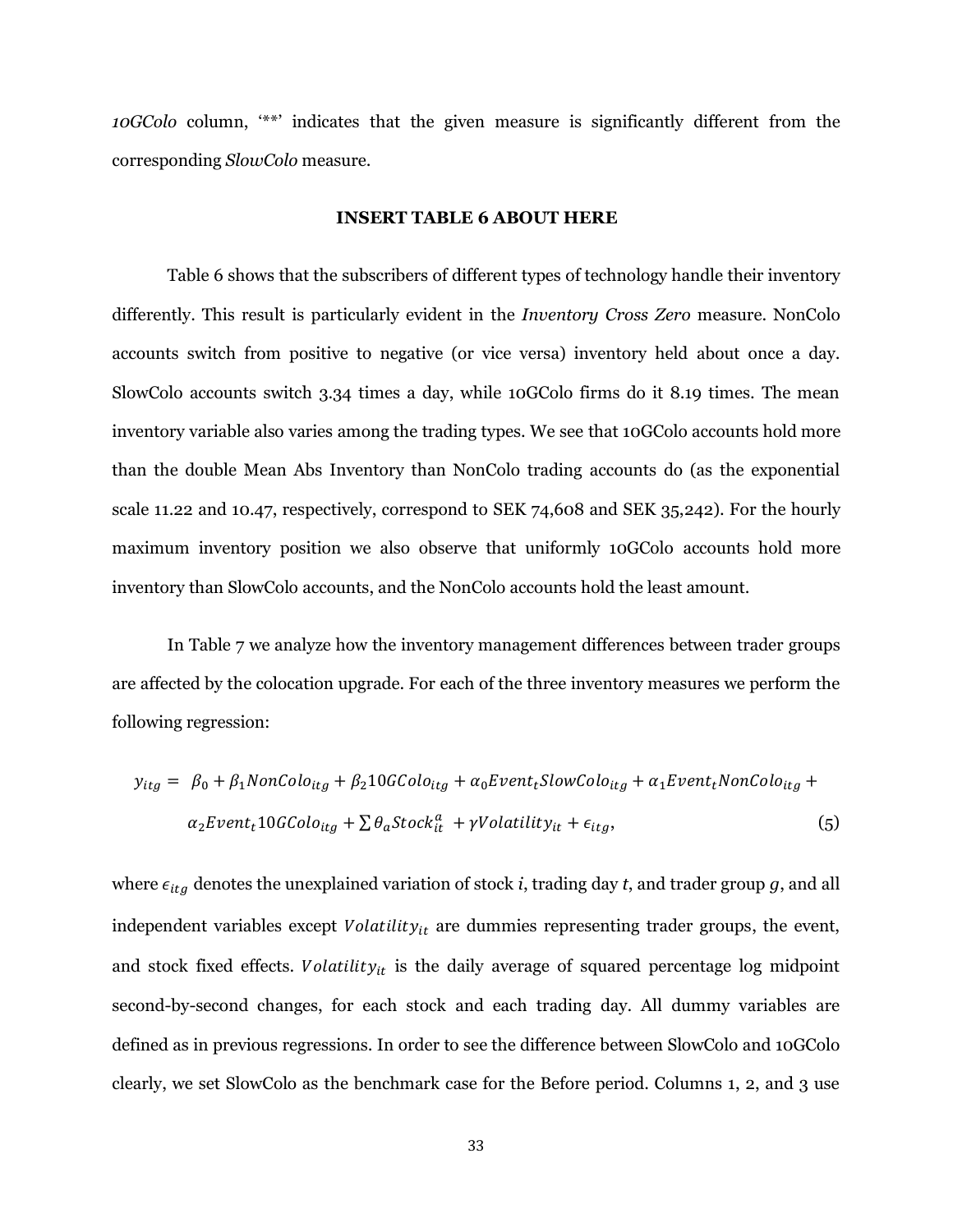the Inventory Cross Zero, the Mean Abs. Inventory, and the Max Abs. Inventory (hourly), respectively, as dependent variables. In Column 3 we include hourly dummies to control for intraday fixed effects. For all statistical tests, standard errors are estimated using the Newey and West (1987, 1994) HAC covariance matrix.

#### **INSERT TABLE 7 ABOUT HERE**

The results show that the differences between the trader groups existed already before the colocation upgrade. SlowColo has an Inventory CrossZero estimate of 3.31 in the Before period, and the corresponding 10GColo estimate is 11.75 higher than that. After the event, there is no significant change for SlowColo, but a significant decrease for 10GColo. The negative coefficient of -3.38 shows that the 10GColo accounts are crossing zero less often, which implies they are holding positions longer. The average inventory measure and the maximum inventory measure show that 10GColo accounts in the Before period take significantly larger inventory positions than SlowColo traders do. For both measures, the 10GColos increase after the event, suggesting that they are taking even larger positions. The results also indicate that SlowColo traders take larger positions. Finally, the NonColo interaction coefficient is only statistically significant (and positive) in the maximum inventory variable regression, but the coefficient is economically small compared to SlowColo and 10GColo. Overall, these results are in line with expectation *E3*, stating that the latency cut allows 10GColo traders to relax their inventory control.

## *(d) Trading Probability Effects*

So far, we have analyzed trading activity, adverse selection costs, and inventory management in isolation. We now turn to a trade-by-trade analysis where we seek to explain the changes in trading activity (market shares) through the changes in adverse selection and inventory management. Specifically, we apply multinomial logit regressions to analyze market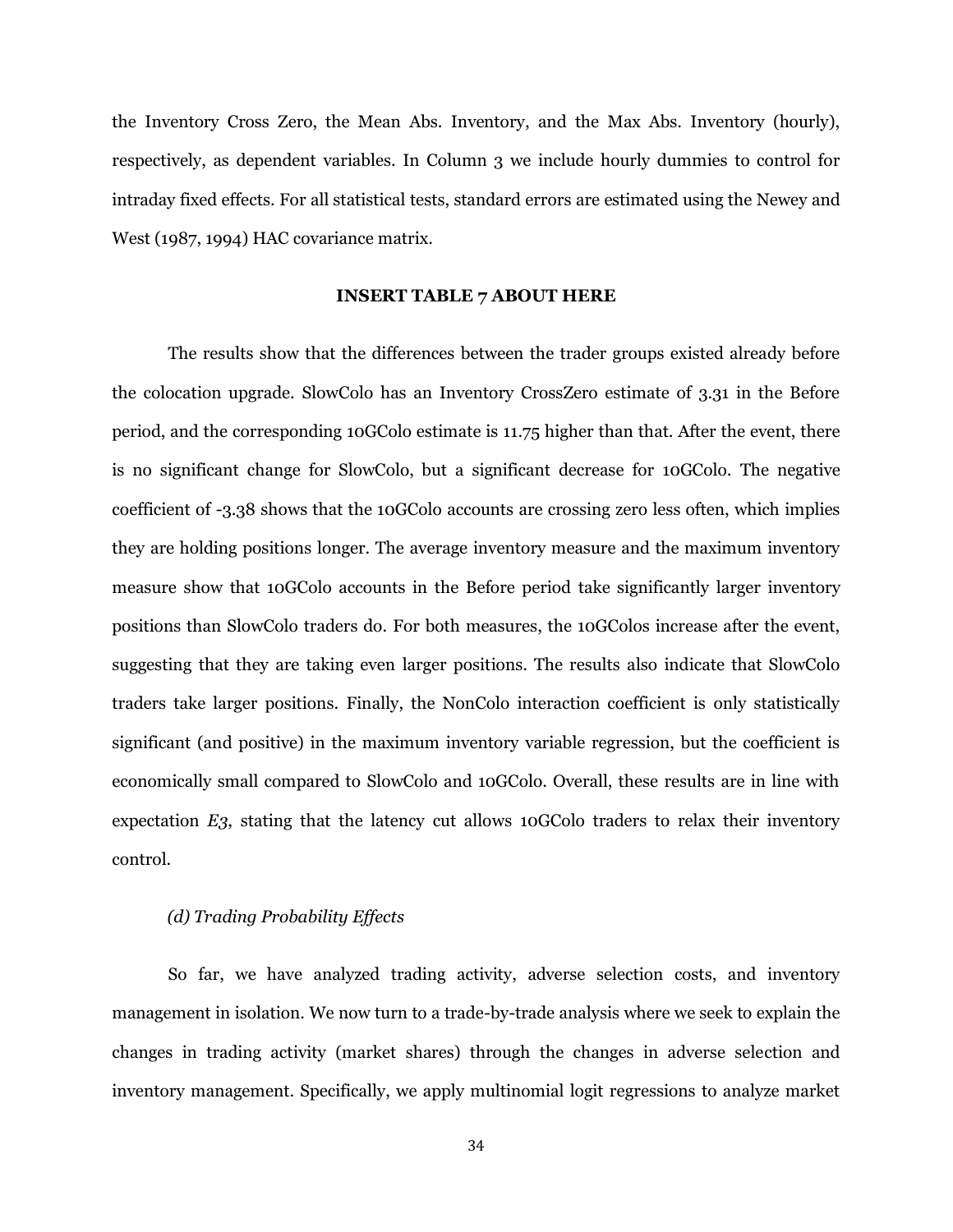shares of active and passive trading, conditional on hard news, inventory, and the state of the order book (liquidity and volatility). Our regression framework allows for a simultaneous investigation of expectation *E2*, that 10GColo traders impose more adverse selection costs on other traders, and avoid being picked off, and expectation *E3*, that 10GColo traders improve their inventory management, following the colocation upgrade.

We gather data on all trades during the continuous trading session, in all thirty stocks, from all trading days of the Before and the After periods. We use these data to run one regression for liquidity demand (*Active Trading*) and one regression for liquidity supply (*Passive Trading*). As above, Active Trading is where we focus on the counterparty submitting the market order leading to immediate execution, and Passive Trading is where we focus on the counterparty whose limit order is being hit by the market order. As a market order may be executed against several different limit orders, resulting in several sub-executions, we aggregate executions resulting from the same market order. The price of the aggregated trade is set to the value-weighted average price and the quantity is set to the sum of all sub-executions. For the passive side we do not aggregate in the same way, as different trader groups may supply liquidity to the same market order. Instead, for each market order, we aggregate all executions where the liquidity suppliers come from the same trader group. Having done this aggregation, we have 2,442,960 active trades and 3,035,063 passive trades.

The regression analysis pursued here is closely related to the probit regressions by Hendershott and Riordan (2012), who analyze differences between human and algorithmic traders. Important differences to their setup include that (i) we use three trader groups, which leads us to the multinomial logit rather than their two-group probit specification; (ii) we interact some of our variables with the Event dummy to investigate the influence of the colocation upgrade, in order to explicitly analyze our formulated expectations *E2* and *E3*; and (iii) we add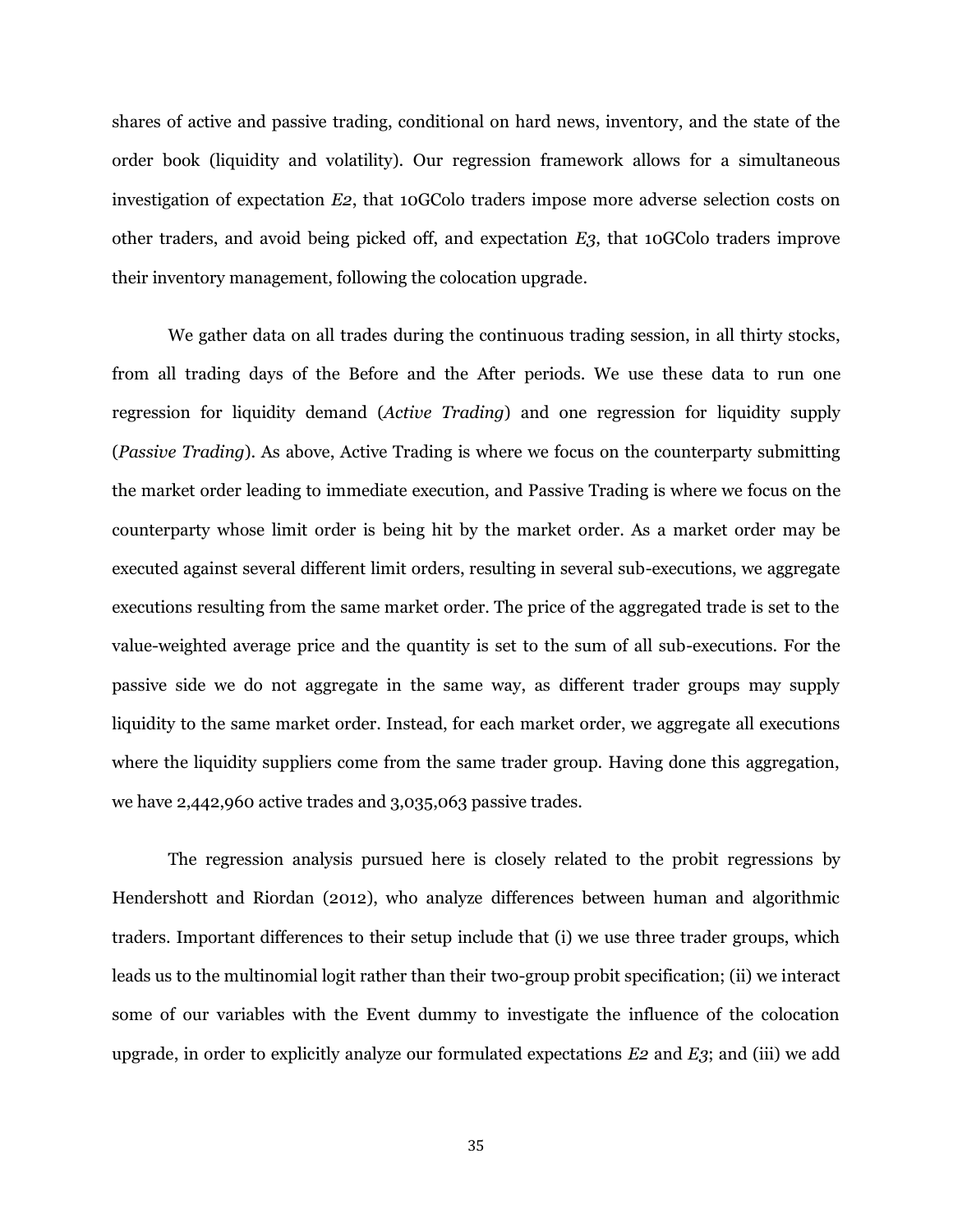inventory management to the set of explanatory variables, as well as stock dummies and hourly time-of-the day dummies.

The multinomial regression models are set up in the following way. Let *y* be a nominal dependent variable representing who initiates a trade (Active Trading) or who is supplying liquidity in a trade (Passive Trading), each with  $J = 3$  categories of outcomes defined as  $y = 1$  if NonColo,  $y = 2$  if SlowColo, and  $y = 3$  if 10GColo. Let  $Pr(y = m|\mathbf{x})$ ,  $m = 1, 2, 3$  be the conditional probability of observing the outcome *m* given the explanatory variables **x**. Assume that  $Pr(y =$  $m|\mathbf{x})$  is a function of  $\mathbf{x}\boldsymbol{\beta}_m$ , where  $\boldsymbol{\beta}_m = (\beta_{0,m} \cdots \beta_{k,m} \cdots \beta_{k,m})'$  includes an intercept term  $\beta_{0,m}$  and coefficients  $\beta_{k,m}$  for the effect of variable  $x_k$  on outcome *m*. The probabilities for trade *i* can be written as:

$$
Pr(y_i = m|\mathbf{x}_i) = \frac{1}{1 + \sum_{j=2}^{J} \exp(\mathbf{x}_i \boldsymbol{\beta}_j)} \text{ for } m = 1,
$$

$$
Pr(y_i = m|\mathbf{x}_i) = \frac{\exp(\mathbf{x}_i \boldsymbol{\beta}_m)}{1 + \sum_{j=2}^{J} \exp(\mathbf{x}_i \boldsymbol{\beta}_j)} \text{ for } m > 1.
$$

In line with Hendershott and Riordan (2012), we include four market quality variables as explanatory variables: the *Relative Spread* (the nominal spread divided by the spread midpoint, expressed in basis points), the *Depth* (the traded SEK amount required to have a price impact, averaged across the buy and the sell side and expressed in 0.1 MSEK), *Lagged Volatility* (the average squared one-second returns), and the *Lagged Volume* (expressed in 0.1 MSEK). The liquidity measures are based on the limit order book prevailing just before the trade, whereas the lagged volatility and volume measures are based on the ten seconds preceding the trade. We also use *Size*, the 0.1 MSEK value of the trade in question, as an explanatory variable.

To proxy for hard news we follow Hendershott and Riordan (2012) and use lagged returns from the index futures market. The idea here is that fast traders are able to watch the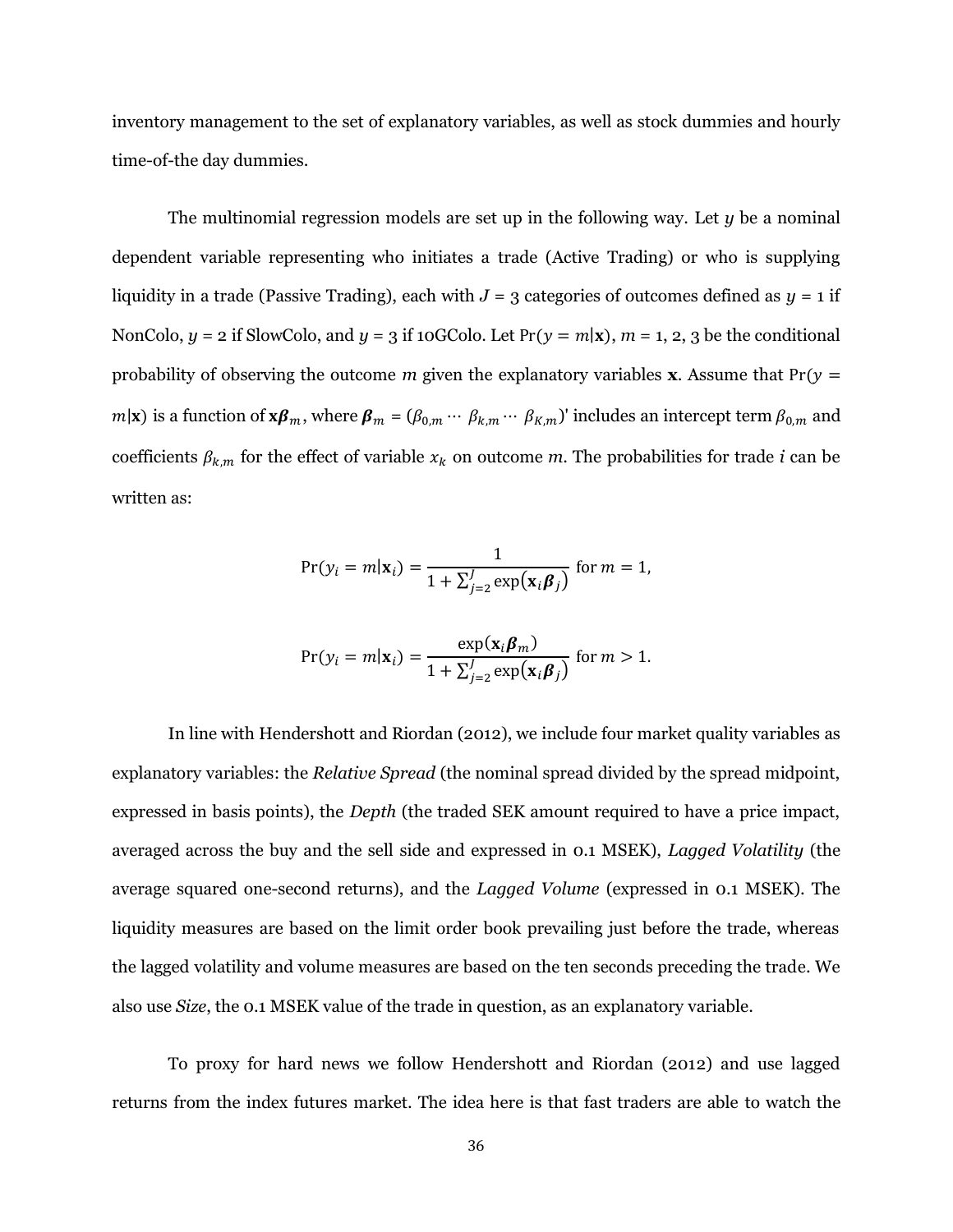news at the index level, where market-wide information shows up first, and profit from trading on the news at the cash market. Traders who increase their active trading on the buy-side (sellside) following positive (negative) futures market returns are believed to pursue such strategies. Traders who take the other side of such trades are likely to be adversely selected, potentially because they do not react fast enough to revise their stale quotes. We use index futures returns from OMXS 30 index futures, the index constituted by our thirty sample stocks. We calculate returns over the last 10 whole seconds preceding each trade.<sup>8</sup> To capture the direction of the news-trading, we separate futures returns into positive and negative returns. *Positive Returns* is zero when there are negative or zero futures returns and equal to the returns otherwise, multiplied by a *BuySell* indicator variable that is +1 if the trader in question is on the buying side and -1 otherwise. *Negative Returns* is constructed in the same way but for negative returns. This specification implies that positive regression coefficients imply increasing trading activity in the direction of the futures market news, for both positive and negative news. Thus, successful traders would have positive coefficients for their Active Trading, and negative coefficients for their Passive Trading.

To account for inventory management, we measure the net inventory accumulated over the trading day, recording the inventory status just before each trade. Traders that tend to buy stocks when they have a positive inventory, and to sell when they have a short position, are seen as position-builders. The opposite behavior implies a mean-reverting inventory management. To analyze such behavior, we construct the inventory variables in the same fashion as the futures market news variables. *Positive Inventory* is equal to the accumulated inventory (number of shares) for trades where it is positive and zero otherwise, multiplied by the prevailing bid-ask spread midpoint and the BuySell indicator. *Negative Inventory* is constructed in the same way but for trades where the inventory is negative. We do not aggregate

 $\overline{a}$ 

<sup>&</sup>lt;sup>8</sup> That is, if the trade happens 9:30:15.345 we use the futures return for 9:30:05.000 – 9:30.14.999.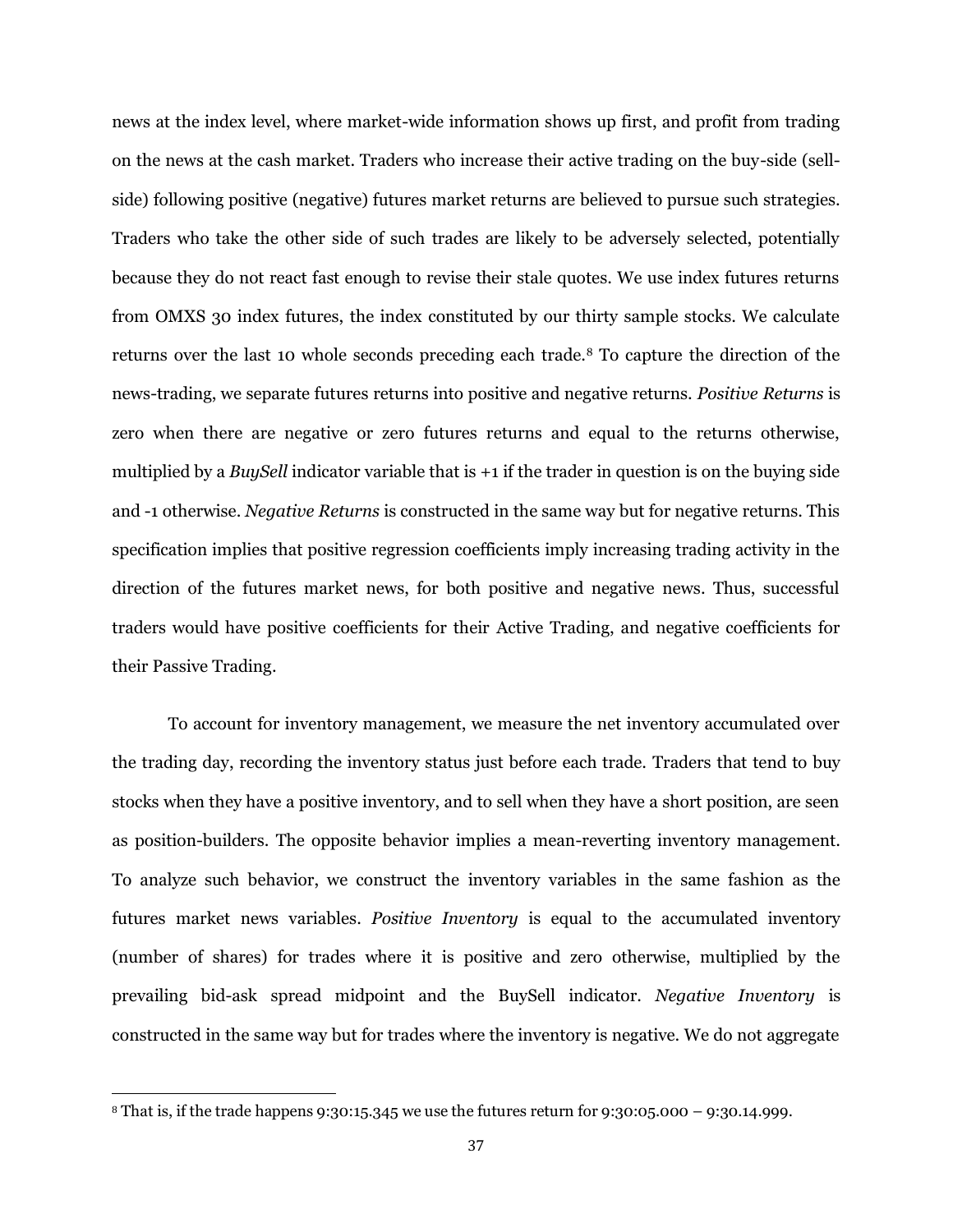inventory across all trading firms in the respective trader groups, as that measure would likely tend to be zero on average. Instead, inventory is recorded for the trading firm associated with each trade. The interpretation for the Active Trading regression output is that positive regression coefficients indicate a tendency of position-building behavior, for both positive and negative inventory, whereas negative coefficients indicate mean-reverting inventory management. For Passive Trading regressions the opposite holds, meaning that positive coefficients indicate mean-reversion and that negative coefficients indicate position-building.

As news trading and inventory management are two features that we, based on our previous results, believe are related to trader speed, we interact these variables with the Event dummy, which is zero for trades during the Before period and one for trades during the After period. The coefficients on the interaction terms capture the difference between the two periods. According to *E2*, we expect 10GColo traders to increase their market share of Active Trading, and decrease their market share of Passive Trading, following large positive and negative futures returns following the colocation upgrade. Moreover, from E3, we anticipate 10Colo traders to be less prone to inventory management, i.e., show less mean-reverting inventory behavior, after the colocation upgrade.

To be able to interpret the regression results economically, we compute the implied event probabilities for the case when all explanatory variables are equal to their sample means, and all the dummy variables are equal to zero. This calculation provides us with base case probabilities (market shares) for each trader group. For Active Trading, the base case market shares are 28.5% for NonColo traders, 36.5% for SlowColo traders, and 35.0% for 10GColo traders. For Passive Trading, the base case market shares are 33.8% for NonColo traders, 28.7% for SlowColo traders, and 37.4% for 10GColo traders. Our specification of the Event and the fixed effect dummies implies that these market shares are for trading in the ABB stock, between 1 pm and 2 pm on trading days during the Before period. Deviations from the base case are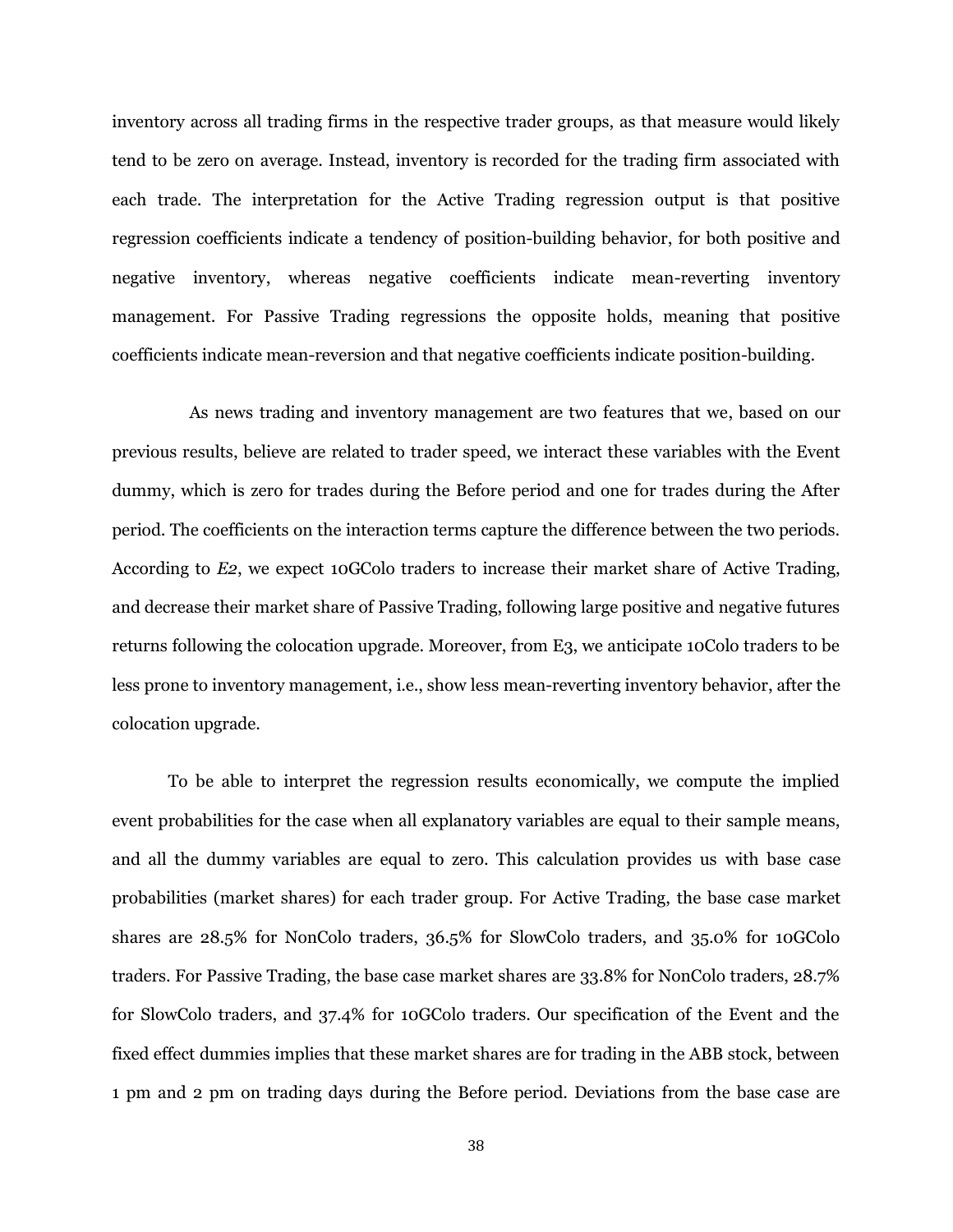presented in the regression output, given in Table 8. The regression coefficients are difficult to interpret in economic terms, but we still provide these along with the p-values of corresponding t-tests.<sup>9</sup> To be able to interpret the economic magnitude of the results, we compute the marginal effect of each explanatory variable. The marginal effect is defined as the difference in probability, relative the base case, incurred by a one standard deviation ceteris paribus increase in the variable. Coefficients are reported for NonColo and 10GColo traders, and should be interpreted as relative those of SlowColo traders.

## **INSERT TABLE 8 ABOUT HERE**

Our first point of interest in the Table 8 multinomial logit regression output is the Active Trading following news at the index futures market. The interpretation of the marginal effect coefficients here are that the market shares of Active Trading for NonColo and 10GColo traders, relative SlowColo traders, change by -1.4% and 1.5%, respectively, if the Positive Return increases by one standard deviation. The effect is even stronger following Negative Returns, - 2.3% and 2.3%, respectively. These results are consistent with the idea that faster traders are better equipped to monitor the futures market, react to public information and pick off stale limit orders. In line with expectation *E2*, after the colocation upgrade event, where the 10GColo traders get even faster, the news trading pattern is amplified. As seen from the marginal effects of return variables interacted with the Event dummy, the market share of 10GColo accounts increases by another 0.8% following Positive Returns, and by another 0.5% following Negative Returns. At the same time, SlowColo traders also improve their market share relative NonColo traders.

The results for hard news are consistent with expectations on the Passive Trading side too. Here, the market share of 10GColo traders is 2.1% lower following Positive Returns, and

l

<sup>9</sup> For brevity the coefficients on stock dummies and time-of-the-day dummies are not reported.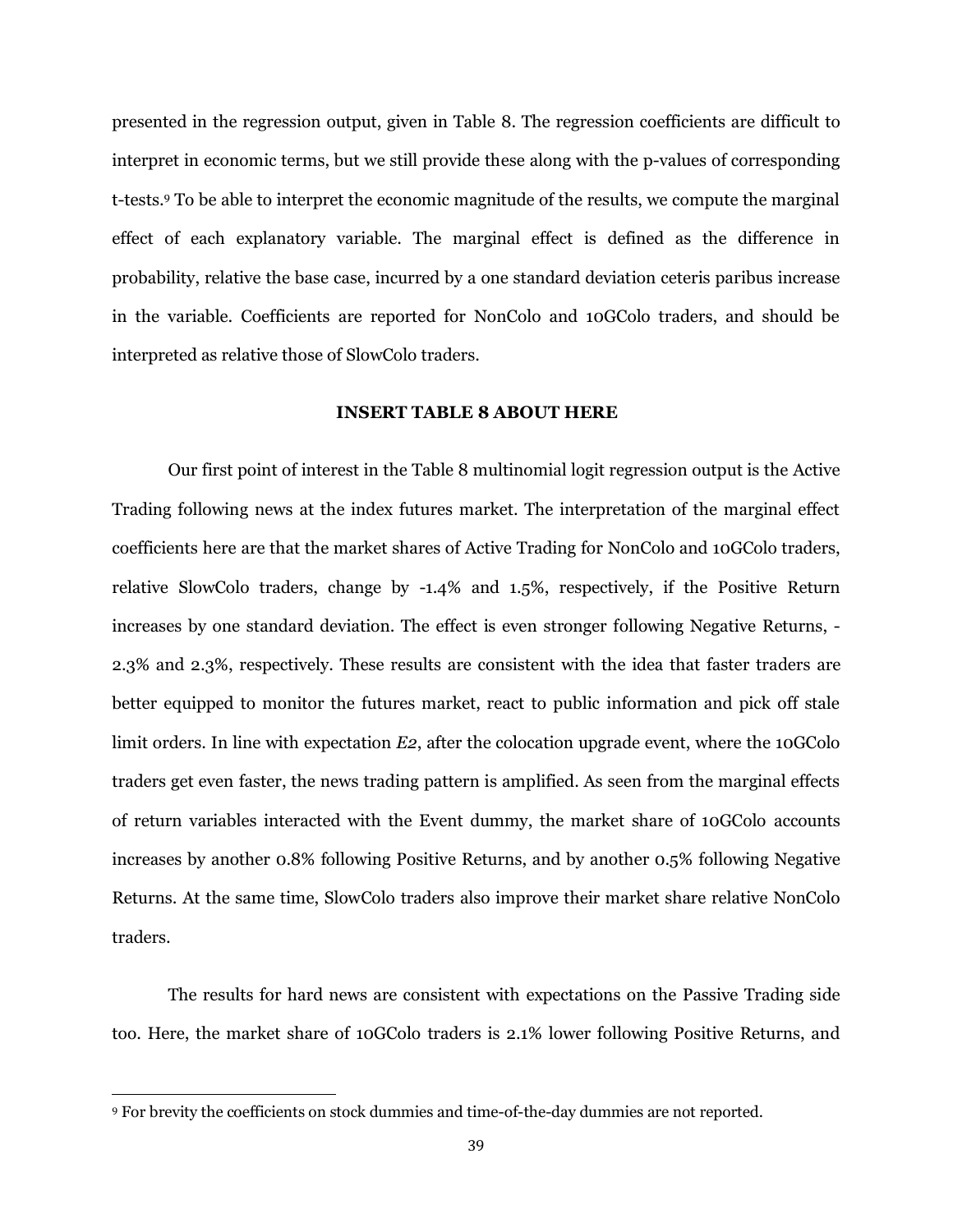2.4% lower following Negative Returns. This result implies that, relative SlowColo traders, 10GColo traders are able to revise their quotes in response to news such that they are not being picked off. Our results show that SlowColo traders enjoy the same ability relative NonColo traders. The event effect here is small. The gap between 10GColo and SlowColo traders is not significantly different from zero. The gap to NonColo traders is affected, but in economic terms the event effect is negligible. Thus, our overall result with respect to news trading and the colocation upgrade, in association with expectation *E2*, is that the 10GColo traders maintain their edge in revising stale quotes but do not improve it, whereas they improve their ability to trade on the news by taking liquidity.

Our results for inventory management show that the faster a trader is, the more meanreverting is its inventory. The marginal effects of a positive one standard deviation change in Positive Inventory (Negative Inventory) induce the 10GColo traders to lower their Active Trading market share by 1.5% (1.0%). On the Passive Trading side, the effect is even stronger. 10GColo traders decrease their Passive Trading market share by 3.5% (3.6%) when their long (short) inventory position is increased. Traders that post two-way quotes may lean against the wind by applying asymmetric pricing schemes on the two sides of the limit order book. On all four counts, NonColo traders react in the opposite direction to inventory.

After the colocation upgrade event, the inventory constraints of 10GColo traders relative SlowColo traders appear to be relaxed. Our findings show negative marginal effects for 10GColo traders when the inventory variables are interacted with the Event dummy. For Negative Inventory, the effect is substantial, 2.6% on the demand side and 4.2% on the supply side. An interpretation of this is that as the 10GColo traders are getting even faster, they grow more confident in their ability to manage their inventory. If so, they do not need to be as lean in inventory, because they know that they can turn around their position quicker. The findings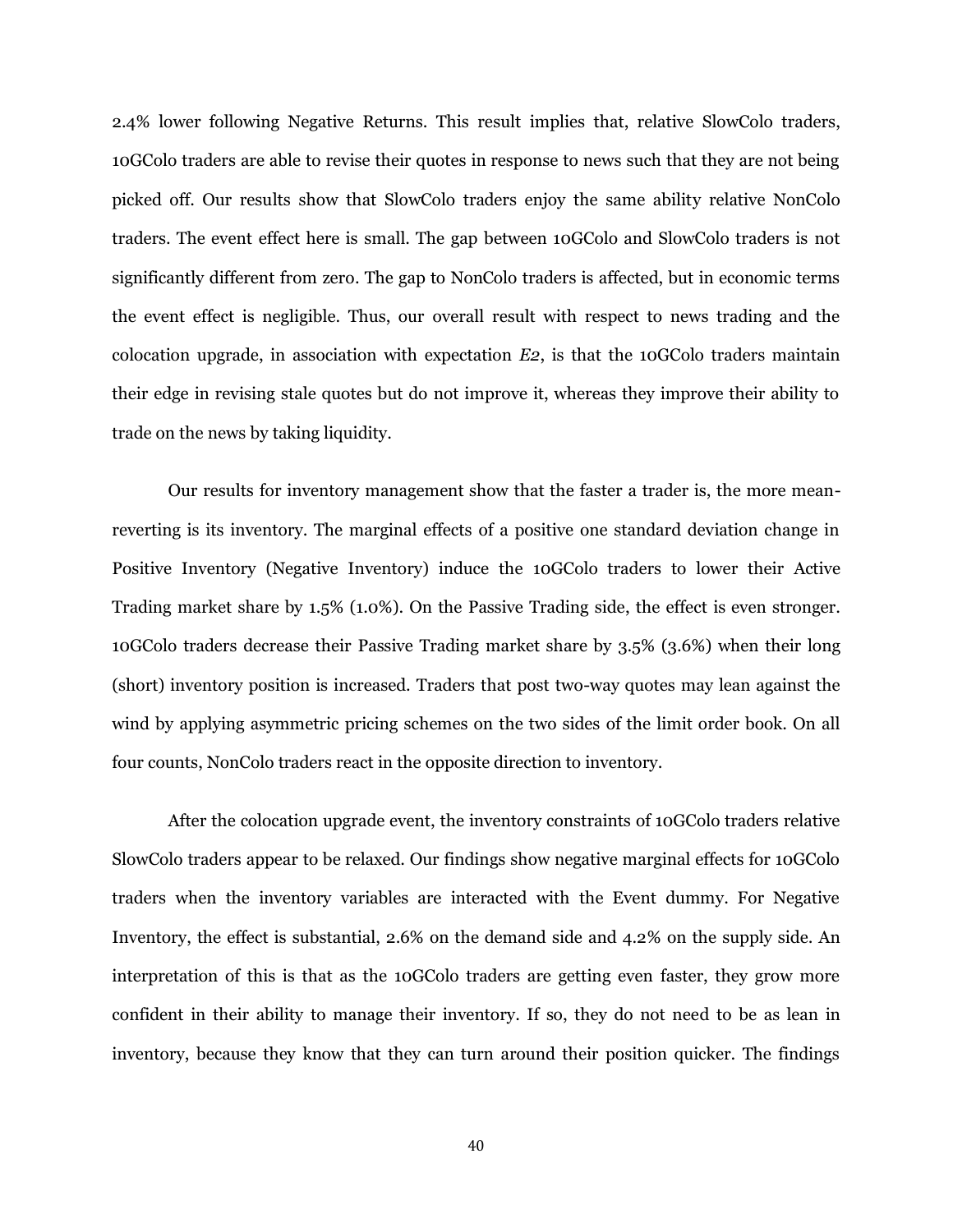here are in line with expectation *E3*, and our results on inventory management in the previous subsection.

Among the market quality variables, the two liquidity measures show the strongest influence on the distribution of market shares across trader groups. 10GColo traders" market share of Active Trading is 4.0% lower when the Relative Spread is increased by one standard deviation. Instead, 10GColo traders increase their share of Passive Trading in that setting. When Depth is increased by one standard deviation, 10GColo traders decrease their share of Passive Trading by 2.3%. They decrease their share of Active Trading too, but much less so, 0.7%. Overall, these results are in line with the notion that 10GColo traders consume liquidity when it is cheap, and supply liquidity when it is expensive, leading to a stabilizing role in the limit order book liquidity. The opposite may be said about NonColo traders, who demand much more and supply much less liquidity when the Relative Spread is wide.

The effects of Lagged Volatility and Lagged Volume tend to be statistically significant, but the economic impact of these variables on market shares is in general small. It is notable that 10GColo traders increase both their demand and supply of liquidity following market volatility. We also note that the size of the trade in question is rather evenly distributed across the trader groups submitting the market order. On the other side of the trade, however, 10GColo traders have the ability to avoid supplying liquidity to large trades (-5.34%). This may be a result of anticipatory behavior, where the 10GColo trader predicts large incoming orders and move out of their way to avoid being adversely selected.

The results show that the technology upgrade changes participants" behavior. SlowColo traders take liquidity when it is inexpensive, and provide it when it is expensive. They also better predict prices, as seen in their realized spread sizes. SlowColo, and especially 10GColo, accounts are very active making up almost half of trading volume even though there are only half as many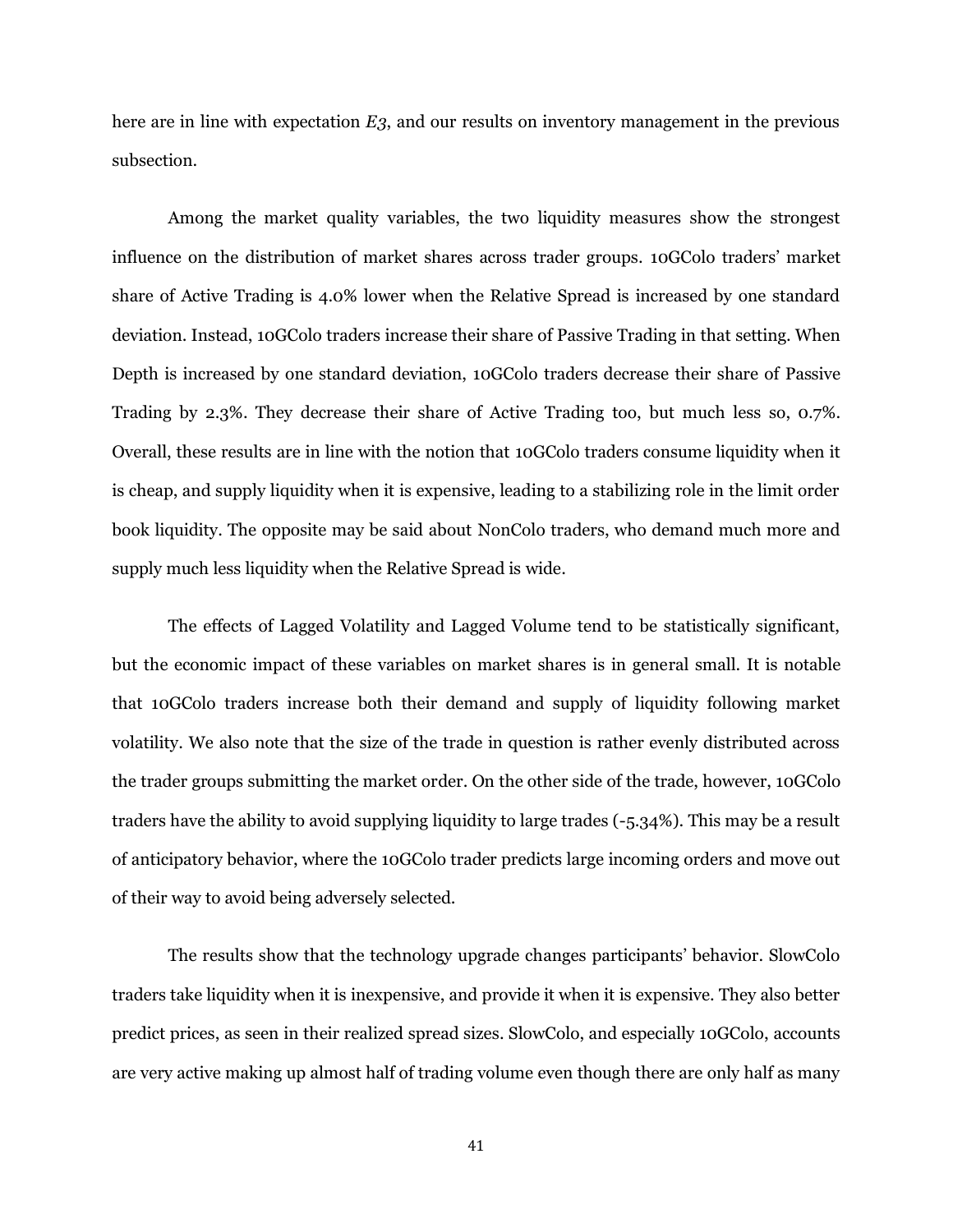firms. After the technology change all firms (except SlowColo) experienced a decrease in adverse selection costs. Inventory management also seemed to improve for both the 10GColo and the SlowColo accounts. These results are confirmed in the multinomial logit regression analysis. In addition, we see that past stock returns become even more important to 10GColo accounts after the technology upgrade.

## V. **Overall Market Quality**

The analysis so far has been on the market dynamics between the different types of market participants and we take these findings as given moving forward. While we think the industrial organization of the market is important, there is theoretical justification that trading speed differentiation may impact market quality (e.g., Biais, Foucault and Moinas, 2013; Jovanovic and Menkveld, 2012). As such we direct our analysis towards how the overall market changes following the colocation upgrade event.

The effect of the upgrade on market quality is related to how traders incorporate the speed changes into their trading strategies. If the upgrade is used predominantly by informed liquidity-takers, spreads may widen due to increase in adverse selection. If the upgrade is used primarily by liquidity-suppliers to avoid being adversely selected and to take advantage of favorable market conditions when unwinding inventories, spreads may decrease as a result. In all likelihood the speed upgrade is being used by both demanders and suppliers and our results provide evidence on which of these two groups is having the larger impact on market quality.

We perform an event study around the introduction of the new colocation service. The regression specification is

$$
y_{it} = \beta + \alpha Event_t + \sum \theta_a Stock_{it}^a + \epsilon_{it}, \qquad (6)
$$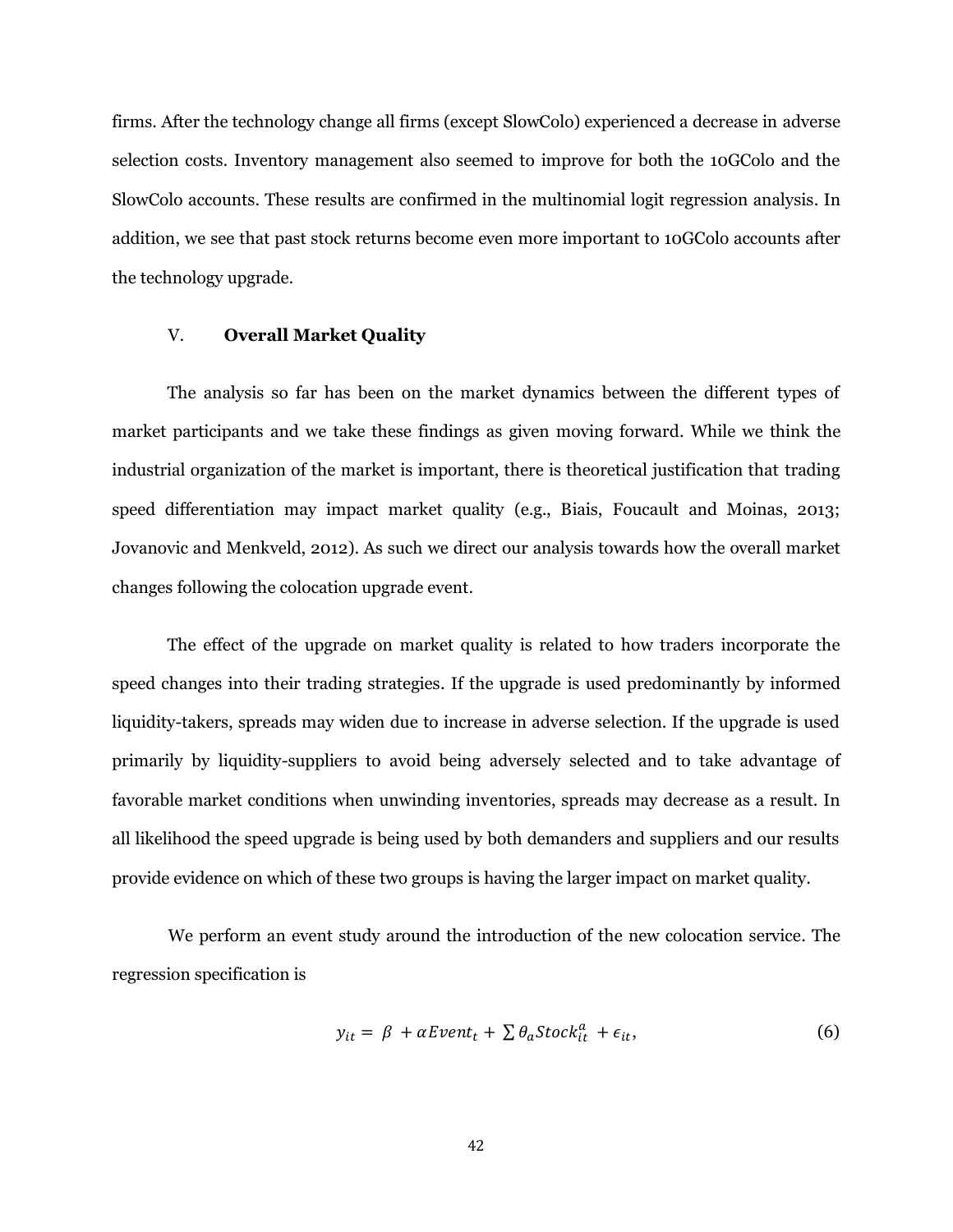where  $y_{it}$  is one of five market quality variables, *Event<sub>t</sub>* takes the value one after the event, and *Stock*<sup>a</sup> represent 29 stock dummy variables ( $a = 2, ..., 30$ ), implying that  $\theta$  is a vector of stock fixed effects. Each market quality metric is observed for a stock *i* on a trading day *t*. The five different dependent variables are: *Bid-ask spread*, the spread divided by its midpoint, averaged across seconds and expressed in basis points; *Depth at BBO* and *Depth at 0.5%,* the MSEK trade volume required to change the price at all and by 0.5%, respectively, averaged across seconds and the buy and sell sides of the book; *Absolute return* is the average logged one-second midpoint changes, expressed in basis points; *Volatility*, the average squared logged one-second midpoint changes, multiplied by 10,000.

The results of our event regressions are given in Table 9. For each market quality variable, the Before period estimate given in Column 1 is the intercept adjusted for stock fixed effects (see the Table 9 caption for definition). The After period estimate is the adjusted intercept plus the event coefficient  $\alpha$ . Columns 3-5 report the event change coefficient, along with a t-test showing whether the change is significantly different from zero. The t-statistics are calculated using the Newey and West (1987, 1994) HAC covariance matrix.

#### **INSERT TABLE 9 ABOUT HERE**

The results show consistently that the colocation upgrade event is followed by improvements in market quality, in particular in terms of liquidity. This is observed in a decrease in spreads (0.15 basis points), and an increase in Depth at the BBO (0.06 MSEK) and within 0.5% of the BBO (1.02 MSEK). All these differences are statistically significant at the 1% level. The two measures of volatility, Absolute return and Volatility, also show improvement, but the changes are not statistically significant.

Our results on liquidity are consistent with previous empirical evidence. Boehmer, Fong, and Wu (2012), who use a cross-sectional data set of 39 exchanges, find strong evidence of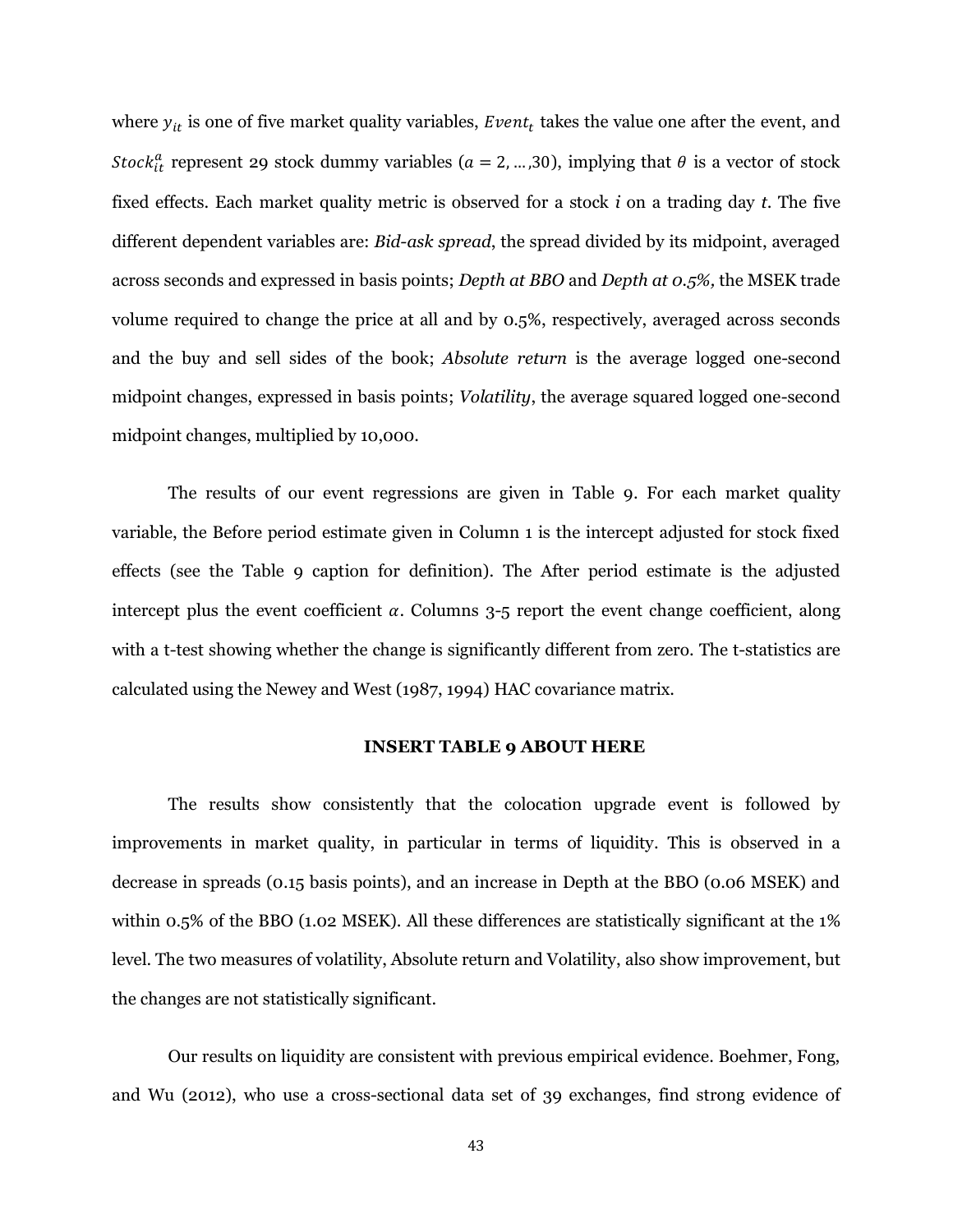improved liquidity and market efficiency following the introduction of colocation services. Furthermore, Frino, Mollica, and Webb (2013) study colocation services at the ASX, and find that the lower latency is associated with improved liquidity. Studies on technological enhancements of trading systems, that in general facilitate fast trading, have found mixed evidence with respect to liquidity. Hendershott, Jones, and Menkveld (2011), who study the automatization of quotes dissemination at the NYSE in 2003, and Riordan and Storkenmaier (2012), who investigate a trading system upgrade at the Deutsche Börse in 2007, find that liquidity is improved. Hendershott and Moulton (2011; studying the introduction of the Hybrid Market at NYSE in 2006), Gai, Yao, and Ye (2013; two latency-improving events at the NASDAQ in 2010), and Menkveld and Zoican (2013; the introduction of INET at the NASDAQ OMX Nordic exchanges in 2010), on the other hand, find negative effects on liquidity. For volatility, Boehmer, Fong, and Wu (2012) present evidence that the colocation upgrades amplify volatility, which is not in line with our results.

Our evidence of improved liquidity point to that the speed improvement has stronger effects on liquidity providing fast traders, than on liquidity demanders. If so, that is consistent with our previous results showing that 10GColos after the event gain passive trading market share from SlowColos. Whereas previous empirical studies on colocation and market quality are limited to viewing the colocation upgrade as a market-wide event, we are able to single out the trader groups who benefit from the event. Given the indications that liquidity suppliers is the main channel of market quality effects related to the event, we proceed by studying the quoting behavior of market-makers.

The inventory management abilities of market makers are an important factor in overall market-quality. In order to provide liquidity market-makers take on unwanted inventory positions for short periods of time hoping to re-sell these in the future at more favorable prices. The risks associated with holding inventory positions determine how much liquidity a market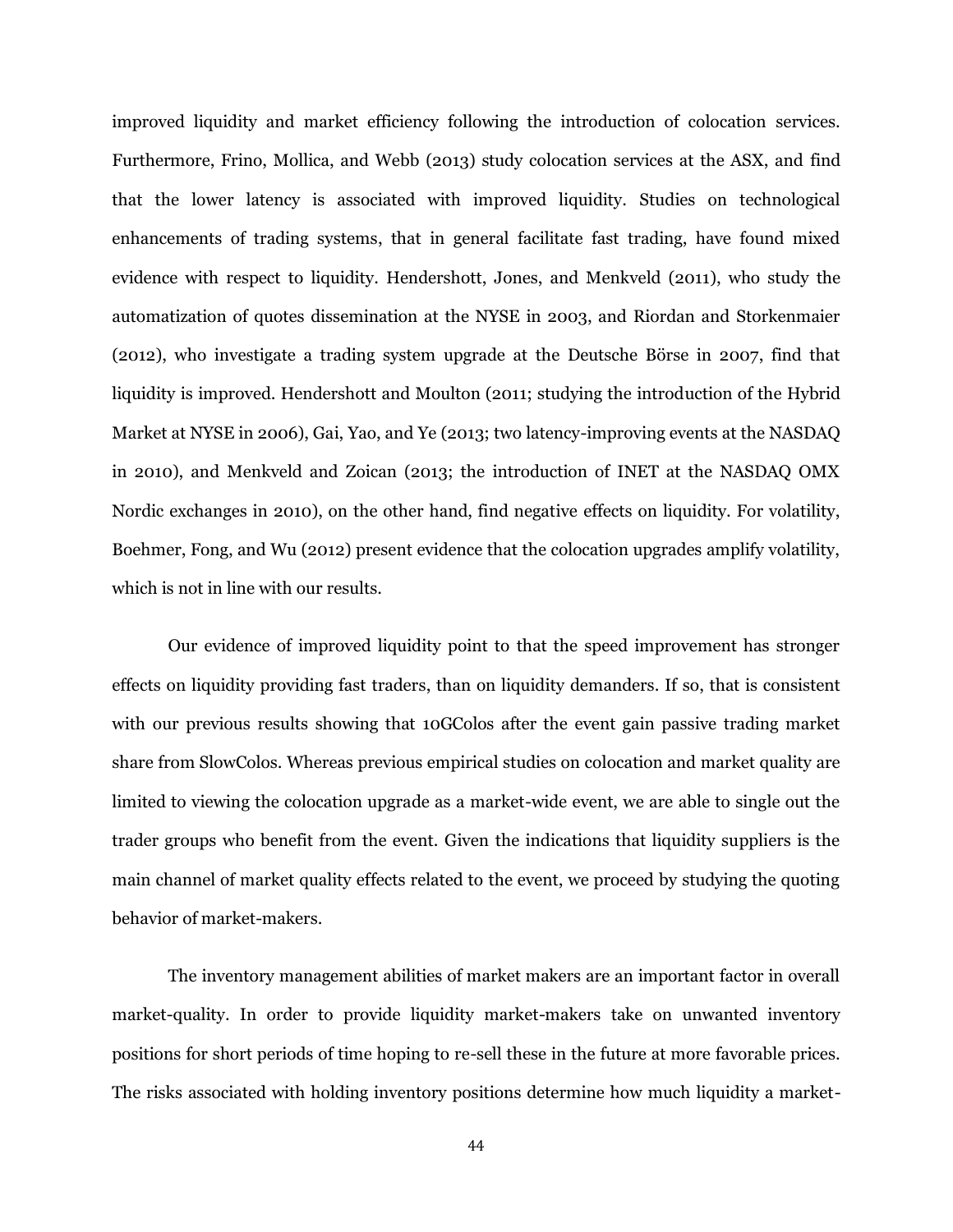maker is willing to supply. Increasing the speed with which market-makers can manage their inventory should reduce the risk associated with any given level of inventory, thereby increasing the amount of liquidity they are willing to supply conditional on their inventory. The speed change we study should shed light on how speed affects inventory management and how inventory management changes are translated into liquidity and market quality.

We investigate how the quoting behavior conditional on current inventory is changing with the event. For each trading day and each stock, before and after the colocation upgrade event, we check every five minutes during continuous trading whether a trading account has orders posted at the current spread prices. As we want to focus on how market makers adapt their quoting behavior, we exclude stock-days where an account has no trading activity, and stock-days where an account records two-way quotes on less than 5% of the snapshots. The latter restriction is designed to exclude accounts who come to the market to acquire one-way positions. The exact timing of snapshots is randomized to avoid turn-of-the-minute or turn-ofthe-second effects as documented by Hasbrouck and Saar (2013). Our procedure of measuring presence at the BBO is closely related to market maker presence metric introduced by Hagströmer and Nordén (2013). On a stock-day-account basis, we calculate *Bid or Ask Presence* as the fraction of snapshots where they have orders posted at either the best bid or the best ask prices. We also calculate and *Bid and Ask Presence*, as the fraction of snapshots where the account has two-way quotes posted at BBO. These two metrics proxy for general market-making activity.

According to, e.g., Aït-Sahalia and Saglam (2013), liquidity providers may adapt their quoting behavior when they are close to their inventory constraint. A well-known strategy to account for inventory is to post orders asymmetrically around the current price, in order to adjust the execution probabilities (known as leaning against the wind). We investigate that effect by studying Bid Presence and Ask Presence conditional on that the account has a high inventory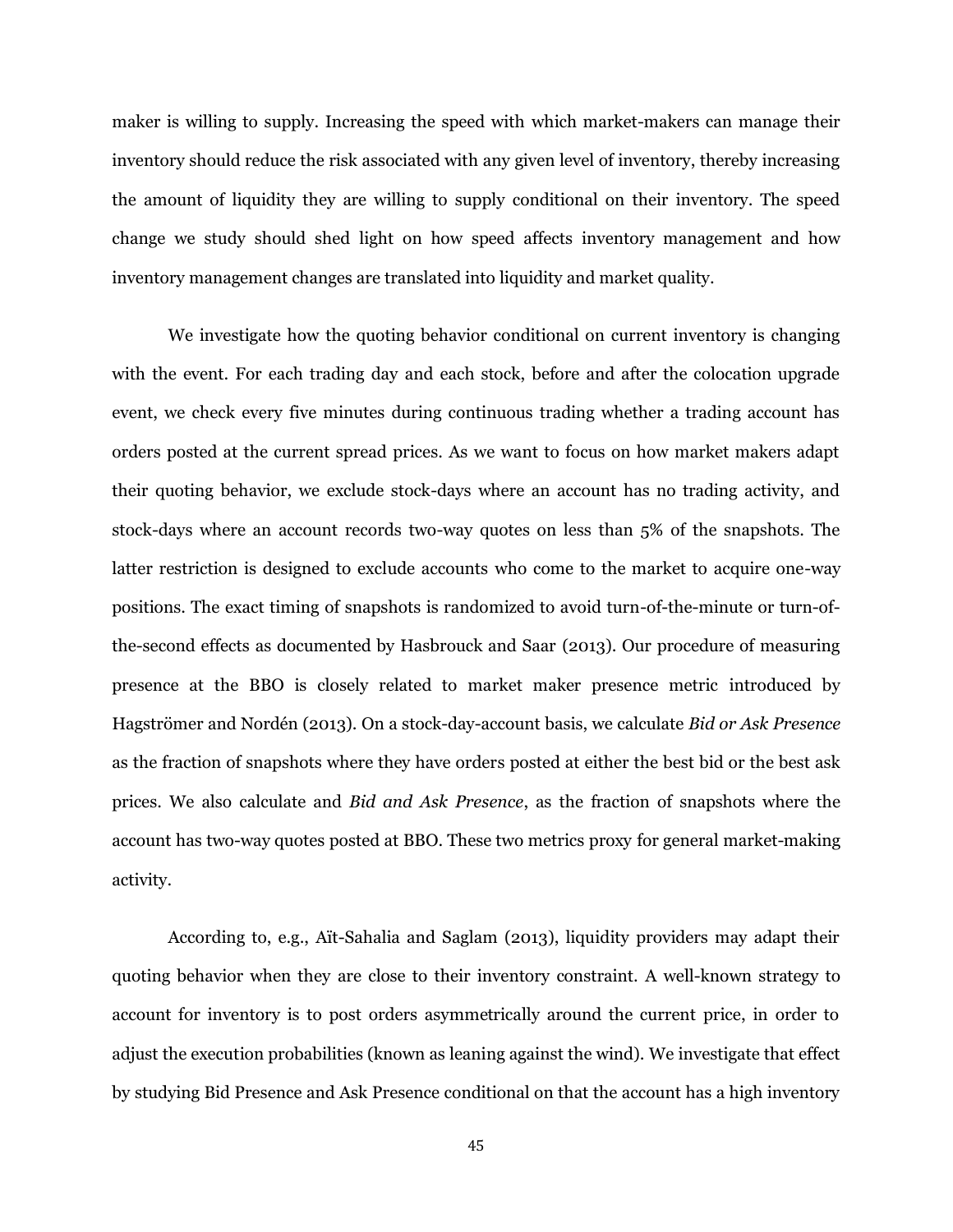on either the long or short side. Inventory is measured contemporaneous to the randomized snapshots in terms of number of shares held, assuming that each account starts the day flat and trades only at NOMX-St. For each stock and each account, we record the top decile of long positions as well as the top decile for short positions. To account for time-series effects unrelated to the technology upgrade, we calibrate the decile limits for observations before the technology upgrade and again afterwards.

We refer to *Ask Presence* and *Bid Presence* as the fraction of snapshots where the account has an order posted at the ask and the bid price, respectively. We use those to form four metrics of how liquidity providers change their quoting behavior when they are close to their inventory constraints: (i) the Ask Presence when the account has a large long position minus the Ask Presence when the same account has a large short position; (ii) the Bid Presence when the account has a large short position minus the Bid Presence when the same account has a large long position; (iii) the Ask Presence minus the Bid Presence when the account has a large long position; and (iv) the Bid Presence minus the Ask Presence when the account has a large short positions. For all these measures, we expect positive differences if the trader is leaning against the wind, and zero differences if quoting activity is independent of inventory positions.

We investigate how quoting activity differ across trader groups and before and after the colocation upgrade event by estimation of the regression model

$$
y_{itg} = \beta_0 + \beta_1 \text{NonColo}_{itg} + \beta_2 10 \text{GColo}_{itg} + \alpha_0 \text{Event}_t \text{SlowColo}_{itg} +
$$
  

$$
\alpha_1 \text{Event}_t \text{NonColo}_{itg} + \alpha_2 \text{Event}_t 10 \text{GColo}_{itg} + \sum \theta_a \text{Stock}_t^a + \epsilon_{itg}, \tag{7}
$$

where the dependent variable  $y_{itg}$  can be any of the six quoting activity metrics, observed for stock *i*, trading day *t*, and trader group *g*. The event dummy, trader type dummies, stock fixed effects, and residuals are defined as in Equation (5). The results are presented in Table 10, where each column corresponds to a regression of one of the six dependent variables.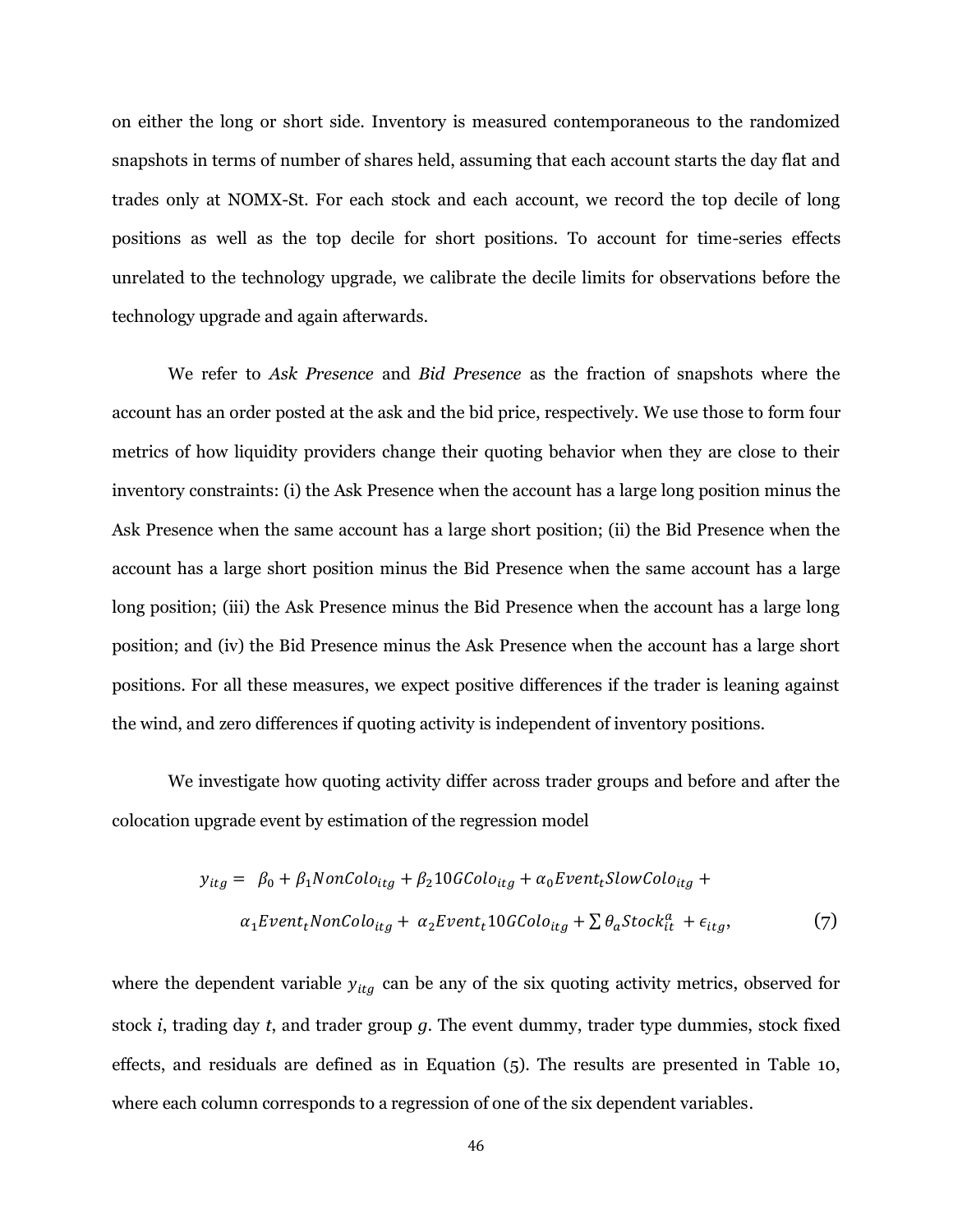#### **INSERT TABLE 10 ABOUT HERE**

The main variable of interest is the Event\*10GColo, which in Table 10 is reported in the bottom half of the table (After) in the 10GColo row. The benchmark coefficient is that in the Before part of the table in the 10GColo row. Note that the reported coefficients are the sum of the relevant coefficients, so one can directly compare the before and after coefficients. The two first columns, reporting the general activity at the best bid and/or ask price, show that 10G Colo traders behave similarly before and after the upgrade in their frequency of providing competitive liquidity. Even though the coefficient on After for 10GColo in Column two is statistically significantly different from zero, its change from Before is economically small. The coefficient falls from 0.36 to 0.34, whereas the SlowColo presence decreases substantially from 0.37 to 0.26.

The remaining columns test how the fastest traders react to liquidity provision when they near their inventory bounds. Column 3 looks at the difference in Ask quoting when inventory is very high compared to when it is very low (negative). A larger coefficient shows that a market participant varies his behavior more based on his inventory position. Column 4 is similar except that it considers Bid quoting behavior. For both the Bid and the Ask analysis, the 10G Colos' coefficient drops significantly from 0.21 (0.22) to 0.11 (0.07) for the Ask (Bid) presence. With the additional speed, the market participant changes his behavior less based on inventory positions. This is consistent with more stable and liquid markets due to the lower latency. SlowColo traders decrease too, from 0.16 (0.09) to 0.05 (0.07) for the Ask (Bid) presence.

An alternative approach to address the same question of quoting behavior based on inventory positions is performed in Columns 5 and 6. In Column 5 we look at the difference in fraction of snapshots a market participant is at the best ask minus time at the best bid, conditional on have a large long position. Column 6 reports the corresponding (reverse)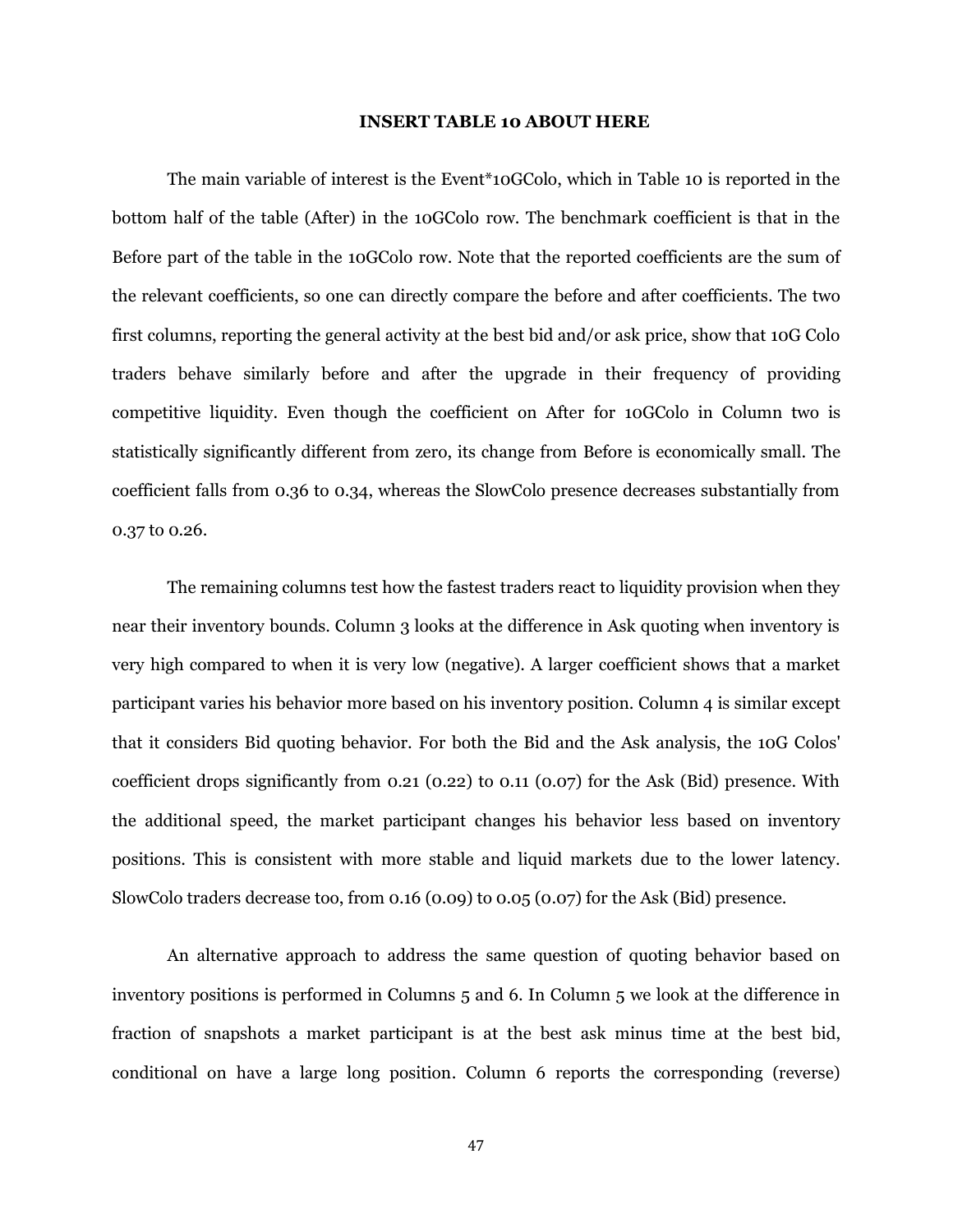difference for large short positions. These measures capture participants' aversion to continue taking on inventory even though they are near their inventory constraints. The results are consistent with inventory constraints being loosened. 10GColo traders decrease their sensitivity to their inventory boundaries. For long (short) positions the coefficient decreases significantly from 0.21 (0.23) to 0.11 (0.07). The quoting asymmetry decreases significantly for SlowColo too, from 0.10 (0.14) to 0.04 (0.08) for long (short) positions. The asymmetry in quoting policy is thus decreasing substantially more for the fastest traders.

The previous analyses show that for the same inventory levels, the fastest traders are less likely to reduce their liquidity provision after the colocation upgrade event. Holding the demand for liquidity constant this should, and appears to, lead to lower bid-ask spreads as market makers are able to produce more liquidity with the same inputs. The increased ability and willingness to hold inventory, particularly amongst the fastest traders, can also lead to reductions in transitory volatility as larger changes in liquidity demand can be absorbed without similarly large price concessions. This increase in inventory management capabilities may also lead to a decrease in price pressures (Hendershott and Menkveld, 2013) being applied to meanreverting inventories, also leading to reductions in transitory volatility.

## **VI. Conclusion**

Technology has revolutionized trading in financial markets. Most evidence suggests that the increased use of technology has led to improvements in liquidity and price efficiency. Little evidence exists on how traders with different levels of automation and speed compete with each other to demand and supply liquidity in a dynamic setting. We provide some of the first evidence on these interactions.

This paper analyzes how latency heterogeneity affects trading dynamics among market participants and how it influences market quality. In our empirical analyses, we access a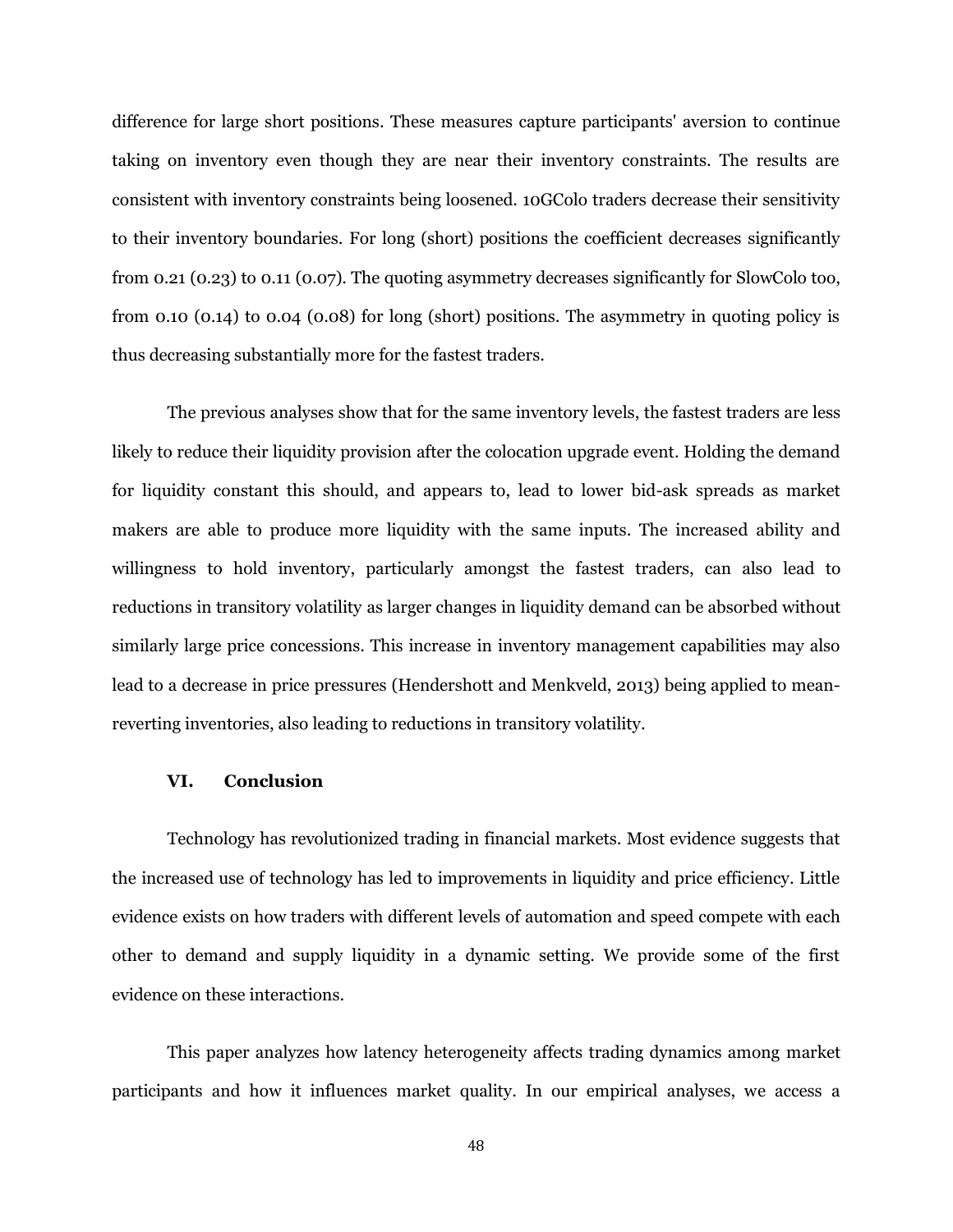proprietary data set allowing us to disentangle the trading activities of different types of traders in detail. The unique data set enables us to analyze the industrial organization of trader speed, and how heterogeneous network connectivity influences market participants, and ultimately market quality.

The paper contributes to previous research in three major ways. First, we provide empirical evidence of how fast and slow traders behave. We find that fast traders trade actively ahead of news, thereby imposing adverse selection costs on their counterparties, and that they are good at avoiding being adversely selected when supplying liquidity. These results are consistent with the notion that the speed advantage amounts to an informational advantage. Second, we exploit an optional colocation upgrade in September 2012, which allows traders to reduce the roundtrip latency in order entry by more than 20% compared to the next best level of service, and find that faster traders impose higher adverse selection costs on other traders by improving their ability to trade actively on hard information. However, faster traders also increase their market share in liquidity provision and relax their inventory bands.

Third, we investigate how the colocation upgrade affects market quality. Overall, we find that market liquidity improves in terms of both tighter bid-ask spreads, and deeper limit order books, while short-term stock return volatility is unaffected by the upgrade. Relating the changes in market quality to the changes in trading activity and trading performance of the upgraded, faster, traders, we find that an increased market-making activity by the faster traders leads to liquidity improvements. Moreover, faster traders' improved inventory management significantly improves market liquidity.

An important concern about faster and colocated traders has also been the fear that they impose adverse selection costs on slower traders causing deteriorations in liquidity. We find that faster traders impose higher adverse selection costs on other traders overall but that their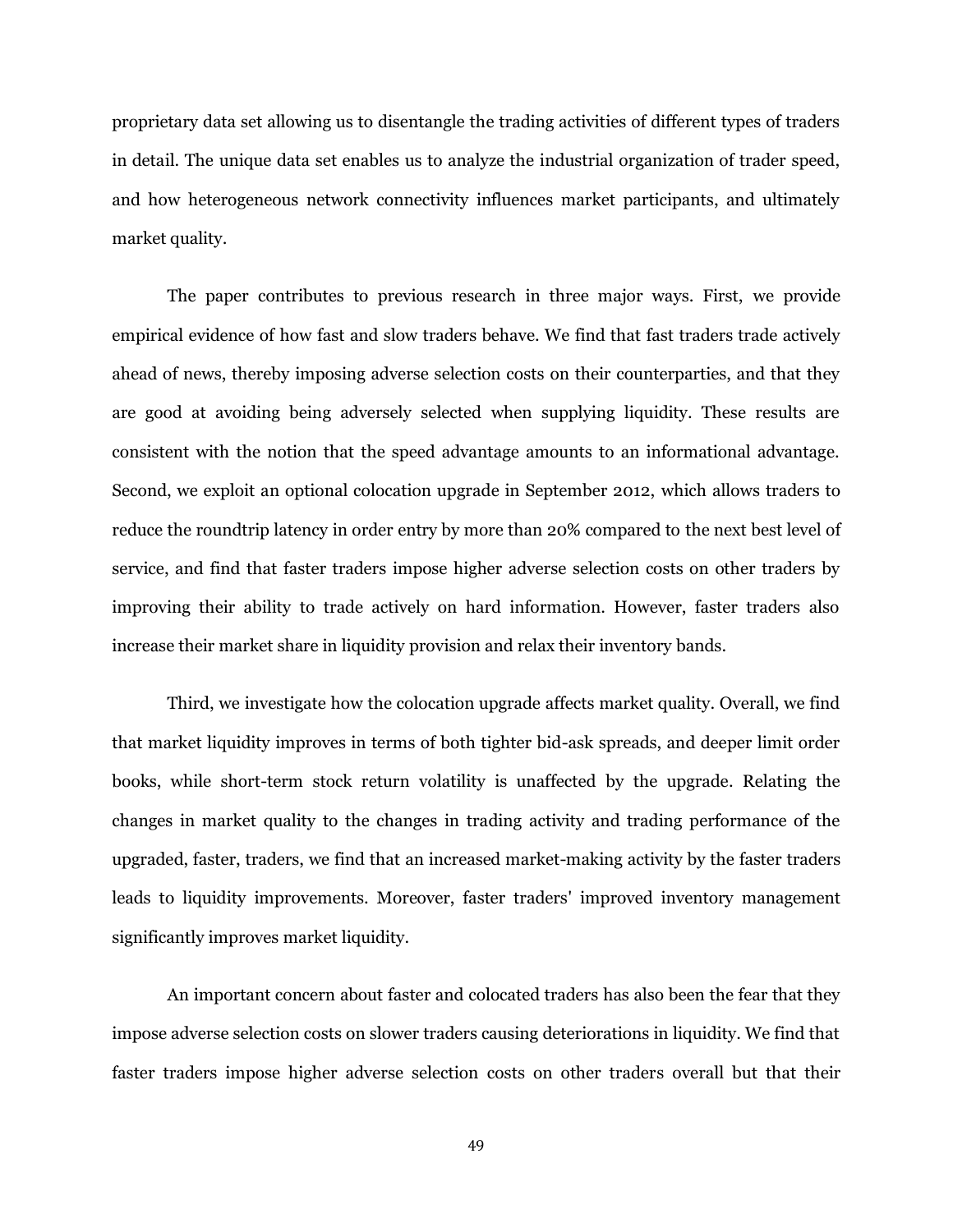contribution in terms of liquidity supply outweigh these costs. That fast traders are getting faster appears to improve liquidity for all market participants.

# **References**

- Aït-Sahalia, Yacine, and Mehmet Saglam. 2013. High frequency traders: Taking advantage of speed. *Working paper*.
- Baron, Matthew, Jonathan Brogaard, and Andrei Kirilenko. 2012. The trading profits of high frequency traders. *Working paper*.
- Biais, Bruno, Thierry Foucault, and Sophie Moinas. 2013. Equilibrium fast trading. Working paper.
- Boehmer, Ekkehart, Kingsley Fong, and Julie Wu. 2012. International evidence on algorithmic trading. *Working paper*.
- Brogaard, Jonathan, Terrence Hendershott, and Ryan Riordan. 2013. High frequency trading and price discovery. *Working paper*.
- Cartea, Alvaro, and Jose Penalva. 2012. Where is the value in high frequency trading. Quarterly *Journal of Finance*, 2(3).
- Foucault, Thierry, Johan Hombert, and Ioanid Roşu. 2013. News trading and speed. *Working paper*.
- Frino, Alex, Vito Mollica, and Robert I. Webb. 2013. The impact of co-location of securities exchanges" and traders" computer servers on market liquidity. *Journal of Futures Market*. Forthcoming.
- Gai, Jiading, Chen Yao, and Mao Ye. 2013. The externalities of high frequency trading. *Working paper*.
- Hagströmer, Björn, and Lars Nordén. 2013. The diversity of high-frequency traders. *Journal of Financial Markets* 16: 741-770.
- Hasbrouck, Joel and Gideon Saar. 2013. Low-latency trading. *Journal of Financial Markets* 16: 646-679.
- Hendershott, Terrence, and Albert Menkveld. 2013. Price Pressures. *Journal of Financial Economics,* Forthcoming.
- Hendershott, Terrence, and Pamela Moulton.2011. Automation, speed, and stock market quality: The NYSE"s hybrid. *Journal of Financial Markets* 14: 568-604.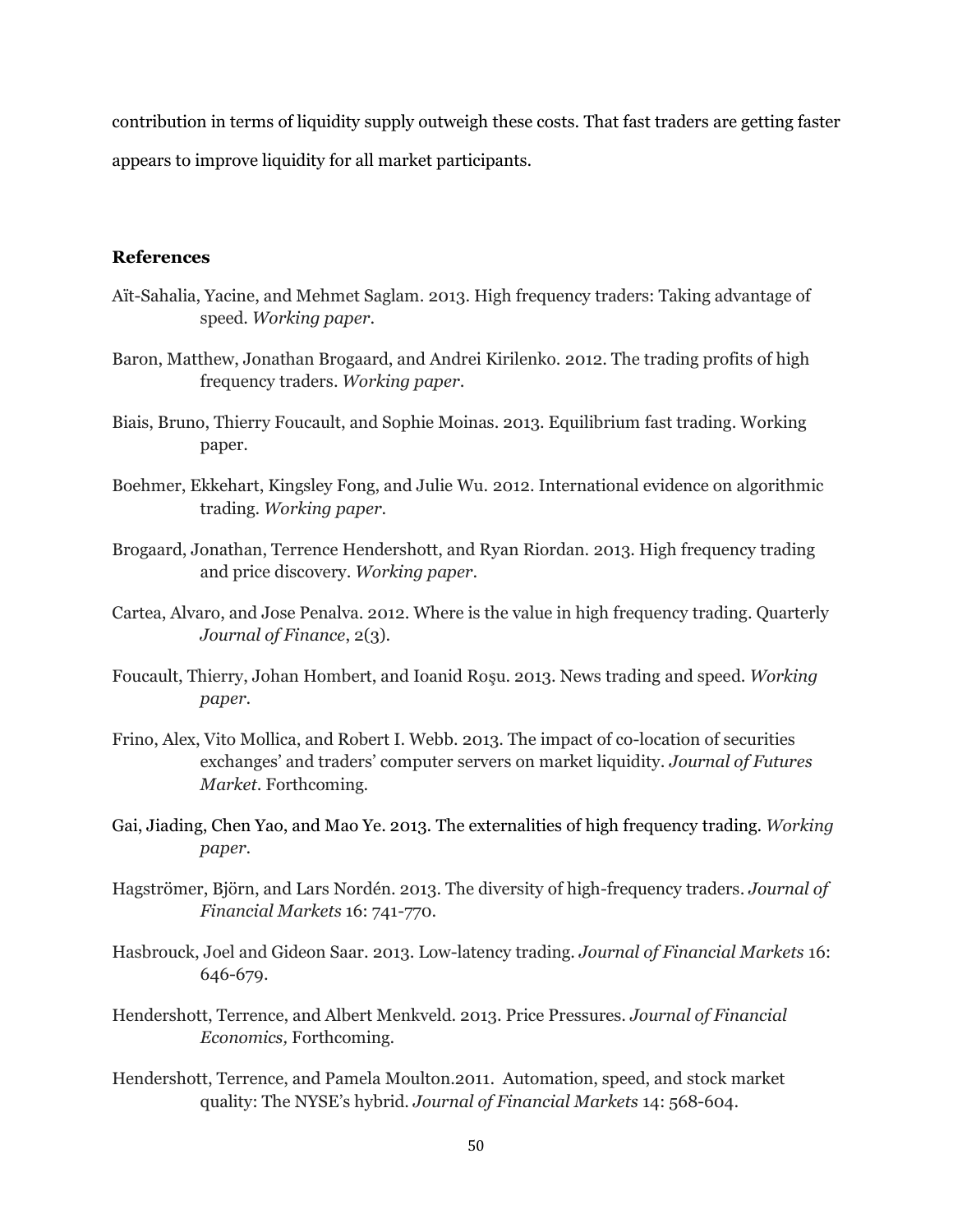- Hendershott, Terrence, and Ryan Riordan. 2012. Algorithmic trading and the market for liquidity. *Journal of Financial and Quantitative Analysis*. Forthcoming.
- Hendershott, Terrence, Charles Jones, and Albert Menkveld. 2011. Does algorithmic trading improve liquidity? *Journal of Finance* 66(1): 1-33.
- Hoffmann, Peter. 2013. A dynamic limit order market with fast and slow traders. *Working paper*.
- Jovanovic, Boyan, and Albert Menkveld. 2012. Middlemen in limit-order markets. *Working paper*.
- Kirilenko, Andrei A., Albert Kyle, Mehrdad Samadi, and Tugkan Tuzun. 2011. The flash crash: The impact of high frequency trading on an electronic market. *Working paper*.
- Martinez, Victor Hugo, and Ioanid Rosu. 2013. High frequency traders, news and volatility. *Working paper*.
- Menkveld, Albert. 2013. High frequency trading and the new-market makers. *Journal of Financial Markets* 16: 712-740.
- Menkveld, Albert and Marius Zoican. 2013. Need for speed? Low latency trading and adverse selection. *Working paper*.
- Newey, Whitney and Kenneth West.1987. A simple, positive semi-definite, heteroskedasticity and autocorrelation consistent covariance matrix. *Econometrica*, 55: 703–708.
- Newey, Whitney and Kenneth West. 1994. Automatic lag selection in covariance matrix estimation. *Review of Economic Studies*, 61: 631–653.
- Pagnotta, Emiliano and Thomas Philippon. 2012. Competing on speed. *Working paper*.
- Riordan, Ryan, and Andreas Storkenmaier.2012. Latency, liquidity and price discovery. *Journal of Financial Markets* 15(4): 416-437.
- Scholtus, Martin and Dick van Dijk. 2012. High-frequency technical trading: The importance of speed. *Working paper*.
- Scholtus, Martin, Dick van Dijk, and Bart Frijns. 2012. Speed, algorithmic trading, and market quality around macroeconomic news announcements *Working paper*.
- White, Halbert. 1980. A heteroskedasticity-consistent covariance matrix estimator and a direct test for heteroskedasticity. *Econometrica,* 817-838.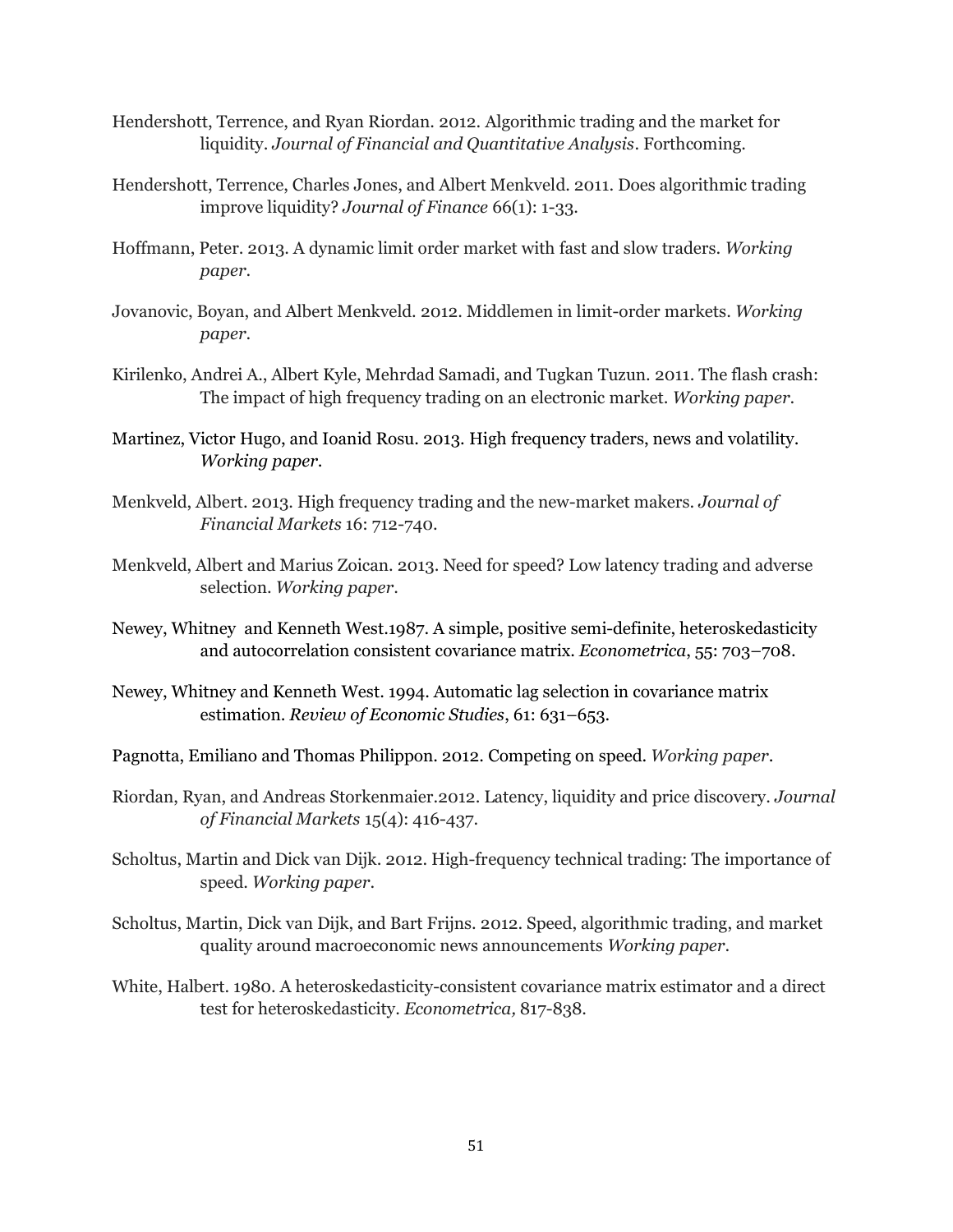# **Table 1: Stock Characteristics**

The table lists properties of the OMXS30 constituents as of Oct. 31, 2012. All constituents except NOKI SEK are stocks that have NOMX-St as their primary trading venue. NOKI SEK is a Swedish Depositary Receipt issued by the Finnish firm Nokia Oyj. *Market capitalization* is based on the closing price of Oct. 31, 2012 (expressed in million Swedish Krona, *MSEK*). All other statistics are calculated as averages across trading days in the period Oct. 1 – Oct. 26, 2012. *Daily trading volume* is reported in MSEK and number of shares. *Bid-ask spread* is the spread divided by its midpoint, averaged across seconds and expressed in basis points. *Depth at BBO* and *Depth at 0.5%* is the MSEK trade volume required to change the price at all and by 0.5%, respectively, averaged across seconds and the buy and sell sides of the book. *Volatility* is the average squared one-second basis points returns.

| Exchange<br>code | Market<br>cap.<br>(MSEK) | Daily trading<br>vol. (MSEK) | Daily<br>turnover<br>(%) | Bid-ask<br>spread<br>(bps) | Depth at<br><b>BBO</b><br>(MSEK) | Depth at<br>$0.5\%$<br>(MSEK) | Volatility<br>(sq. bps<br>returns) |
|------------------|--------------------------|------------------------------|--------------------------|----------------------------|----------------------------------|-------------------------------|------------------------------------|
| HM B             | 327,921                  | 437                          | 0.13                     | 2.8                        | 1.16                             | 15.77                         | 0.27                               |
| <b>NDA SEK</b>   | 244,010                  | 332                          | 0.14                     | 4.6                        | 1.59                             | 20.27                         | 0.53                               |
| <b>TLSN</b>      | 189,095                  | 279                          | 0.15                     | 2.3                        | 0.38                             | 10.27                         | 0.25                               |
| <b>ERIC B</b>    | 177,424                  | 415                          | 0.23                     | 4.4                        | 1.61                             | 13.51                         | 0.56                               |
| SHB A            | 141,042                  | 255                          | 0.18                     | 3.1                        | 0.82                             | 9.99                          | 0.36                               |
| <b>ATCO A</b>    | 136,905                  | 449                          | 0.33                     | 4.2                        | 1.07                             | 13.61                         | 0.74                               |
| <b>VOLVB</b>     | 131,064                  | 604                          | 0.46                     | 3.3                        | 1.10                             | 15.83                         | 0.67                               |
| <b>SEBA</b>      | 119,351                  | 260                          | 0.22                     | 5.1                        | 1.13                             | 8.36                          | 0.63                               |
| <b>SWED A</b>    | 116,991                  | 305                          | 0.26                     | 4.7                        | 1.51                             | 14.50                         | 0.53                               |
| <b>SAND</b>      | 115,404                  | 324                          | 0.28                     | 3.7                        | 0.67                             | 11.75                         | 0.79                               |
| <b>SCAB</b>      | 78,848                   | 261                          | 0.33                     | 4.6                        | 1.23                             | 9.25                          | 0.49                               |
| <b>ASSA B</b>    | 77,757                   | 159                          | 0.20                     | 3.6                        | 0.50                             | 6.43                          | 0.40                               |
| <b>INVE B</b>    | 66,637                   | 128                          | 0.19                     | 4.5                        | 0.87                             | 9.35                          | 0.29                               |
| <b>ABB</b>       | 62,698                   | 172                          | 0.27                     | 4.9                        | 1.57                             | 16.89                         | 0.42                               |
| <b>SKFB</b>      | 61,699                   | 356                          | 0.58                     | 4.1                        | 0.91                             | 10.22                         | 0.77                               |
| <b>ATCO B</b>    | 56,699                   | 138                          | 0.24                     | 5.8                        | 0.79                             | 9.60                          | 0.77                               |
| <b>AZN</b>       | 51,375                   | 197                          | 0.38                     | 2.8                        | 0.87                             | 14.98                         | 0.25                               |
| <b>ELUX B</b>    | 51,030                   | 249                          | 0.49                     | 4.2                        | 0.66                             | 8.83                          | 0.68                               |
| <b>SCVB</b>      | 50,520                   | 135                          | 0.27                     | 5.3                        | 0.64                             | 6.31                          | 0.85                               |
| <b>LUPE</b>      | 50,484                   | 130                          | 0.26                     | 4.6                        | 0.58                             | 7.30                          | 0.53                               |
| <b>ALFA</b>      | 48,321                   | 142                          | 0.29                     | 5.2                        | 0.64                             | 7.13                          | 0.65                               |
| TEL2 B           | 46,909                   | 145                          | 0.31                     | 4.9                        | 1.06                             | 7.49                          | 0.41                               |
| <b>SWMA</b>      | 46,556                   | 157                          | 0.34                     | 3.2                        | 0.46                             | 5.76                          | 0.31                               |
| <b>GETIB</b>     | 45,366                   | 94                           | 0.21                     | 4.2                        | 0.40                             | 4.64                          | 0.36                               |
| <b>SKAB</b>      | 41,475                   | 97                           | 0.23                     | 5.6                        | 0.85                             | 6.34                          | 0.44                               |
| <b>BOL</b>       | 31,700                   | 203                          | 0.64                     | 5.3                        | 0.82                             | 7.53                          | 1.01                               |
| <b>SECU B</b>    | 16,783                   | 44                           | 0.26                     | 5.2                        | 0.28                             | 3.34                          | 0.30                               |
| MTG B            | 12,302                   | 131                          | 1.06                     | 5.3                        | 0.16                             | 2.32                          | 1.09                               |
| <b>SSABA</b>     | 11,427                   | 158                          | 1.38                     | 3.4                        | 0.15                             | 4.13                          | 0.69                               |
| <b>NOKI SEK</b>  | 2,056                    | 136                          | 6.63                     | 6.1                        | 0.26                             | 4.50                          | 3.45                               |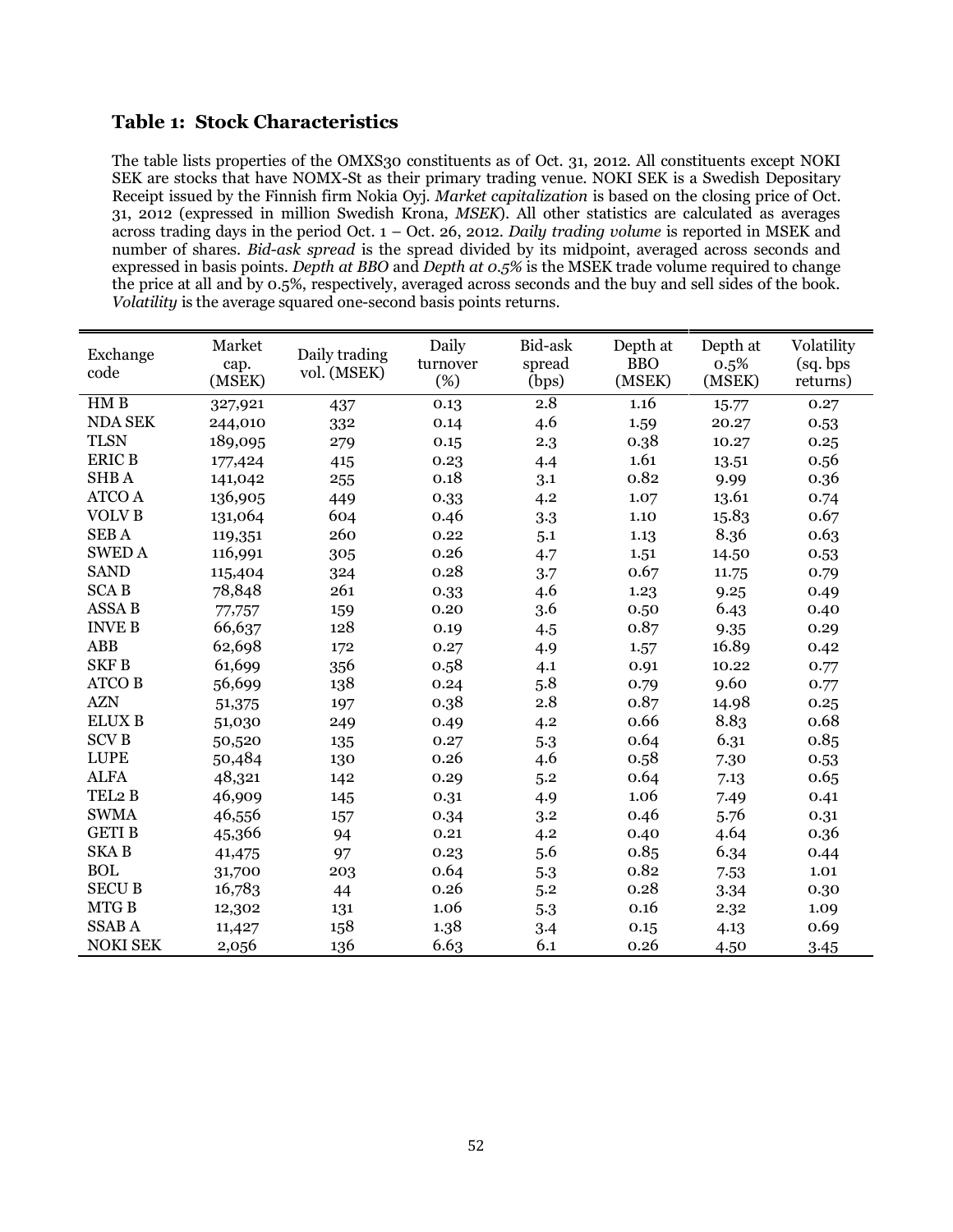# **Table 2: Trader Characteristics**

The table reports trading and quoting activity by colocation status. All messages entered during the continuous trading of OMXS30 stocks during Oct. 1 - Oct. 26, 2012, are considered. Trader grouping with respect to colocation type is based on the status on Dec. 3, 2012. Panel A compares colocated (*Colo*) with non-colocated *(NonColo)* traders. Panel B compares different segments of Colocated traders, as defined by different colocation types. Panel C disaggregates NonColo and Colo trading volume into client and proprietary order flows. Panel D does the same with respect algorithmic and other order entry. All statistics are based on sums across stocks and trading days. *Number of* accounts is the number of trading entities considered in each trader group. The following statistics are reported as the share of total volume: *Trading volume* (the SEK volume), *Trades* (the number of executions), *Submissions, Cancellations,* and *Modifications* (the number of limit orders posted, cancelled, and modified), *Active trades* and *Passive trades* (the number of executions where the trader participates through a market order and limit order, respectively). The following three ratios are calculated within each group: *q/t* is the sum of all submissions, cancellations, and modifications, divided by the number of executions; *Liq. supply* is the fraction of *Trading volume* (*Trades*) where the trader participates through a limit order.

|                                                                     | Number         |                   |               |                  | Share of total volume |                    |                  |                   |      | Ratios within group     |                         |  |
|---------------------------------------------------------------------|----------------|-------------------|---------------|------------------|-----------------------|--------------------|------------------|-------------------|------|-------------------------|-------------------------|--|
|                                                                     | of<br>accounts | Trading<br>volume | <b>Trades</b> | Submiss-<br>ions | Cancell-<br>ations    | Modific-<br>ations | Active<br>trades | Passive<br>trades | q/t  | Liq. supply<br>(volume) | Liq. supply<br>(trades) |  |
| Panel A: NonColo and Colo trading                                   |                |                   |               |                  |                       |                    |                  |                   |      |                         |                         |  |
| NonColo                                                             | 112            | 58.7%             | 56.3%         | 17.3%            | 14.7%                 | 2.0%               | 54.3%            | 58.2%             | 6.0  | 54.3%                   | 51.7%                   |  |
| Colo                                                                | 58             | 41.3%             | 43.7%         | 82.7%            | 85.3%                 | 98.0%              | 45.7%            | 41.8%             | 40.8 | 43.8%                   | 47.8%                   |  |
| Panel B: Different segments of colocated (Colo) trading             |                |                   |               |                  |                       |                    |                  |                   |      |                         |                         |  |
| <b>BasicColo</b>                                                    | 17             | 3.5%              | 3.2%          | 1.6%             | 1.1%                  | 6.3%               | 1.9%             | 4.5%              | 9.3  | 67.9%                   | 69.7%                   |  |
| PremiumColo                                                         | 22             | 16.5%             | 17.7%         | 24.7%            | 22.3%                 | 0.0%               | 20.4%            | 15.0%             | 27.7 | 37.6%                   | 42.4%                   |  |
| 10GColo                                                             | 19             | 21.3%             | 22.8%         | 56.4%            | 61.9%                 | 91.7%              | 23.3%            | 22.3%             | 55.5 | 44.7%                   | 48.9%                   |  |
| Panel C: NonColo and Colo trading broken down by capacity           |                |                   |               |                  |                       |                    |                  |                   |      |                         |                         |  |
| NonColo client                                                      |                | 34.1%             | 33.0%         | 9.7%             | 8.6%                  | 2.0%               | 34.3%            | 31.8%             | 5.8  | 51.0%                   | 48.1%                   |  |
| Colo client                                                         |                | 0.7%              | 0.7%          | 0.1%             | 0.1%                  | 0.0%               | $1.1\%$          | $0.3\%$           | 3.8  | 11.8%                   | 19.9%                   |  |
| NonColo proprietary                                                 |                | 24.6%             | 23.2%         | 7.6%             | 6.1%                  | $0.0\%$            | 20.1%            | 26.4%             | 6.1  | 58.9%                   | 56.8%                   |  |
| Colo proprietary                                                    |                | 40.6%             | 43.1%         | 82.5%            | 85.2%                 | 98.0%              | 44.6%            | 41.5%             | 41.4 | 44.4%                   | 48.2%                   |  |
| Panel D: NonColo and Colo trading broken down by order entry method |                |                   |               |                  |                       |                    |                  |                   |      |                         |                         |  |
| NonColo algorithmic                                                 |                | 9.2%              | 9.4%          | 7.9%             | 7.4%                  | 2.0%               | 10.0%            | 8.8%              | 17.1 | 60.9%                   | 46.9%                   |  |
| Colo algorithmic                                                    |                | 36.9%             | 39.1%         | 80.4%            | 83.6%                 | 91.7%              | 41.8%            | 36.3%             | 44.6 | 42.4%                   | 46.5%                   |  |
| NonColo other                                                       |                | 49.5%             | 46.8%         | 9.4%             | 7.3%                  | 0.0%               | 44.3%            | 49.3%             | 3.7  | 53.1%                   | 52.7%                   |  |
| Colo other                                                          |                | 4.4%              | 4.7%          | 2.3%             | 1.7%                  | 6.3%               | 3.9%             | 5.5%              | 9.3  | 55.6%                   | 58.9%                   |  |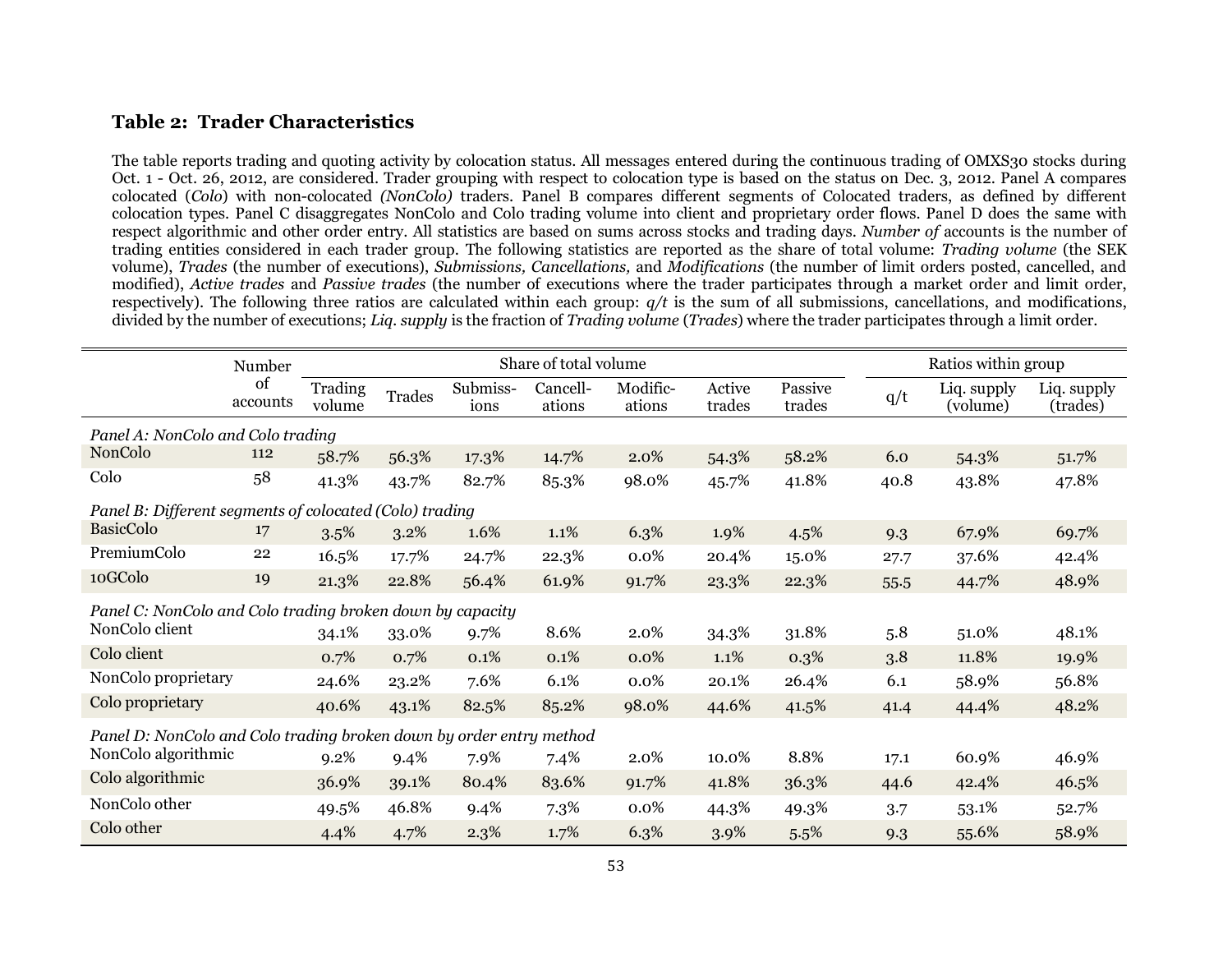# **Table 3: Quoted, Effective and Realized Spreads**

The table reports quoted, effective, and realized spreads by colocation status. Spreads are measured for all trades in the continuous trading of OMXS30 stocks during Oct. 1 - Oct. 26, 2012. Trader grouping with respect to colocation type is based on trader colocation status on Dec. 3, 2012. The trader that submits a market order is on the active side and pays the spread, and the counterparty is on the passive side and earns the spread. All spreads are expressed as fractions of the spread midpoint, which is recorded immediately before the trade. The *Quoted spread* is half the difference between the best bid and ask prices just before the trade; the *Effective spread* is the difference between the trade price and the spread midpoint; the *Realized spread* is the difference between the trade price and spread midpoint at some horizon after the trade (horizons considered include 5 sec, 10 sec, 30 sec, 1 min, and 5 min). Midpoints are recorded every second, implying that the 1-second realized spread is the difference between trade price and the spread midpoint prevailing at the turn of the next second. The spread difference between noncolocated and colocated traders (*NonColo* and *Colo*) is determined in a dummy regression analysis of stock-day observations, including stock dummies to control for fixed effects. The regression specification is  $y_{it} = \alpha + \beta Col_{it} + \sum \theta_i Stock_{it} + \epsilon_{it}$ , where  $\epsilon_{it}$  are residuals. The reported intercept is adjusted for stock fixed effects as follows:  $\alpha^* = \alpha + \overline{(0, \theta)}$ . The *t*-statistics are based on the Newey and West (1987, 1994) HAC covariance matrix. Panel A shows results for all eligible trades, whereas Panel B shows results for the subset of trades that are algorithmic and proprietary.

| Panel A: NonColo v. Colo (all trades) |                                |                              |                   |                        |                                |                              |                   |                        |  |
|---------------------------------------|--------------------------------|------------------------------|-------------------|------------------------|--------------------------------|------------------------------|-------------------|------------------------|--|
|                                       |                                | Active side spreads          |                   |                        |                                | Passive side spreads         |                   |                        |  |
|                                       | <b>NonColo</b><br>$(\alpha^*)$ | Colo<br>$(\alpha^* + \beta)$ | Diff<br>$(\beta)$ | t stat.<br>for $\beta$ | <b>NonColo</b><br>$(\alpha^*)$ | Colo<br>$(\alpha^* + \beta)$ | Diff<br>$(\beta)$ | t stat.<br>for $\beta$ |  |
| Quoted spread                         | 3.90                           | 3.47                         | $-0.43$           | $-12.2$                | 3.59                           | 3.83                         | 0.23              | 7.2                    |  |
| Effective spread                      | 4.18                           | 3.41                         | $-0.77$           | $-17.4$                | 3.60                           | 4.11                         | 0.51              | 11.9                   |  |
| Realized spread, 5 sec                | 1.01                           | $-0.47$                      | $-1.48$           | $-20.8$                | $-0.03$                        | 0.63                         | 0.66              | 13.8                   |  |
| 10 sec                                | 0.85                           | $-0.72$                      | $-1.57$           | $-20.6$                | $-0.30$                        | 0.50                         | 0.80              | 13.8                   |  |
| 30 sec                                | 0.60                           | $-1.07$                      | $-1.67$           | $-21.3$                | $-0.68$                        | 0.30                         | 0.98              | 13.2                   |  |
| 1 min                                 | 0.44                           | $-1.25$                      | $-1.70$           | $-20.7$                | $-0.87$                        | 0.15                         | 1.02              | 13.0                   |  |
| $5 \text{ min}$                       | 0.50                           | $-1.02$                      | $-1.52$           | $-15.1$                | $-0.65$                        | 0.13                         | 0.79              | 7.1                    |  |

*Panel B: NonColo v. Colo (algorithmic trades for proprietary purpose)*

|                        |                         | Active side spreads                |                   |                        |                                | Passive side spreads             |                   |                        |  |
|------------------------|-------------------------|------------------------------------|-------------------|------------------------|--------------------------------|----------------------------------|-------------------|------------------------|--|
|                        | NonColo<br>$(\alpha^*)$ | Colo<br>$+\beta$ )<br>( $\alpha^*$ | Diff<br>$(\beta)$ | t stat.<br>for $\beta$ | <b>NonColo</b><br>$(\alpha^*)$ | Colo<br>$+\beta$ )<br>$\alpha^*$ | Diff<br>$(\beta)$ | t stat.<br>for $\beta$ |  |
| Quoted spread          | 3.40                    | 3.44                               | 0.05              | 2.6                    | 3.62                           | 3.90                             | 0.28              | 6.4                    |  |
| Effective spread       | 3.40                    | 3.31                               | $-0.09$           | $-5.1$                 | 3.79                           | 4.23                             | 0.44              | 6.9                    |  |
| Realized spread, 5 sec | 1.09                    | $-0.56$                            | $-1.65$           | $-15.1$                | $-0.71$                        | 0.78                             | 1.49              | 24.2                   |  |
| 10 sec                 | 0.86                    | $-0.81$                            | $-1.67$           | $-15.8$                | $-0.93$                        | 0.67                             | 1.60              | 21.4                   |  |
| 30 sec                 | 0.68                    | $-1.18$                            | $-1.86$           | $-11.6$                | $-1.36$                        | 0.52                             | 1.88              | 22.2                   |  |
| 1 min                  | 0.47                    | $-1.35$                            | $-1.82$           | $-9.4$                 | $-1.56$                        | 0.38                             | 1.94              | 22.4                   |  |
| $5 \text{ min}$        | 0.36                    | $-1.09$                            | $-1.45$           | $-4.7$                 | $-1.07$                        | 0.30                             | 1.37              | 9.0                    |  |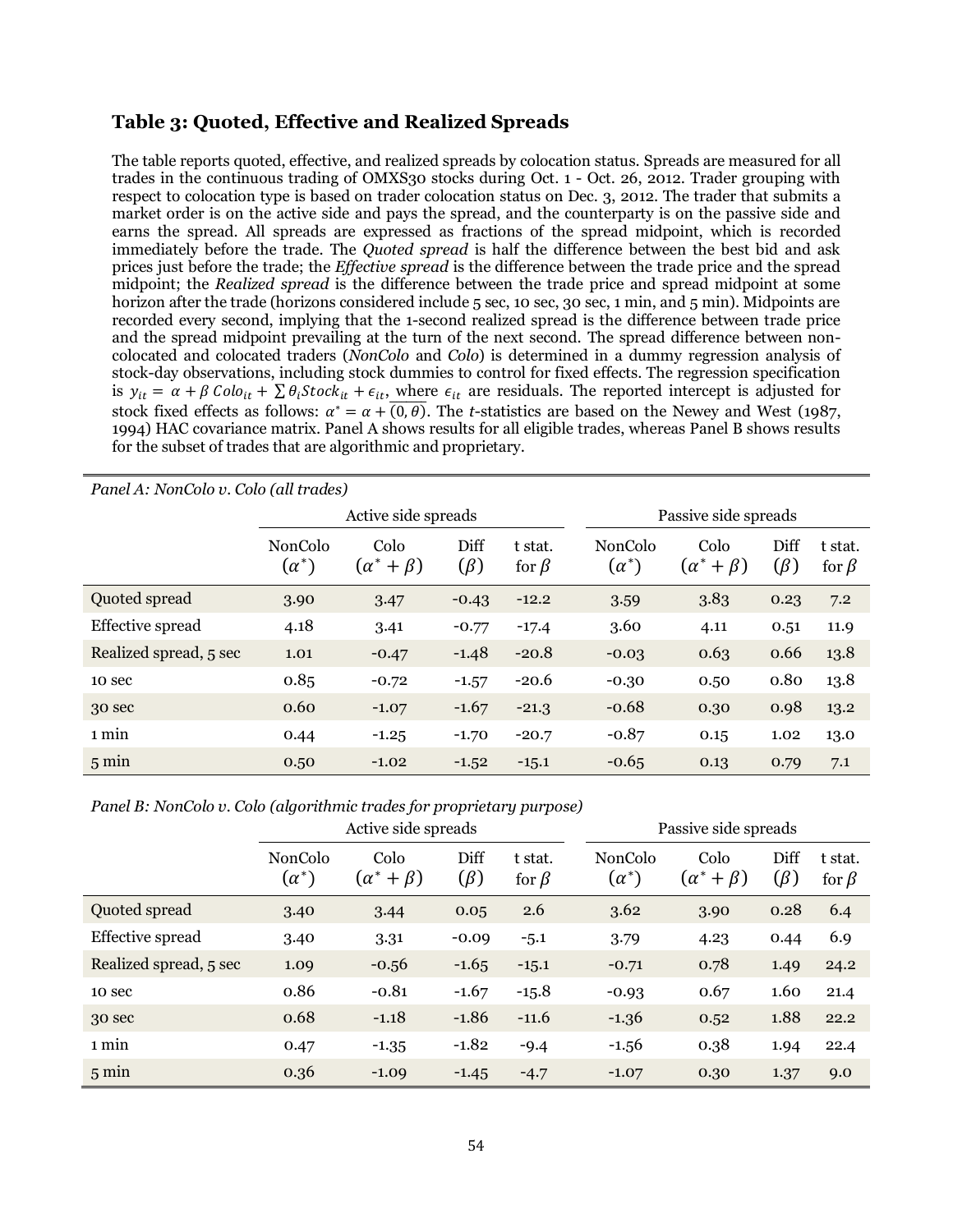# **Table 4: Trading Volume and Market Share**

The table reports nominal volumes and market shares by colocation status, before and after the colocation upgrade. Each statistic is measured in terms of the number of active and passive trades and the number of actively and passively traded stocks. A counterparty who submits a market order is considered to be on the active side, and a counterparty whose limit order is hit is considered to be on the passive side. All trades in the continuous trading of OMXS30 stocks are considered. Nominal volumes is observed for each stock and each trading day in the Before and After periods, and assessed in regressions specified as  $y_{it} = \beta + \alpha Event_t + \sum \theta_a Stock_{it}^a + \epsilon_{it}$ , where  $\epsilon_{it}$  are residuals and the independent variables are dummies representing the event and stock fixed effects. The intercept is adjusted for stock fixed effects as follows:  $\beta^* = \beta + \overline{(0,\theta)}$ , and reported as the Before estimate. The After estimate is  $\beta^* + \alpha$ , and the difference with associated tests is based on  $\alpha$ . For relative volumes, we consider three trader groups based on trader colocation status on Dec. 3, 2012: non-colocated (*NonColo*), colocated who did not upgrade (*SlowColo*), and colocated who did upgrade (*10GColo*). Observations for each stock, trading day, and trader group, are considered in regressions of the form  $\alpha_1$ Event<sub>t</sub>SlowColo<sub>ita</sub> +  $\alpha_2$ Event<sub>t</sub>10GColo<sub>ita</sub> +  $\epsilon_{ita}$ , where  $\epsilon_{it}$  are residuals and all independent variables are dummies representing trader groups and the event. Reported statistics for the *Before* period are as follows:  $\beta_0$  for NonColo;  $\beta_0 + \beta_1$  for SlowColo; and  $\beta_0 + \beta_2$  for 10GColo. Reported statistics for the *After* period are retrieved as  $\beta_0 + \alpha_0$  for NonColo;  $\beta_0 + \beta_1 + \alpha_1$  for SlowColo; and  $\beta_0 + \beta_2 + \alpha_2$  for 10GColo. Statistical tests for differences between the Before and After periods are based on  $\alpha_0$ ,  $\alpha_1$ , and  $\alpha_2$ . All t-tests are based on the HAC covariance matrix (Newey and West, 1987; 1994).

|                        |               |                | Market share |          |         |
|------------------------|---------------|----------------|--------------|----------|---------|
|                        |               | Nominal volume | NonColo      | SlowColo | 10GColo |
| Active trading volume  | <b>Before</b> | 207,796,700    | 0.549        | 0.211    | 0.240   |
|                        | After         | 234,892,800    | 0.501        | 0.245    | 0.254   |
|                        | Diff.         | 27,096,070     | $-0.048$     | 0.034    | 0.014   |
|                        | t             | 1.10           | $-5.06$      | 3.51     | 2.53    |
|                        | $\mathbf{p}$  | 0.27           | 0.00         | 0.00     | 0.01    |
|                        |               |                |              |          |         |
| Passive trading volume | <b>Before</b> | 207,796,700    | 0.619        | 0.201    | 0.181   |
|                        | After         | 234,892,800    | 0.618        | 0.178    | 0.203   |
|                        | Diff.         | 27,096,070     | 0.000        | $-0.023$ | 0.023   |
|                        | t             | 1.10           | $-0.06$      | $-5.56$  | 6.15    |
|                        | $\mathbf{p}$  | 0.27           | 0.95         | 0.00     | 0.00    |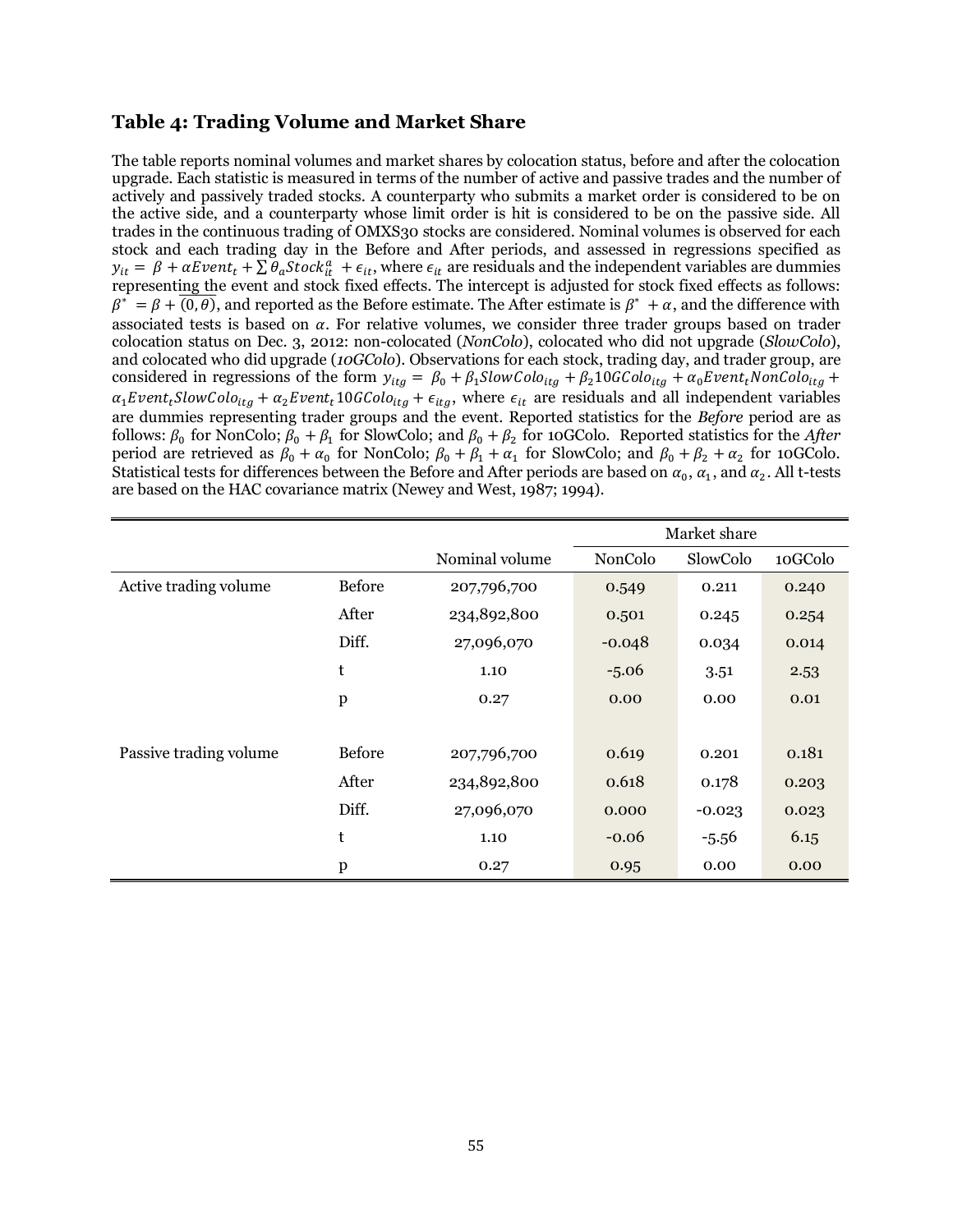# **Table 5: Adverse Selection**

The table reports adverse selection costs by colocation status of the active side as well as the colocation status of its counterparties, before and after the colocation upgrade. The adverse selection cost of a trade is calculated as the logged bid-ask spread midpoint change from just before the trade to some horizon after the trade (horizons considered include 10 sec and 5 min). All trades in the continuous trading of OMXS30 stocks are considered. Trader grouping with respect to colocation type is based on trader colocation status on Dec. 3, 2012. Three groups are considered: non-colocated (*NonColo*), colocated who did not upgrade (*SlowColo*), and colocated who did upgrade (*10GColo*). The *Before* period is Aug. 20 – Sept. 14, 2012, and the *After* period is Oct. 1 – Oct. 26, 2012. Differences between pairs of trading partners and between periods are reported based on a regression of adverse selection costs on a set of dummy variables:  $v = \beta' TraderComb + \alpha' EventTraderComb + \theta' Stock + \rho'Hour + \epsilon$ , where  $\epsilon$  are residuals and all independent variables are dummies representing trader group combinations, time-of-the-day and stock fixed effects. TraderComb is a matrix where the first column is an intercept used as benchmark and corresponding to trades where NonColo traders trade with each other. The other eight columns are dummies representing other trader combinations.  $EventTraderComb$  is a matrix where each column is zero for trades in the Before period, and dummies for trader combinations in the After period. Benchmark stock for the fixed effect dummies is *ABB*, and benchmark time-of-the-day is 1-2 pm. Estimates of the hourly and stock dummies coefficient vectors,  $\rho$  and  $\theta$  are not reported. T-statistics are given within parentheses. The *t*-statistics (given within parentheses) are estimated using heteroskedasticity consistent White (1980) standard errors.

|             |                     | 10 sec            |                        | $5 \text{ min}$       |                       |
|-------------|---------------------|-------------------|------------------------|-----------------------|-----------------------|
|             |                     | Before $(\beta)$  | After $(\alpha)$       | Before $(\beta)$      | After $(\alpha)$      |
| Benchmark:  | NonColo vs. NonColo | 2.187<br>(133.73) | 0.061<br>(6.56)        | 2.891<br>(54.63)      | $-0.110$<br>$(-2.99)$ |
| Active side | Passive side        |                   |                        |                       |                       |
| NonColo     | SlowColo            | 0.346<br>(26.97)  | 0.093<br>(4.64)        | $-0.218$<br>$(-4.52)$ | 0.385<br>(5.09)       |
|             | 10Gcolo             | 0.236<br>(19.04)  | $-0.037$<br>$(-1.96)$  | $-0.206$<br>$(-4.49)$ | 0.197<br>(2.68)       |
| SlowColo    | NonColo             | 1.019<br>(86.30)  | 0.302<br>(16.98)       | 0.831<br>(18.78)      | 0.045<br>(0.66)       |
|             | SlowColo            | 0.636<br>(23.91)  | 0.838<br>(18.00)       | $-0.029$<br>$(-0.29)$ | 1.236<br>(8.06)       |
|             | 10Gcolo             | 0.994<br>(41.52)  | 0.356<br>(9.67)        | 0.270<br>(3.25)       | 0.627<br>(4.91)       |
| 10GColo     | NonColo             | 1.536<br>(124.84) | $-0.299$<br>$(-16.86)$ | 1.666<br>(36.56)      | $-0.479$<br>$(-7.01)$ |
|             | SlowColo            | 1.236<br>(43.24)  | 0.036<br>(0.91)        | 1.524<br>(14.32)      | $-0.485$<br>$(-3.47)$ |
|             | 10GColo             | 1.552<br>(51.27)  | $-0.348$<br>$(-8.62)$  | 1.635<br>(15.69)      | $-0.684$<br>$(-5.07)$ |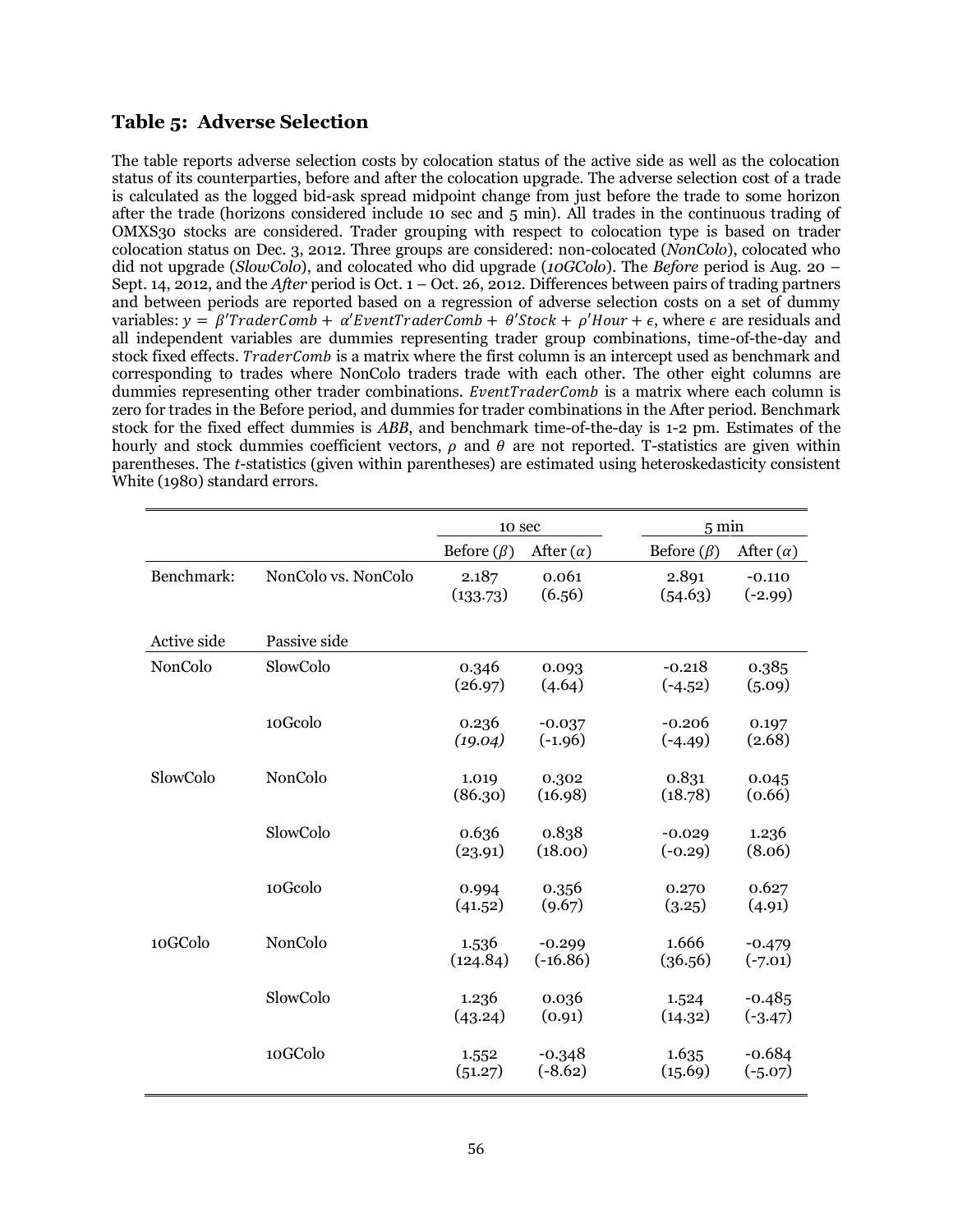# **Table 6: Inventory Management**

The table presents metrics of inventory management by colocation status. Trader grouping with respect to colocation type is based on trader colocation status on Dec. 3, 2012. Three groups are considered: noncolocated (*NonColo*), colocated who did not upgrade (*SlowColo*), and colocated who did upgrade (*10GColo*). We base all inventory metrics on net inventory, which is the sum of all shares traded up to a given point in the day, assuming that each trader starts the day flat, that buy quantities have a positive sign, and that sell quantities have a negative sign. All metrics are measured on a trader-by-trader basis for proprietary trading only. *Inventory Cross Zero* is a count of how many times per day net inventory goes from positive to negative or vice versa. *Max Abs Inventory* is the maximum log net inventory recorded on an hourly basis. *Mean Abs Inventory* is the daily mean across the hourly Max Abs Inventory observations. The statistics are equal-weighted averages across traders within each group, across constituent stocks of the OMXS 30 index, and across trading days in the time period Oct.  $1 - \overrightarrow{Oct}$ . 26, 2012. In the *SlowColo* column, "\*\*" indicates that the given measure is significantly different from the corresponding *NonColo* measure, at the 1% level, according to a t-test. Similarly, in the *10GColo* column. "\*\*" indicates that the given measure is significantly different from the corresponding *SlowColo* measure, at the 1% level.

| <b>Inventory measures</b>       |         |            |            |
|---------------------------------|---------|------------|------------|
|                                 | NonColo | SlowColo   | 10GColo    |
| <b>Inventory Cross Zero</b>     | 1.04    | $3.34***$  | $8.19***$  |
| Mean Abs Inventory (log SEK)    | 10.47   | $10.83***$ | $11.22***$ |
|                                 |         |            |            |
| Max Abs Inventory (log SEK)     |         |            |            |
| $\gamma$ am – 10am              | 8.96    | $10.11***$ | $10.61***$ |
| $10am - 11am$                   | 9.85    | $10.50**$  | $10.91**$  |
| $11am - 12pm$                   | 10.22   | $10.57***$ | $11.03***$ |
| $12\text{pm} - 1\text{pm}$      | 10.35   | $10.61**$  | $11.06**$  |
| $1pm - 2pm$                     | 10.47   | $10.69**$  | $11.13***$ |
| $2pm - 3pm$                     | 10.74   | $10.92**$  | $11.39***$ |
| $3pm - 4pm$                     | 11.10   | 11.12      | $11.56***$ |
| $4 \text{pm} - 5 \text{pm}$     | 11.36   | $11.44***$ | $11.73***$ |
| $5 \text{ pm} - 5.30 \text{pm}$ | 11.15   | $11.48**$  | $11.56***$ |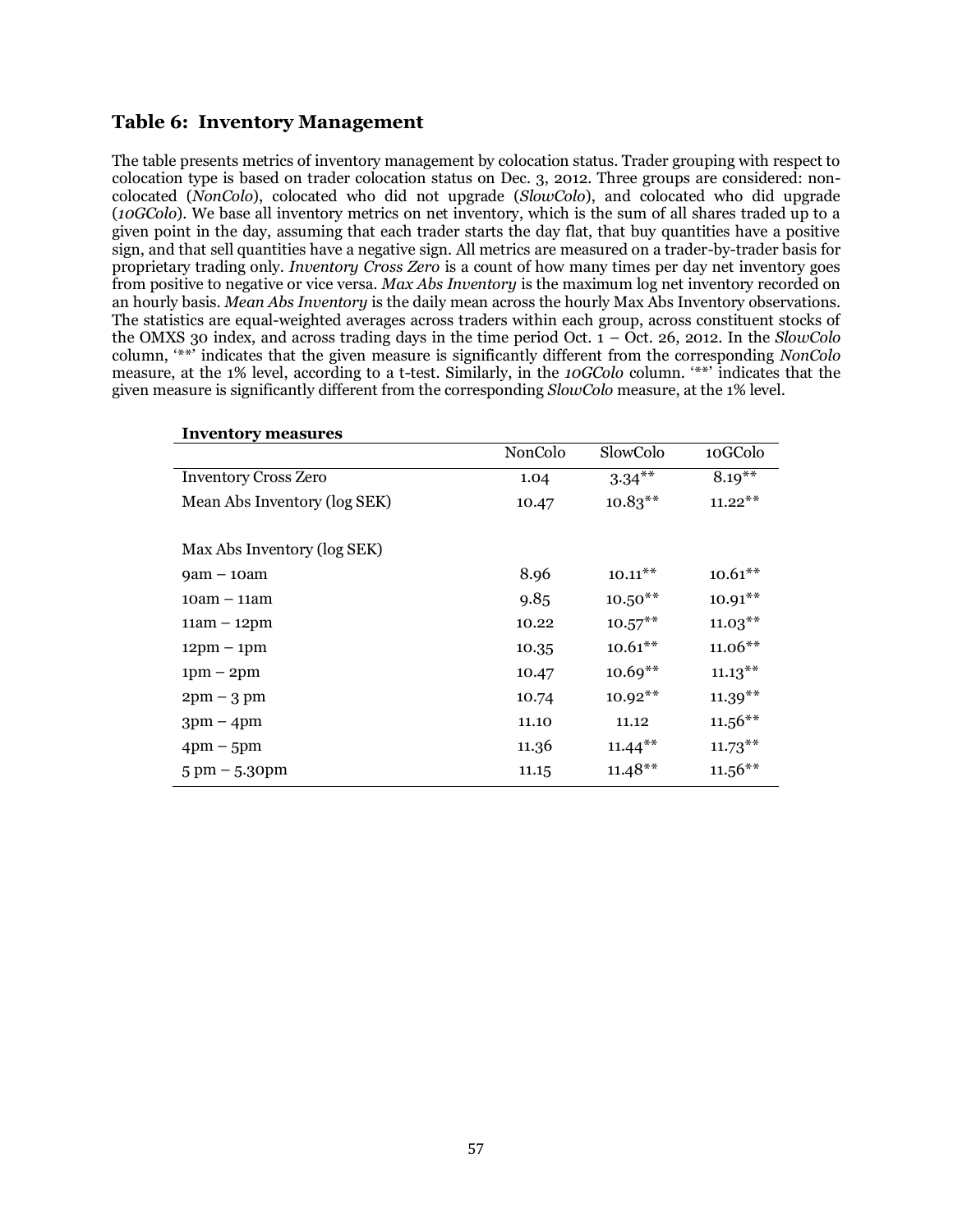# **Table 7: Change in Inventory Management Behavior**

The table presents metrics of inventory management before and after the colocation upgrade. Trader grouping with respect to colocation type is based on trader colocation status on Dec. 3, 2012. Three groups are considered: non-colocated (*NonColo*), colocated who did not upgrade (*SlowColo*), and colocated who did upgrade (*10GColo*). We base all inventory metrics on net inventory, which is the sum of all shares traded up to a given point in the day, assuming that each trader starts the day flat, that buy quantities have a positive sign, and that sell quantities have a negative sign. All metrics are measured on a trader-by-trader basis for proprietary trading only. *Inventory Cross Zero* is a count of how many times per day net inventory goes from positive to negative or vice versa. *Max Abs Inventory* is the maximum log net inventory recorded on an hourly basis. *Mean Abs Inventory* is the daily mean across the hourly Max Abs Inventory observations. Statistics are based on regressions of stock-day observations, which in turn are averages across traders within each group. The regressions are specified as  $y_{it} = \beta_0 + \beta_1 N on \text{Colo}_{it} +$  $\beta_2$ 10GColo<sub>it</sub> +  $\alpha_0$ Event<sub>it</sub>SlowColo<sub>it</sub> +  $\alpha_1$ Event<sub>it</sub>NonColo<sub>it</sub> +  $\alpha_2$ Event<sub>it</sub>10GColo<sub>it</sub> +  $\sum \theta_i$ Stock<sub>it</sub> +  $\gamma$ Volatilit $y_{it} + \epsilon_{it}$ , where  $\epsilon_{it}$  are residuals and all independent variables except Volatilit $y_{it}$  are dummies representing trader groups, the event, and stock fixed effects. Volatility<sub>it</sub> is the daily average of squared percentage log midpoint second-by-second changes, for each stock and each trading day. The *Before* period is Aug. 20 – Sept. 14, 2012, and the *After* period is Oct. 1 – Oct. 26, 2012. Column (1), (2), and (3) use the Inventory Cross Zero, the Mean Abs. Inventory, and the Max Abs. Inventory, respectively, as dependent variables. In specification (3) we include hourly dummies to control for intraday fixed effects. Standard errors are estimated using the Newey and West (1987, 1994) HAC covariance matrix.

| Inventory management before and after the colocation upgrade |            |            |            |
|--------------------------------------------------------------|------------|------------|------------|
|                                                              | (1)        | (2)        | (3)        |
|                                                              | Inventory  | AbsMeanInv | AbsMaxInv. |
|                                                              | CrossZero  | (daily)    | (hourly)   |
| Intercept                                                    | 3.31       | 10.46      | 10.44      |
|                                                              | (13.34)    | (135.96)   | (272.62)   |
| NonColo                                                      | $-7.01$    | 0.00       | 0.00       |
|                                                              | $(-19.28)$ | (0.05)     | (0.09)     |
| $10$ GColo                                                   | 11.75      | 0.90       | 0.90       |
|                                                              | (34.73)    | (25.96)    | (47.77)    |
| $SlowColo \times Event$                                      | $-0.02$    | 0.28       | 0.28       |
|                                                              | $(-0.20)$  | (6.82)     | (14.50)    |
| $NonColo \times Event$                                       | 0.08       | 0.05       | 0.05       |
|                                                              | (1.18)     | (1.43)     | (2.55)     |
| $10GColo \times Event$                                       | $-3.38$    | 0.12       | 0.12       |
|                                                              | $(-37.91)$ | (2.91)     | (6.23)     |
| Volatility                                                   | 0.83       | 0.03       | $-0.01$    |
|                                                              | (3.73)     | (1.21)     | $(-1.41)$  |
| Number of obs.                                               | 40287      | 40254      | 362286     |
| $R^2$                                                        | 0.136      | 0.048      | 0.061      |
| $Adj. R^2$                                                   | 0.135      | 0.048      | 0.061      |
| Stock fixed effects                                          | Yes        | Yes        | Yes        |
| Hourly fixed effects                                         | No         | No         | Yes        |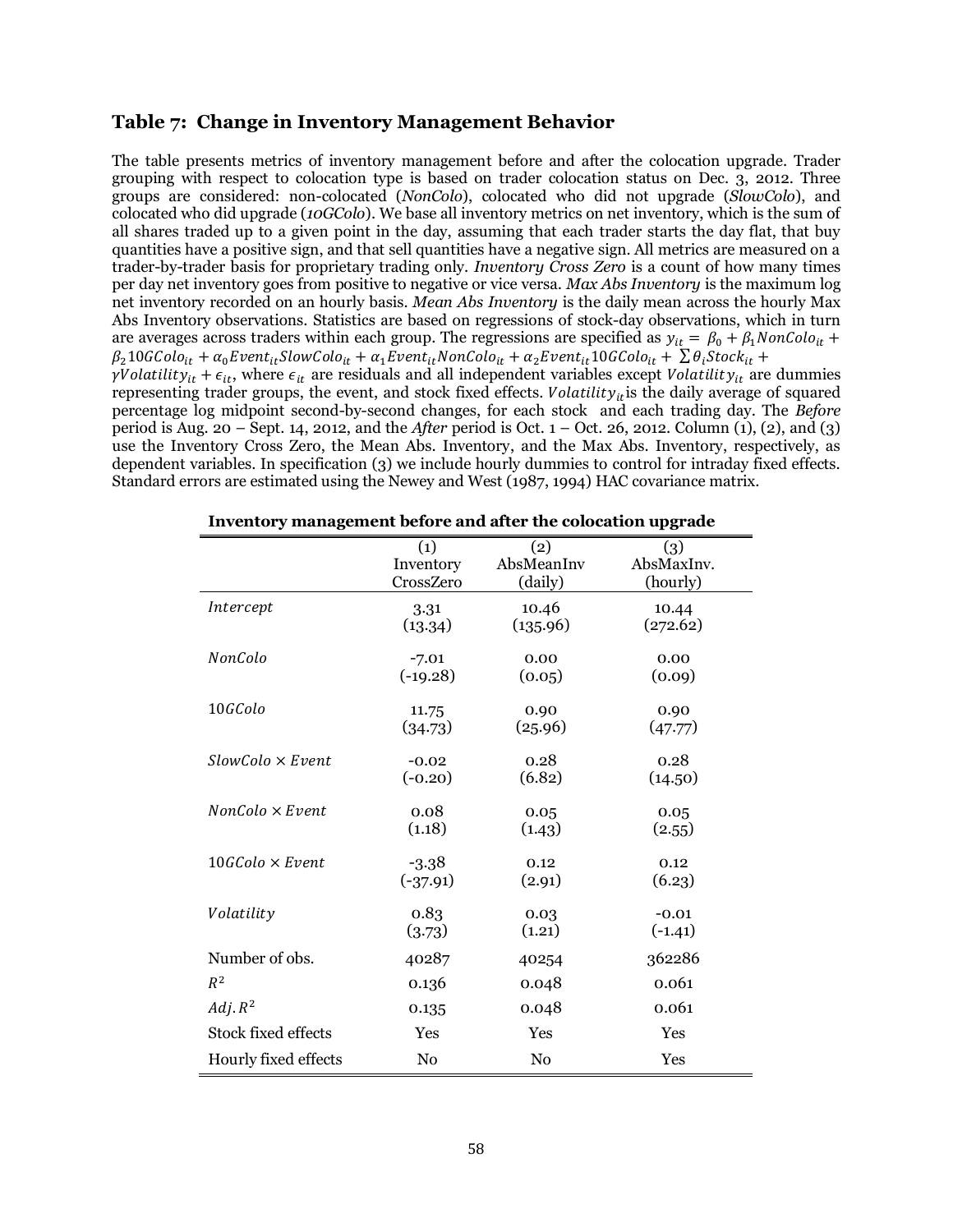# **Table 8: Multinomial Logit Regression on Trading Probabilities**

The table presents regression results for the probability of trades from each trader group. Let *y* be a nominal dependent variable representing who initiates a trade (Active Trading) or who is supplying liquidity in a trade (Passive Trading), each with  $J = 3$  categories of outcomes defined as  $y = 1$  if NonColo, *y* = 2 if SlowColo, and  $y = 3$  if 10GColo. Let  $Pr(y = m|x)$ ,  $m = 1, 2, 3$  be the conditional probability of observing the outcome *m* given the explanatory variables **x**. Assume that  $Pr(y = m|\mathbf{x})$  is a function of  $\mathbf{x}\beta_m$ , where  $\beta_m = (\beta_{0,m} \cdots \beta_{k,m} \cdots \beta_{k,m})'$  includes an intercept term  $\beta_{0,m}$  and coefficients  $\beta_{k,m}$  for the effect of variable  $x_k$  on outcome  $m$ . The probabilities for trade  $i$  can be written as:

$$
Pr(y_i = m | \mathbf{x}_i) = \frac{1}{1 + \sum_{j=2}^{J} exp(\mathbf{x}_i \boldsymbol{\beta}_j)} \text{ for } m = 1
$$
  

$$
Pr(y_i = m | \mathbf{x}_i) = \frac{exp(\mathbf{x}_i \boldsymbol{\beta}_m)}{1 + \sum_{j=2}^{J} exp(\mathbf{x}_i \boldsymbol{\beta}_j)} \text{ for } m > 1
$$

The variables in **x** are Relative Spread (the difference between the best ask quote and the best bid quote, divided by the midpoint quote, ×10,000), Size (SEK trading volume, divided by 100,000), Depth (the average number of shares available at the best bid quote and the best ask quote, multiplied with the midpoint quote, divided by 100,000), Positive Futures Return, Negative Futures Return, Lagged Volatility (realized volatility measured as average squared second-by-second returns over the previous ten seconds, ×1,000), Lagged Volume (SEK trading volume over the previous ten seconds, ×100,000). The positive and negative futures returns are defined as  $Rtn_{t,t-10}^{+} \times BuySell$  and  $Rtn_{t,t-10}^{-} \times BuySell$ , where BuySell is a trade indicator variable equal to +1 if the observed trade is buyer-initiated, and equal to -1 if the trade is seller-initiated, and  $Rtn_{tt-10} = ln(midpoint_t) - ln(midpoint_{t-10})$  is defined as the log change in futures midpoint quotes during a 10-second window preceding the time *t* stock trade. Fixed (stock) effects and time of day dummy variables for each hour of the trading day are included in the regressions, but are not reported. Statistical significance of given estimates are indicated with "\*\*" for the 95% and "\*" for the 90% confidence level. Marginal Effect denotes the change in probability caused by a one standard deviation increase in each variable relative the average level.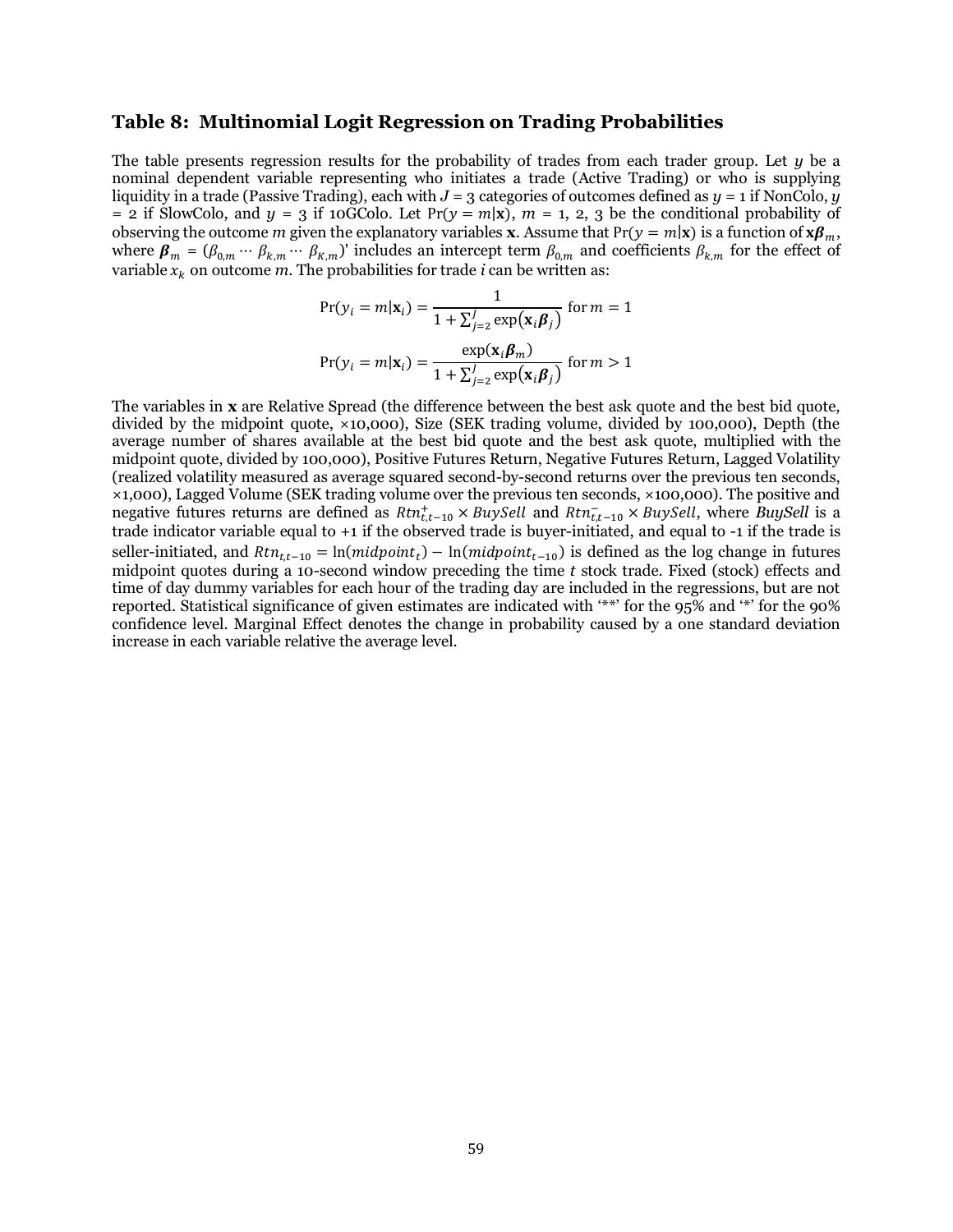| <b>Table 8 cont.</b> |  |  |
|----------------------|--|--|
|----------------------|--|--|

|                            |                        | Active trading |            | Passive trading |            |
|----------------------------|------------------------|----------------|------------|-----------------|------------|
| Variable                   |                        | NonColo        | 10GColo    | NonColo         | 10GColo    |
| Positive Return            | Coefficient            | $-3.35***$     | $3.02***$  | $8.66***$       | $-1.55***$ |
|                            | Marginal Effect        | $-0.014$       | 0.015      | 0.031           | $-0.021$   |
| <b>Negative Return</b>     | Coefficient            | $-5.24***$     | $4.35***$  | $8.93**$        | $-1.83**$  |
|                            | <b>Marginal Effect</b> | $-0.023$       | 0.023      | 0.035           | $-0.024$   |
| Positive Return (After)    | Coefficient            | $-6.15***$     | $-0.48*$   | $-0.71***$      | 0.05       |
|                            | <b>Marginal Effect</b> | $-0.018$       | 0.008      | $-0.003$        | 0.002      |
| Negative Return (After)    | Coefficient            | $-6.51***$     | $-1.33***$ | $0.99***$       | 0.33       |
|                            | <b>Marginal Effect</b> | $-0.018$       | 0.005      | 0.003           | $-0.001$   |
| Positive Inventory         | Coefficient            | $2.95***$      | $0.32***$  | $-3.79**$       | $0.31***$  |
|                            | <b>Marginal Effect</b> | 0.039          | $-0.015$   | $-0.056$        | 0.035      |
| Negative Inventory         | Coefficient            | $2.70**$       | $0.65***$  | $-3.93**$       | $0.11*$    |
|                            | <b>Marginal Effect</b> | 0.036          | $-0.010$   | $-0.061$        | 0.036      |
| Positive Inventory (After) | Coefficient            | $-0.63**$      | 0.10       | $1.09**$        | $0.27***$  |
|                            | <b>Marginal Effect</b> | $-0.010$       | 0.006      | 0.013           | $-0.004$   |
| Negative Inventory (After) | Coefficient            | $-0.88**$      | $1.18***$  | $1.74***$       | $-1.61***$ |
|                            | <b>Marginal Effect</b> | $-0.023$       | 0.026      | 0.039           | $-0.042$   |
| <b>Relative Spread</b>     | Coefficient            | $0.13***$      | $0.01***$  | $-0.09**$       | $-0.02**$  |
|                            | <b>Marginal Effect</b> | 0.095          | $-0.040$   | $-0.056$        | 0.019      |
| Depth                      | Coefficient            | $0.20**$       | $0.04***$  | $0.26***$       | $-0.02**$  |
|                            | <b>Marginal Effect</b> | 0.022          | $-0.007$   | 0.037           | $-0.023$   |
| Lagged Volatility          | Coefficient            | $-0.03***$     | 0.00       | $0.01***$       | $0.01***$  |
|                            | <b>Marginal Effect</b> | $-0.021$       | 0.010      | 0.001           | 0.003      |
| <b>Lagged Volume</b>       | Coefficient            | $0.05***$      | $0.05***$  | $-0.03***$      | $-0.00$    |
|                            | <b>Marginal Effect</b> | 0.004          | 0.005      | $-0.004$        | 0.002      |
| <b>Size</b>                | Coefficient            | $-0.04***$     | $-0.53***$ | $1.14***$       | $-0.58**$  |
|                            | Marginal Effect        | 0.009          | $-0.022$   | 0.065           | $-0.053$   |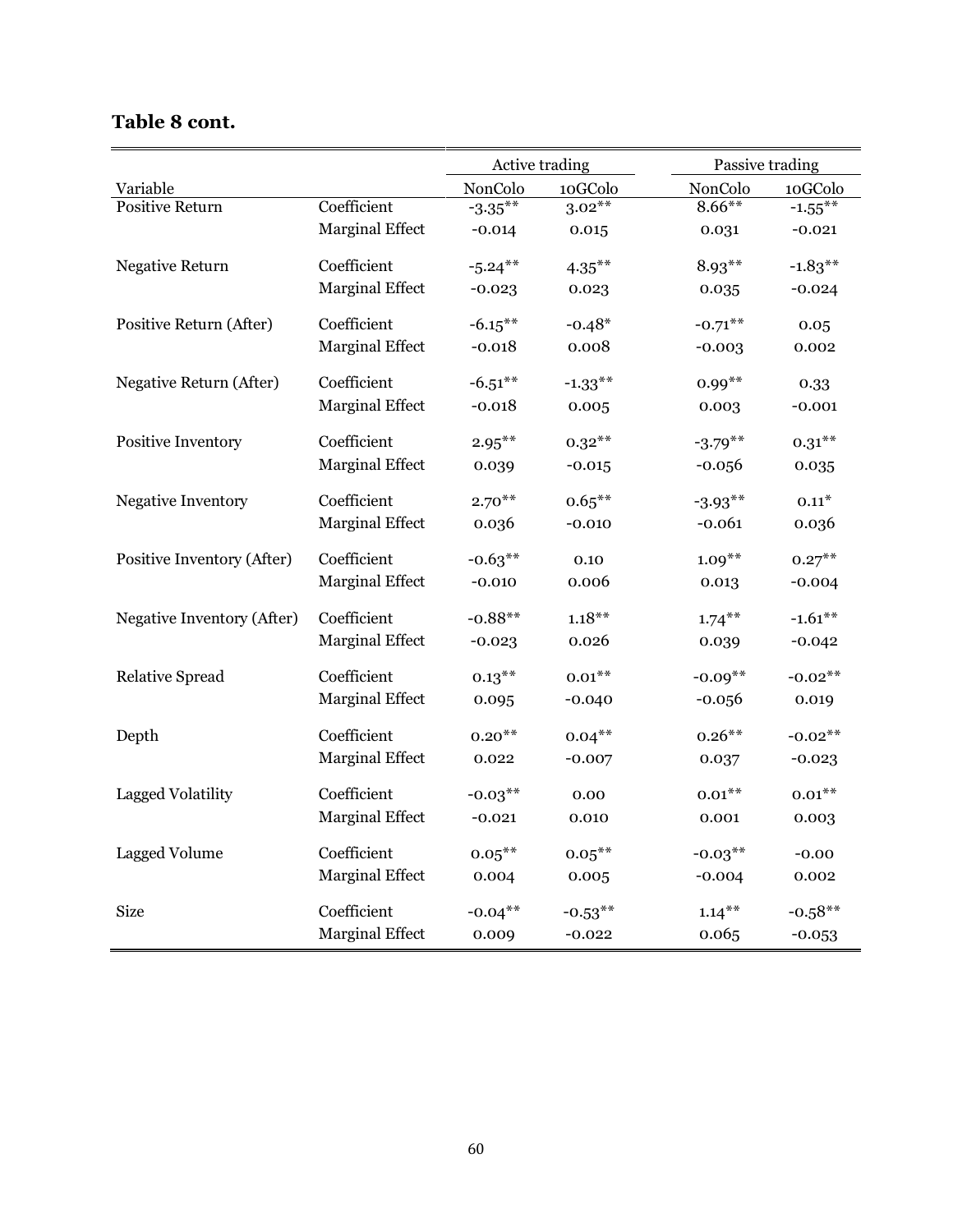# **Table 9: Market Quality**

The table presents market quality metrics before and after the colocation upgrade. Each metric is calculated for each stock in the OMXS30 index, and for each trading day. *Bid-ask spread* is the halfspread divided by its midpoint, averaged across seconds and expressed in basis points. *Depth at BBO* and *Depth at 0.5%* is the MSEK trade volume required to change the price at all and by 0.5%, respectively, averaged across seconds and the buy and sell sides of the book. *Absolute return* is the average logged onesecond midpoint changes, expressed in basis points. *Volatility* is the average squared logged one-second basis points returns. The difference between the *Before* (Aug. 20 – Sept. 14, 2012) and *After* (Oct. 1 – Oct. 26, 2012) periods is determined in a dummy regression analysis of stock-day observations, including stock dummies to control for fixed effects. The regression specification is  $\sum \theta_a Stock_{it}^a + \epsilon_{it}$ , where  $\epsilon_{it}$  are residuals and Event<sub>it</sub> is a dummy variable for the colocation upgrade event. The reported intercept is adjusted for stock fixed effects as follows:  $\beta^* = \beta + \overline{(0,\theta)}$ . Standard errors used for statistical tests are estimated using the Newey and West (1987, 1994) HAC covariance matrix.

|                              | <b>Before</b><br>$\beta^*$ | After<br>$R^*$<br>$+\alpha$ ) | Diff.<br>$(\alpha)$ | t stat.<br>for $\alpha$ | <i>p</i> value<br>for $\alpha$ |
|------------------------------|----------------------------|-------------------------------|---------------------|-------------------------|--------------------------------|
| Bid-ask spread (bps)         | 4.52                       | 4.37                          | $-0.15$             | $-3.14$                 | 0.00                           |
| Depth at BBO (MSEK)          | 0.76                       | 0.82                          | 0.06                | 4.27                    | 0.00                           |
| Depth at 0.5% (MSEK)         | 8.52                       | 9.54                          | 1.02                | 7.95                    | 0.00                           |
| Absolute return (bps)        | 0.12                       | 0.11                          | $-0.01$             | $-1.38$                 | 0.17                           |
| Volatility (sq. bps returns) | 0.72                       | 0.65                          | $-0.07$             | $-1.35$                 | 0.18                           |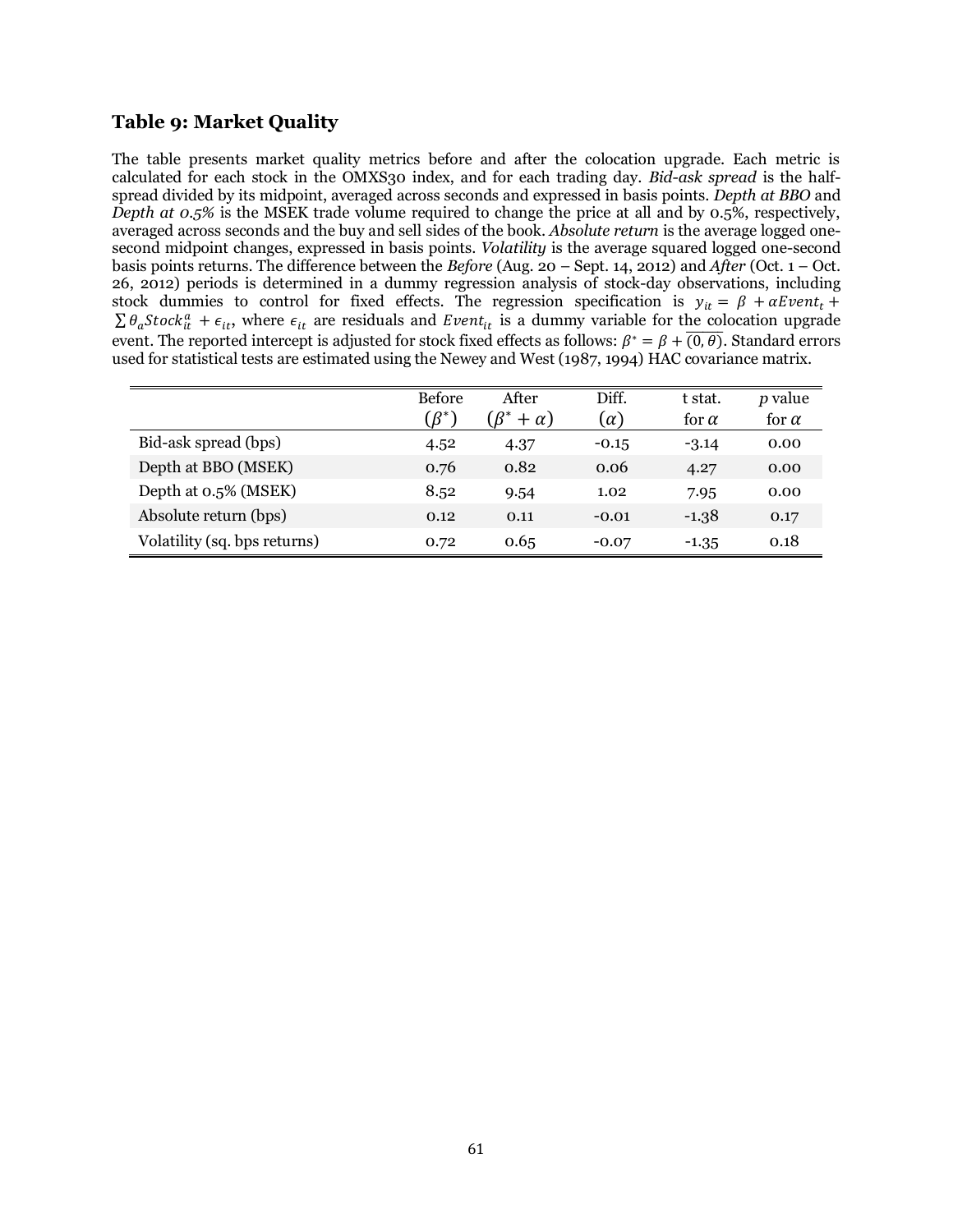# **Table 10: Why Market Quality Improves**

The table presents metrics of quoting activity at the best bid and ask prices by different trader groups, before and after the colocation event, and conditional on the inventory of the trader. For each trading day, each stock, and each trading account, we check every five minutes whether an order is posted at the best bid and ask prices and what the current inventory level is. The order presence is used to calculate average unconditional presence on a stock-day-account basis, as well as conditional on the current inventory level. We exclude stock-days on which a market participant has no trading activity or on which a market participant is posting two-way quotes less than 5% of the time. We regress::  $y_{itg} = \beta_0 + \beta_1 \text{NonColo}_{itg} +$  $\beta_2$ 10GColo<sub>ita</sub> +  $\alpha_0$ Event<sub>t</sub>SlowColo<sub>ita</sub> +  $\alpha_1$ Event<sub>t</sub>NonColo<sub>ita</sub> +  $\alpha_2$ Event<sub>t</sub>10GColo<sub>ita</sub> +  $\sum \theta_a$ Stock ${}^a_{it}$  +  $\epsilon_{ita}$ , where the event dummy, trader type dummies, and stock fixed effects. The dependent variable takes on one of six values, one in each column. (i) Bid or Ask Presence is the fraction of snapshots during which an account has a quote at either the best bid or the best ask price. (ii) Bid and Ask Presence is the fraction of snapshots during which an account has a quote at both the best bid and the best ask price. (iii) Ask Presence Long-Short measures the fraction of snapshots an account has shares available at the best ask price conditional on having a large positive inventory minus the fraction when having a large negative inventory. (iv) Bid Presence Short-Long measures the fraction of snapshots an account has shares available at the best ask price conditional on having a large positive inventory minus the fraction when having a large negative inventory. (v) Long bin Ask-Bid measures the fraction of snapshots an account has share available at the best ask conditional on having a large positive inventory minus the fraction of time available at the best bid conditional on having a large positive inventory. (vi) Short bin Bid-Ask measures the fraction of snapshots an account has share available at the best ask conditional on having a large positive inventory minus the fraction of time available at the best bid conditional on having a large positive inventory. Standard errors used for statistical tests are estimated using the Newey and West (1987, 1994) HAC covariance matrix.

|               |                                          | Bid or<br>Ask<br>Presence | Bid and<br>Ask<br>Presence | Ask Pres.<br>Long-<br>Short | Bid Pres.<br>Short-<br>Long | Long pos.<br>Ask-Bid | Short<br>pos.<br>Bid-Ask |
|---------------|------------------------------------------|---------------------------|----------------------------|-----------------------------|-----------------------------|----------------------|--------------------------|
| <b>Before</b> | SlowColo $(\beta_0)$                     | 0.70                      | 0.37                       | 0.16                        | 0.09                        | 0.10                 | 0.14                     |
|               | $t(\beta_0)$                             | (116.42)                  | (61.48)                    | (1.90)                      | (2.33)                      | (1.97)               | (2.27)                   |
|               | 10GColo $(\beta_0 + \beta_2)$            | 0.79                      | 0.36                       | 0.21                        | 0.22                        | 0.21                 | 0.23                     |
|               | $t(\beta_2)$                             | (12.42)                   | $(-1.99)$                  | (1.42)                      | (3.62)                      | (3.05)               | (2.20)                   |
|               | NonColo $(\beta_0 + \beta_1)$            | 0.60                      | 0.13                       | $-0.12$                     | $-0.03$                     | $-0.11$              | $-0.04$                  |
|               | $t(\beta_1)$                             | $(-11.90)$                | $(-39.72)$                 | $(-5.80)$                   | $(-3.14)$                   | $(-5.62)$            | $(-4.18)$                |
| After         | SlowColo $(\beta_0 + \alpha_0)$          | 0.64                      | 0.26                       | 0.05                        | 0.07                        | 0.04                 | 0.08                     |
|               | $t(\alpha_0)$                            | $(-6.83)$                 | $(-9.18)$                  | $(-3.13)$                   | $(-0.83)$                   | $(-2.66)$            | $(-2.17)$                |
|               | 10GColo $(\beta_0 + \beta_2 + \alpha_2)$ | 0.79                      | 0.34                       | 0.11                        | 0.08                        | 0.11                 | 0.07                     |
|               | $t(\alpha_2)$                            | $(-0.56)$                 | $(-3.41)$                  | $(-2.59)$                   | $(-4.45)$                   | $(-2.70)$            | $(-3.52)$                |
|               | NonColo $(\beta_0 + \beta_1 + \alpha_1)$ | 0.60                      | 0.14                       | $-0.09$                     | $-0.08$                     | $-0.10$              | $-0.07$                  |
|               | $t(\alpha_1)$                            | (0.87)                    | (2.98)                     | (0.67)                      | $(-1.30)$                   | (0.20)               | $(-0.61)$                |
|               | Observations                             | 3141                      | 3141                       | 703                         | 703                         | 703                  | 703                      |
|               | AdjR2                                    | 0.38                      | 0.52                       | 0.14                        | 0.12                        | 0.16                 | 0.12                     |